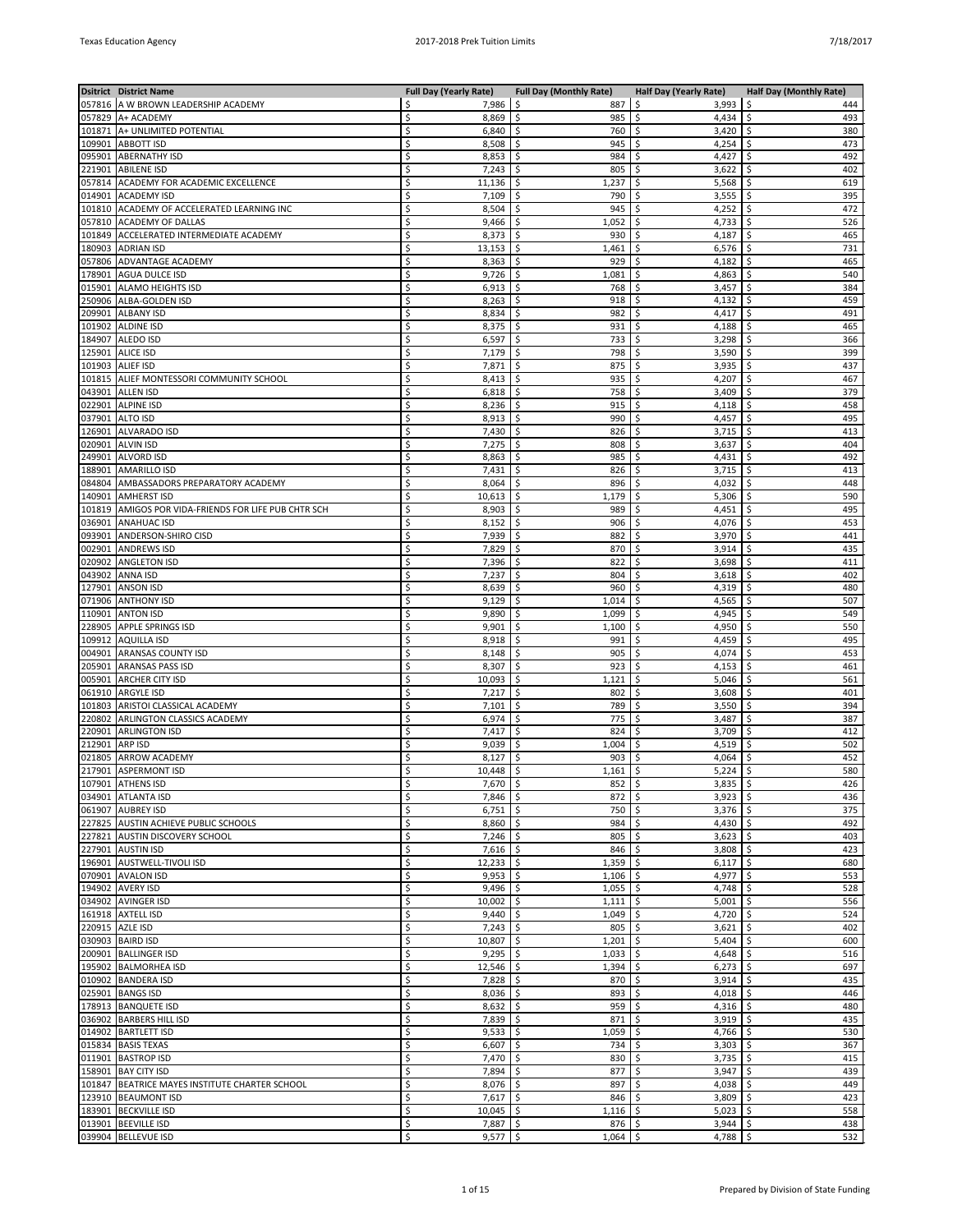|        | 091901 BELLS ISD                                  |    | 8,254      | \$<br>917      | \$<br>4,127                  | \$<br>459      |
|--------|---------------------------------------------------|----|------------|----------------|------------------------------|----------------|
| 008901 | <b>BELLVILLE ISD</b>                              | \$ | 7,804      | \$<br>867      | \$<br>3,902                  | 434<br>\$      |
| 014903 | <b>BELTON ISD</b>                                 | \$ | 7,052      | \$<br>784      | \$<br>3,526                  | 392<br>\$      |
| 125902 | BEN BOLT-PALITO BLANCO ISD                        | Ś  | 9,449      | \$<br>1,050    | \$<br>4,724                  | \$<br>525      |
|        | 066901 BENAVIDES ISD                              | \$ | 11,786     | \$<br>1,310    | \$<br>5,893                  | 655<br>\$      |
| 138904 | <b>BENJAMIN ISD</b>                               | Ś  | 16,474     | \$<br>1,830    | Ś.<br>8,237                  | Ś<br>915       |
| 101870 | <b>BETA ACADEMY</b>                               | \$ | 7,609      | \$<br>845      | \$<br>3,804                  | 423<br>\$      |
| 015809 | BEXAR COUNTY ACADEMY                              | Ś  | 9,145      | \$.<br>1,016   | 4,572<br>\$.                 | 508<br>\$      |
| 230901 | <b>BIG SANDY ISD</b>                              | Ś  | 9,413      | \$<br>1,046    | 4,707<br>\$                  | 523<br>Ś       |
|        | 187901 BIG SANDY ISD                              | \$ | 9,269      | \$<br>1,030    | \$.<br>4,635                 | 515<br>\$      |
| 114901 | <b>BIG SPRING ISD</b>                             | Ś  | 7,032      | \$<br>781      | \$<br>3,516                  | \$<br>391      |
|        |                                                   | Ś  |            |                |                              |                |
| 193801 | <b>BIG SPRINGS CHARTER SCHOOL</b>                 |    | 14,540     | \$<br>1,616    | \$<br>7,270                  | 808<br>\$      |
| 220902 | <b>BIRDVILLE ISD</b>                              | \$ | 7,291      | \$<br>810      | \$.<br>3,646                 | \$<br>405      |
| 178902 | <b>BISHOP CISD</b>                                | Ś  | 7,944      | \$<br>883      | 3,972<br>\$                  | \$<br>441      |
|        | 177903 BLACKWELL CISD                             | \$ | 16,413     | \$<br>1,824    | \$<br>8,207                  | \$<br>912      |
| 016902 | <b>BLANCO ISD</b>                                 | Ś  | 9,371      | \$<br>1,041    | \$<br>4,686                  | \$<br>521      |
| 116915 | <b>BLAND ISD</b>                                  | Ś  | 8,503      | \$<br>945      | 4,251<br>\$                  | 472<br>\$      |
| 025904 | <b>BLANKET ISD</b>                                | Ś  | 10,128     | \$.<br>1,125   | 5,064<br>\$.                 | \$<br>563      |
| 034909 | <b>BLOOMBURG ISD</b>                              | Ś  | 9,051      | 1,006<br>\$    | 4,526<br>\$                  | 503<br>\$      |
|        | 175902 BLOOMING GROVE ISD                         | \$ | 8,410      | \$<br>934      | \$<br>4,205                  | 467<br>\$      |
| 235901 | <b>BLOOMINGTON ISD</b>                            | Ś  | 9,302      | \$<br>1,034    | \$<br>4,651                  | \$<br>517      |
|        | 043917 BLUE RIDGE ISD                             | Ś  | 8,594      | 955            | \$<br>4,297                  | 477<br>\$      |
|        |                                                   |    |            | \$             |                              |                |
| 072904 | <b>BLUFF DALE ISD</b>                             | Ś  | 8,896      | \$.<br>988     | Ŝ.<br>4,448                  | \$<br>494      |
| 109913 | <b>BLUM ISD</b>                                   | Ś  | 9,225      | 1,025<br>\$.   | 4,613<br>\$.                 | \$<br>513      |
| 123807 | <b>BOB HOPE SCHOOL</b>                            | Ś  | 8,367      | \$<br>930      | \$<br>4,184                  | \$<br>465      |
| 130901 | <b>BOERNE ISD</b>                                 | Ś  | 6,553      | \$<br>728      | \$<br>3,276                  | \$<br>364      |
| 116916 | <b>BOLES ISD</b>                                  | Ś  | 8,744      | \$<br>972      | \$<br>4,372                  | 486<br>\$      |
| 241901 | <b>BOLING ISD</b>                                 | Ś  | 7,994      | \$.<br>888     | 3,997<br>\$.                 | \$<br>444      |
| 074903 | <b>BONHAM ISD</b>                                 | Ś  | 8,239      | \$<br>915      | 4,120<br>\$                  | 458<br>Ś       |
| 148901 | <b>BOOKER ISD</b>                                 | \$ | 10,727     | 1,192<br>\$    | 5,364<br>\$                  | 596<br>\$      |
| 017901 | <b>BORDEN COUNTY ISD</b>                          | Ś  | 21,276     | \$<br>2,364    | \$<br>10,638                 | \$<br>1,182    |
| 117901 | <b>BORGER ISD</b>                                 | Ś  | 7,502      | 834<br>\$      | \$<br>3,751                  | 417<br>\$      |
|        |                                                   | Ś  |            | Ŝ.             | Ŝ.                           |                |
| 161923 | <b>BOSQUEVILLE ISD</b>                            |    | 8,389      | 932            | 4,195                        | \$<br>466      |
| 185901 | <b>BOVINA ISD</b>                                 | Ś  | 8,942      | 994<br>\$      | 4,471<br>\$.                 | \$<br>497      |
| 169901 | <b>BOWIE ISD</b>                                  | Ś  | 7,771      | \$<br>863      | \$<br>3,886                  | \$<br>432      |
| 249902 | <b>BOYD ISD</b>                                   | Ś  | 8,384      | \$<br>932      | \$<br>4,192                  | \$<br>466      |
| 180901 | <b>BOYS RANCH ISD</b>                             | Ś  | $\sim$     | \$<br>$\omega$ | \$<br>$\sim$                 | \$<br>$\omega$ |
| 136901 | <b>BRACKETT ISD</b>                               | Ś  | 10,549     | \$.<br>1,172   | \$<br>5,274                  | \$<br>586      |
| 160901 | <b>BRADY ISD</b>                                  | Ś  | 8,694      | 966            | 4,347<br>\$                  | Ś<br>483       |
| 008903 | <b>BRAZOS ISD</b>                                 | Ś  | 9,446      | \$<br>1,050    | 4,723<br>\$                  | 525<br>\$      |
| 213801 | <b>BRAZOS RIVER CHARTER SCHOOL</b>                | \$ | 9,078      | \$<br>1,009    | \$<br>4,539                  | \$<br>504      |
| 021803 | <b>BRAZOS SCHOOL FOR INQUIRY &amp; CREATIVITY</b> | Ś  | 8,912      | 990<br>\$      | \$<br>4,456                  | 495<br>\$      |
| 020905 | <b>BRAZOSPORT ISD</b>                             | Ś  | 7,254      | Ŝ.<br>806      | Ŝ.<br>3,627                  | \$<br>403      |
| 215901 | <b>BRECKENRIDGE ISD</b>                           | Ś  | 7,988      | \$<br>888      | 3,994<br>\$.                 | \$<br>444      |
|        |                                                   |    |            |                |                              |                |
| 198901 | <b>BREMOND ISD</b>                                | Ś  | 11,907     | \$<br>1,323    | 5,953<br>\$                  | \$<br>661      |
| 239901 | <b>BRENHAM ISD</b>                                | Ś  | 7,790      | \$<br>866      | \$<br>3,895                  | \$<br>433      |
| 181901 | <b>BRIDGE CITY ISD</b>                            | Ś  | 7,156      | 795<br>\$      | \$<br>3,578                  | \$<br>398      |
| 249903 | <b>BRIDGEPORT ISD</b>                             | Ś  | 8,061      | \$.<br>896     | \$.<br>4,030                 | \$<br>448      |
| 203902 | <b>BROADDUS ISD</b>                               | Ś  | 9,215      | 1,024<br>\$    | \$<br>4,607                  | 512<br>\$      |
| 184909 | <b>BROCK ISD</b>                                  | Ś  | 7,290      | \$<br>810      | \$<br>3,645                  | 405<br>\$      |
| 041901 | <b>BRONTE ISD</b>                                 | Ś  | 10,601     | \$<br>1,178    | \$<br>5,300                  | Ś<br>589       |
| 121902 | <b>BROOKELAND ISD</b>                             | Ś  | 8,982      | \$<br>998      | \$<br>4,491                  | 499<br>\$      |
|        | 025908 BROOKESMITH ISD                            | Ś  | 9,269      | -\$<br>1,030   | \$<br>4,634                  | 515<br>Ŝ.      |
|        | 015830 BROOKS ACADEMY OF SCIENCE AND ENGINEERING  | \$ | $7,990$ \$ | 888            | $3,995$ $\frac{1}{2}$<br>-\$ | 444            |
|        | 024901 BROOKS COUNTY ISD                          | \$ | 8,830      | \$<br>981      | \$<br>4,415                  | \$<br>491      |
|        | 223901 BROWNFIELD ISD                             | \$ | 7,978      | \$<br>886      | \$<br>3,989                  | \$<br>443      |
|        |                                                   |    |            |                |                              |                |
|        | 107902 BROWNSBORO ISD                             | \$ | 7,083      | \$<br>787      | \$<br>3,541                  | \$<br>393      |
|        | 031901   BROWNSVILLE ISD                          | \$ | 8,088      | \$<br>899      | \$<br>4,044                  | \$<br>449      |
|        | 025902 BROWNWOOD ISD                              | Ś  | 7,290      | \$<br>810      | \$<br>3,645                  | 405<br>\$      |
|        | 161919   BRUCEVILLE-EDDY ISD                      | \$ | 8,590      | \$<br>954      | \$<br>4,295                  | \$<br>477      |
|        | 021902 BRYAN ISD                                  | \$ | 7,647      | \$<br>850      | \$<br>3,824                  | \$<br>425      |
|        | 119901 BRYSON ISD                                 | \$ | 8,888      | \$<br>988      | \$<br>4,444                  | \$<br>494      |
|        | 166907 BUCKHOLTS ISD                              | \$ | 10,949     | \$<br>1,217    | \$<br>5,474                  | \$<br>608      |
|        | 186901 BUENA VISTA ISD                            | \$ | 12,354     | \$<br>1,373    | \$<br>6,177                  | \$<br>686      |
|        | 145901 BUFFALO ISD                                | \$ | 8,246      | \$<br>916      | \$<br>4,123                  | \$<br>458      |
|        | 212902 BULLARD ISD                                | \$ | 7,192      | \$<br>799      | \$<br>3,596                  | \$<br>400      |
|        | 121903 BUNA ISD                                   | \$ | 7,336      | \$<br>815      | \$<br>3,668                  | \$<br>408      |
|        | 243901 BURKBURNETT ISD                            | \$ | $7,331$ \$ | 815            | \$<br>3,666                  | \$<br>407      |
|        | 176901 BURKEVILLE ISD                             | Ś  | 11,242     | \$<br>1,249    | \$<br>5,621                  | \$<br>625      |
|        |                                                   |    |            |                |                              |                |
|        | 126902 BURLESON ISD                               | \$ | 6,983      | \$<br>776      | \$<br>3,492                  | \$<br>388      |
|        | 027903 BURNET CISD                                | \$ | $7,910$ \$ | 879            | \$<br>3,955                  | \$<br>439      |
|        | 071801 BURNHAM WOOD CHARTER SCHOOL DISTRICT       | \$ | 7,701      | \$<br>856      | \$<br>3,851                  | 428<br>\$      |
|        | 239903 BURTON ISD                                 | \$ | 9,739      | \$<br>1,082    | \$<br>4,870                  | \$<br>541      |
|        | 188904 BUSHLAND ISD                               | \$ | 7,557      | \$<br>840      | \$<br>3,779                  | \$<br>420      |
|        | 109902 BYNUM ISD                                  | \$ | 9,091      | \$<br>1,010    | \$<br>4,546                  | \$<br>505      |
|        | 101869 C O R E ACADEMY                            | \$ | 8,645      | \$<br>961      | \$<br>4,323                  | \$<br>480      |
|        | 116901 CADDO MILLS ISD                            | \$ | 7,109      | \$<br>790      | \$<br>3,555                  | \$<br>395      |
|        | 178903 CALALLEN ISD                               | \$ | $7,296$ \$ | 811            | \$<br>3,648                  | \$<br>405      |
|        | 026901 CALDWELL ISD                               | \$ | 7,709      | \$<br>857      | \$<br>3,854                  | \$<br>428      |
|        | 029901 CALHOUN COUNTY ISD                         | \$ | $7,529$ \$ | 837            | $3,765$ \$<br>\$             | 418            |
|        |                                                   |    |            |                |                              |                |
|        | 049905 CALLISBURG ISD                             | \$ | $8,040$ \$ | 893            | \$<br>4,020 \$               | 447            |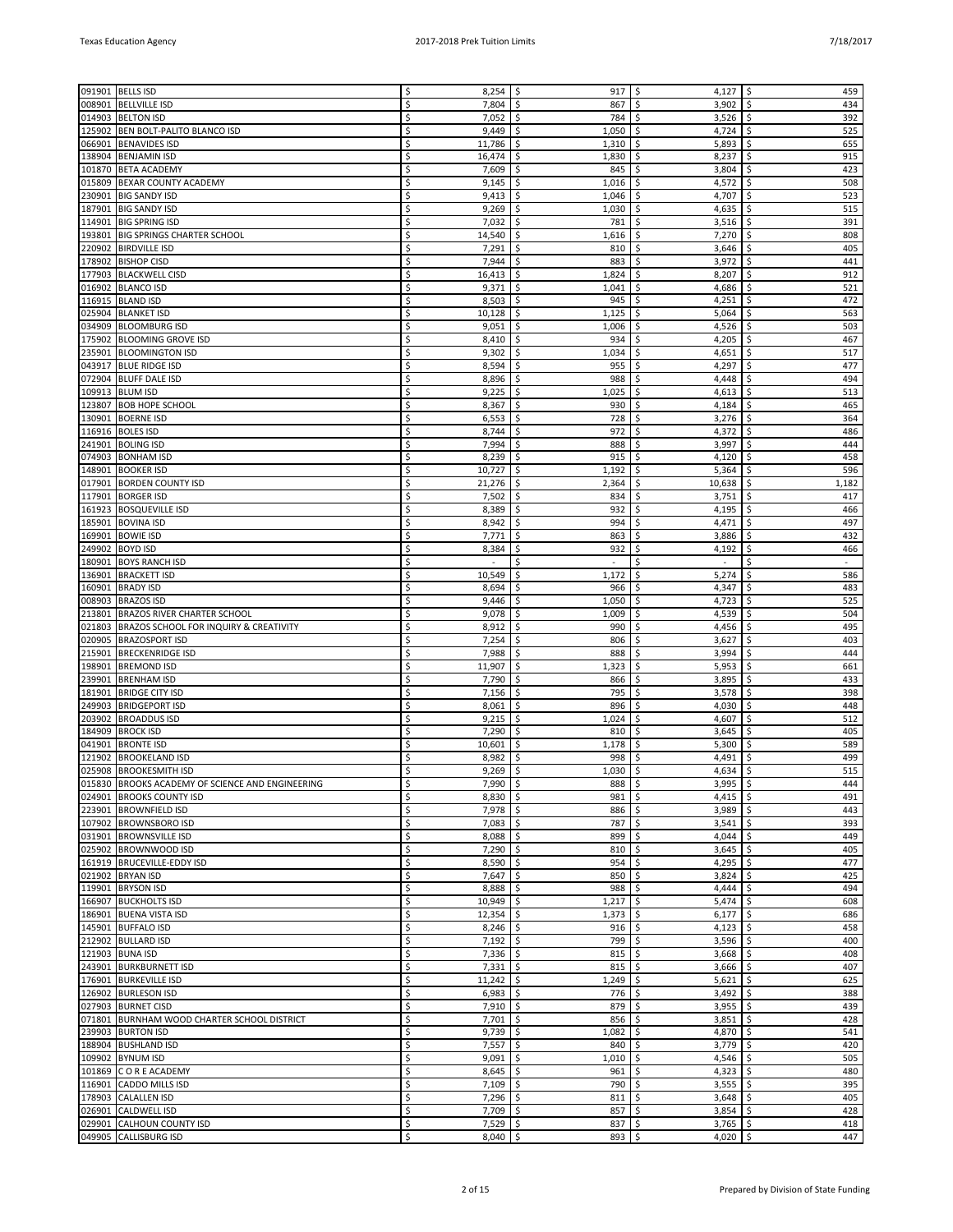| 198902 | <b>CALVERT ISD</b>                      | Ś  | $11,736$ \$ | 1,304        | \$<br>5,868               | \$<br>652 |
|--------|-----------------------------------------|----|-------------|--------------|---------------------------|-----------|
|        |                                         |    |             |              |                           |           |
| 101837 | CALVIN NELMS CHARTER SCHOOLS            | Ś  | 8,020       | -\$<br>891   | \$<br>4,010               | \$<br>446 |
| 166901 | <b>CAMERON ISD</b>                      | \$ | $7,633$ \$  | 848          | \$<br>3,817               | \$<br>424 |
| 116910 | <b>CAMPBELL ISD</b>                     | Ś  | 9,502       | \$<br>1,056  | \$<br>4,751               | \$<br>528 |
| 106901 | <b>CANADIAN ISD</b>                     | \$ | 9,546       | \$<br>1,061  | \$<br>4,773               | \$<br>530 |
| 234902 | <b>CANTON ISD</b>                       | Ś  | 6,986       | \$<br>776    | 3,493<br>\$               | 388<br>\$ |
| 071907 | CANUTILLO ISD                           | Ś  | 7,760       | \$<br>862    | \$<br>3,880               | \$<br>431 |
| 191901 | <b>CANYON ISD</b>                       | \$ | 6,692       | \$<br>744    | \$<br>3,346               | \$<br>372 |
| 201913 | <b>CARLISLE ISD</b>                     | Ś  | 8,661       | \$<br>962    | 4,331<br>\$               | \$<br>481 |
| 015837 | CARPE DIEM SCHOOLS                      | Ś  | 8,400       | \$<br>933    | \$<br>4,200               | \$<br>467 |
| 064903 | CARRIZO SPRINGS CISD                    | Ś  | 8,529       | \$<br>948    | \$<br>4,265               | \$<br>474 |
| 220919 | <b>CARROLL ISD</b>                      | Ś  | 6,716       | 746<br>-\$   | \$<br>3,358               | 373<br>\$ |
| 057903 | CARROLLTON-FARMERS BRANCH ISD           | Ś  | 8,416       | \$<br>935    | \$<br>4,208               | \$<br>468 |
| 183902 | <b>CARTHAGE ISD</b>                     | Ś  | 8,830       | \$<br>981    | 4,415<br>\$               | \$<br>491 |
| 220917 | <b>CASTLEBERRY ISD</b>                  |    | 7,740       | \$<br>860    | \$<br>3,870               | \$<br>430 |
| 001902 | CAYUGA ISD                              | Ś  | 8,936       | -\$<br>993   | 4,468<br>\$               | 496<br>\$ |
|        | 057904 CEDAR HILL ISD                   | Ś  | 7,357       | \$<br>817    | 3,678<br>\$               | \$<br>409 |
| 227817 | CEDARS INTERNATIONAL ACADEMY            | Ś  | 8,565       | \$<br>952    | \$<br>4,282               | 476<br>\$ |
| 116902 | <b>CELESTE ISD</b>                      | Ś  | 9,039       | \$<br>1,004  | \$<br>4,520               | \$<br>502 |
| 043903 | <b>CELINA ISD</b>                       | Ś  | 7,172       | \$<br>797    | \$<br>3,586               | \$<br>398 |
| 210901 | <b>CENTER ISD</b>                       | Ś  | 7,777       | -\$<br>864   | 3,888<br>\$               | \$<br>432 |
| 133901 | <b>CENTER POINT ISD</b>                 | Ś  | 8,993       | \$<br>999    | \$<br>4,497               | 500<br>\$ |
| 228904 | <b>CENTERVILLE ISD</b>                  | Ś  | 12,092      | \$.<br>1,344 | \$<br>6,046               | \$<br>672 |
| 145902 | <b>CENTERVILLE ISD</b>                  | Ś  | 9,559       | \$<br>1,062  | \$<br>4,779               | \$<br>531 |
| 174908 | <b>CENTRAL HEIGHTS ISD</b>              |    | 7,114       | \$<br>790    | 3,557<br>\$               | \$<br>395 |
| 003907 | <b>CENTRAL ISD</b>                      | Ś  | 7,734       | -\$<br>859   | 3,867<br>\$               | \$<br>430 |
| 101905 |                                         | Ś  | 7,514       | 835          |                           | \$<br>417 |
|        | <b>CHANNELVIEW ISD</b>                  | Ś  |             | \$           | \$<br>3,757               |           |
| 103901 | <b>CHANNING ISD</b>                     |    | 11,507      | \$<br>1,279  | \$<br>5,753               | \$<br>639 |
| 227814 | CHAPARRAL STAR ACADEMY                  | Ś  | 6,875       | \$<br>764    | \$<br>3,437               | 382<br>\$ |
| 220815 | <b>CHAPEL HILL ACADEMY</b>              | Ś  | 7,762       | \$<br>862    | \$<br>3,881               | \$<br>431 |
| 225906 | CHAPEL HILL ISD                         | \$ | 7,960       | -\$<br>884   | 3,980<br>\$               | \$<br>442 |
| 212909 | <b>CHAPEL HILL ISD</b>                  | Ś  | 7,735       | \$<br>859    | \$<br>3,867               | \$<br>430 |
| 007901 | <b>CHARLOTTE ISD</b>                    | Ś  | 9,797       | \$<br>1,089  | \$<br>4,898               | \$<br>544 |
| 206903 | <b>CHEROKEE ISD</b>                     | \$ | 13,560      | \$<br>1,507  | \$<br>6,780               | \$<br>753 |
| 229906 | <b>CHESTER ISD</b>                      | Ś  | 9,419       | \$<br>1,047  | \$<br>4,710               | \$<br>523 |
| 249904 | CHICO ISD                               | Ś  | 9,868       | \$<br>1,096  | 4,934<br>\$               | 548<br>\$ |
| 038901 | <b>CHILDRESS ISD</b>                    | Ś  | 8,371       | \$<br>930    | \$<br>4,186               | 465<br>\$ |
| 099902 | <b>CHILLICOTHE ISD</b>                  | Ś  | 10,342      | \$<br>1,149  | \$<br>5,171               | \$<br>575 |
| 073901 | <b>CHILTON ISD</b>                      | Ś  | 9,663       | \$<br>1,074  | \$<br>4,832               | 537<br>\$ |
| 161920 | CHINA SPRING ISD                        | Ś  | 6,800       | \$<br>756    | \$<br>3,400               | \$<br>378 |
| 174901 | <b>CHIRENO ISD</b>                      | \$ | 9,303       | Ŝ.<br>1,034  | 4,651<br>\$               | \$<br>517 |
| 139905 | <b>CHISUM ISD</b>                       | Ś  | 8,487       | \$<br>943    | \$<br>4,243               | 471<br>\$ |
| 226901 | <b>CHRISTOVAL ISD</b>                   | Ś  | 10,518      | \$<br>1,169  | \$<br>5,259               | \$<br>584 |
| 067902 | CISCO ISD                               | Ś  | 8,771       | \$<br>975    | 4,385<br>\$               | \$<br>487 |
| 243906 | <b>CITY VIEW ISD</b>                    | Ś  | 8,403       | \$<br>934    | \$<br>4,202               | \$<br>467 |
| 057841 | <b>CITYSCAPE SCHOOLS</b>                | \$ | 8,479       | \$<br>942    | 4,240<br>\$               | \$<br>471 |
| 065901 | <b>CLARENDON ISD</b>                    | Ś  | 10,176      | \$<br>1,131  | 5,088<br>\$               | \$<br>565 |
| 194904 | <b>CLARKSVILLE ISD</b>                  | \$ | 10,850      | \$<br>1,206  | \$<br>5,425               | \$<br>603 |
| 006902 | <b>CLAUDE ISD</b>                       | \$ | 10,516      | \$<br>1,168  | \$<br>5,258               | 584<br>\$ |
| 084910 | <b>CLEAR CREEK ISD</b>                  | Ś  | 7,142       | \$<br>794    | \$<br>3,571               | \$<br>397 |
| 126903 | <b>CLEBURNE ISD</b>                     | \$ | 7,405       | 823<br>\$.   | 3,702<br>\$               | \$<br>411 |
| 146901 | <b>CLEVELAND ISD</b>                    | \$ | 7,075       | \$<br>786    | \$<br>3,538               | \$<br>393 |
|        | 018901 CLIFTON ISD                      | \$ | 8,614       | 5<br>957     | \$<br>4,307               | 479<br>\$ |
|        | 071901 CLINT ISD                        | \$ | $7,712$ \$  | $857$ \$     | $3,856$   \$              | 428       |
|        | 030902 CLYDE CISD                       | \$ | $7,840$ \$  | 871          | \$<br>3,920               | \$<br>436 |
|        | 114902 COAHOMA ISD                      | \$ | $8,596$ \$  | 955          | \$<br>4,298 $\frac{1}{2}$ | 478       |
|        | 204901 COLDSPRING-OAKHURST CISD         | \$ | $8,948$ \$  | 994          | \$<br>4,474               | \$<br>497 |
|        | 042901 COLEMAN ISD                      | \$ | $9,203$ \$  | 1,023        | $4,601$ \$<br>\$          | 511       |
|        | 021901 COLLEGE STATION ISD              | \$ | $6,917$ \$  | 769          | \$<br>3,458               | \$<br>384 |
|        | 091902 COLLINSVILLE ISD                 | \$ | $8,491$ \$  | 943          | \$<br>4,246               | \$<br>472 |
| 229901 | <b>COLMESNEIL ISD</b>                   | \$ | $9,141$ \$  | $1,016$ \$   | $4,571$ \$                | 508       |
|        | 168901 COLORADO ISD                     | \$ | $9,376$ \$  | 1,042        | \$<br>4,688               | \$<br>521 |
|        | 020907 COLUMBIA-BRAZORIA ISD            | \$ | $7,097$ \$  | 789          | $3,548$ \$<br>\$          | 394       |
|        | 045902 COLUMBUS ISD                     | \$ | $8,300$ \$  | 922          | \$<br>4,150               | \$<br>461 |
|        | 046902 COMAL ISD                        | \$ | $6,851$ \$  | 761          | \$<br>3,425               | \$<br>381 |
|        | 047901 COMANCHE ISD                     | \$ | $8,281$ \$  | 920          | 4,140 $\vert$ \$<br>\$    | 460       |
|        | 130902 COMFORT ISD                      | \$ | $9,322$ \$  | 1,036        | \$<br>4,661               | \$<br>518 |
|        | 116903 COMMERCE ISD                     | \$ | $7,727$ \$  | 859          | $3,863$ \$<br>\$          | 429       |
|        | 043918 COMMUNITY ISD                    | \$ | $7,246$ \$  | 805          | \$<br>3,623               | \$<br>403 |
|        | 112908 COMO-PICKTON CISD                | \$ | 8,692 \$    | 966          | \$<br>4,346               | \$<br>483 |
| 068802 | COMPASS ACADEMY CHARTER SCHOOL          | \$ | $7,104$ \$  | 789          | \$<br>3,552               | 395<br>\$ |
|        | 101842 COMQUEST ACADEMY                 | \$ | $8,785$ \$  | 976          | \$<br>4,393               | \$<br>488 |
|        | 233903 COMSTOCK ISD                     | \$ | $11,067$ \$ | $1,230$ \$   | $5,534$ \$                | 615       |
|        | 161921 CONNALLY ISD                     | \$ | $7,718$ \$  | $858$ \$     | 3,859                     | \$<br>429 |
|        | 170902 CONROE ISD                       | \$ | $6,966$ \$  | 774          | \$<br>3,483               | \$<br>387 |
| 147901 | COOLIDGE ISD                            | \$ | $10,139$ \$ | 1,127        | \$<br>$5,070$ \$          | 563       |
|        | 060902 COOPER ISD                       | \$ | $8,576$ \$  | 953          | \$<br>4,288               | \$<br>476 |
| 057922 | COPPELL ISD                             | \$ | $6,483$ \$  | 720          | \$<br>$3,241$ \$          | 360       |
|        | 050910 COPPERAS COVE ISD                | \$ | $6,871$ \$  | $763 \mid 5$ | $3,435$ \$                | 382       |
|        | 178904 CORPUS CHRISTI ISD               | \$ | $7,303$ \$  | $811$ \$     | $3,651$ \$                | 406       |
|        | 178807 CORPUS CHRISTI MONTESSORI SCHOOL | \$ | $7,118$ \$  | $791 \mid 5$ | $3,559$ \$                | 395       |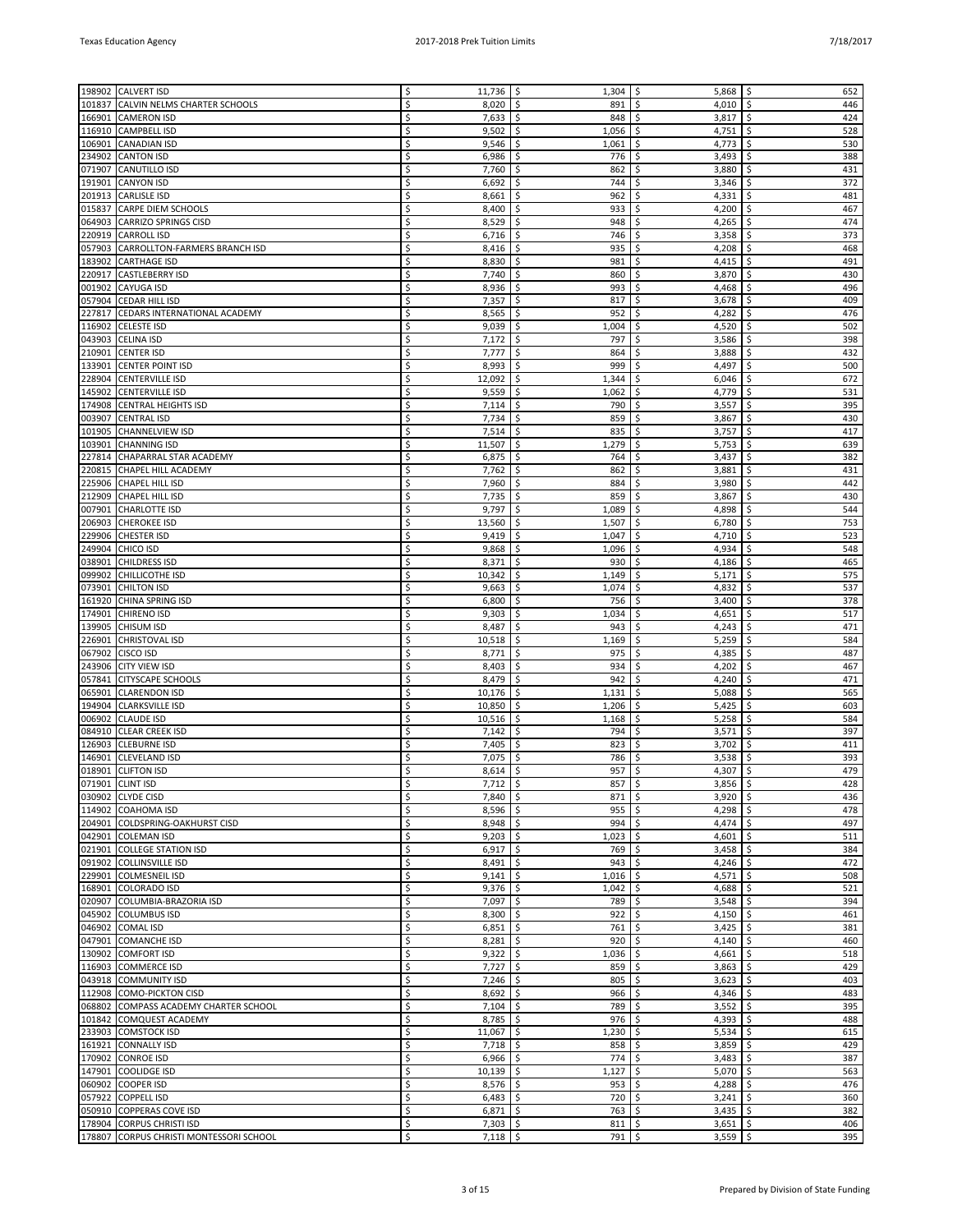|        |                                             | Ś  |             |                |                              |             |
|--------|---------------------------------------------|----|-------------|----------------|------------------------------|-------------|
| 187904 | <b>CORRIGAN-CAMDEN ISD</b>                  |    | 8,523       | 947<br>\$      | \$<br>4,262                  | \$<br>474   |
| 175903 | <b>CORSICANA ISD</b>                        | Ś  | 7,123       | Ŝ.<br>791      | \$<br>3,562                  | \$<br>396   |
| 095902 | COTTON CENTER ISD                           | Ś  | 15,089      | \$<br>1,677    | 7,544<br>\$                  | \$<br>838   |
| 142901 | <b>COTULLA ISD</b>                          | Ś  | 8,905       | \$<br>989      | 4,453<br>\$                  | \$<br>495   |
| 246914 | <b>COUPLAND ISD</b>                         | \$ | 8,061       | \$<br>896      | \$<br>4,031                  | \$<br>448   |
| 109903 | <b>COVINGTON ISD</b>                        | Ś  | 9,675       | \$.<br>1,075   | 4,838<br>\$                  | \$<br>538   |
| 129901 | <b>CRANDALL ISD</b>                         | Ś  | 6,839       | \$<br>760      | \$<br>3,419                  | \$<br>380   |
|        |                                             |    |             |                |                              |             |
| 052901 | <b>CRANE ISD</b>                            | Ś  | 13,970      | \$<br>1,552    | 6,985<br>\$                  | \$<br>776   |
| 018908 | <b>CRANFILLS GAP ISD</b>                    | Ś  | 10,719      | \$<br>1,191    | \$<br>5,360                  | \$<br>596   |
| 161901 | <b>CRAWFORD ISD</b>                         | Ś  | 8,260       | \$<br>918      | \$<br>4,130                  | \$<br>459   |
| 053001 | CROCKETT COUNTY CONSOLIDATED CSD            | Ś  | 11,170      | \$<br>1,241    | \$<br>5,585                  | \$<br>621   |
| 113901 | <b>CROCKETT ISD</b>                         | Ś  | 8,455       | \$<br>939      | \$<br>4,228                  | 470<br>\$   |
|        |                                             |    |             |                |                              |             |
| 101906 | <b>CROSBY ISD</b>                           | Ś  | 7,259       | \$<br>807      | \$<br>3,629                  | \$<br>403   |
| 054901 | <b>CROSBYTON CISD</b>                       | Ś  | 10,724      | \$<br>1,192    | \$<br>5,362                  | \$<br>596   |
| 030901 | <b>CROSS PLAINS ISD</b>                     | Ś  | 10,584      | \$<br>1,176    | \$<br>5,292                  | \$<br>588   |
| 107904 | <b>CROSS ROADS ISD</b>                      | Ś  | 9,364       | \$<br>1,040    | 4,682<br>\$                  | \$<br>520   |
| 184801 | <b>CROSSTIMBERS ACADEMY</b>                 | Ś  | 9,224       | \$<br>1,025    | \$<br>4,612                  | \$<br>512   |
|        |                                             |    |             |                |                              |             |
| 078901 | <b>CROWELL ISD</b>                          | Ś  | 12,591      | \$<br>1,399    | \$<br>6,296                  | \$<br>700   |
| 220912 | <b>CROWLEY ISD</b>                          | Ś  | 7,315       | \$<br>813      | \$<br>3,658                  | \$<br>406   |
| 254901 | <b>CRYSTAL CITY ISD</b>                     | \$ | 8,587       | \$<br>954      | \$<br>4,293                  | \$<br>477   |
| 062901 | <b>CUERO ISD</b>                            | Ś  | 9,565       | \$.<br>1,063   | 4,782<br>\$                  | \$<br>531   |
| 055901 | CULBERSON COUNTY-ALLAMOORE ISD              | Ś  | 11,390      | \$<br>1,266    | \$<br>5,695                  | \$<br>633   |
|        |                                             | Ś  |             |                |                              |             |
| 212801 | CUMBERLAND ACADEMY                          |    | 7,534       | \$<br>837      | \$<br>3,767                  | \$<br>419   |
| 112905 | <b>CUMBY ISD</b>                            | Ś  | 9,210       | \$<br>1,023    | 4,605<br>\$                  | \$<br>512   |
| 174902 | <b>CUSHING ISD</b>                          | Ś  | 11,255      | \$<br>1,251    | \$<br>5,628                  | \$<br>625   |
| 101907 | <b>CYPRESS-FAIRBANKS ISD</b>                | Ś  | 7,098       | \$<br>789      | \$<br>3,549                  | \$<br>394   |
|        | 163902 D'HANIS ISD                          | Ś  | 10,470      | \$<br>1,163    | \$<br>5,235                  | \$<br>582   |
|        |                                             | Ś  |             | \$             | \$<br>4,730                  | \$<br>526   |
| 172902 | DAINGERFIELD-LONE STAR ISD                  |    | 9,460       | 1,051          |                              |             |
| 056901 | <b>DALHART ISD</b>                          | Ś  | 7,247       | \$<br>805      | \$<br>3,623                  | \$<br>403   |
| 057905 | <b>DALLAS ISD</b>                           | Ś  | 8,031       | \$<br>892      | \$<br>4,016                  | \$<br>446   |
| 020910 | <b>DAMON ISD</b>                            | Ś  | 10,698      | \$<br>1,189    | \$<br>5,349                  | \$<br>594   |
|        | 020904 DANBURY ISD                          | Ś  | 8,140       | \$<br>904      | \$<br>4,070                  | \$<br>452   |
|        |                                             | Ś  |             | \$             |                              |             |
| 148905 | DARROUZETT ISD                              |    | 15,009      | 1,668          | \$<br>7,504                  | \$<br>834   |
| 175904 | <b>DAWSON ISD</b>                           | \$ | 9,509       | \$<br>1,057    | 4,754<br>\$                  | \$<br>528   |
|        | 058902 DAWSON ISD                           | Ś  | 11,646      | \$<br>1,294    | \$<br>5,823                  | \$<br>647   |
| 146902 | <b>DAYTON ISD</b>                           | Ś  | 7,363       | \$.<br>818     | \$<br>3,681                  | \$<br>409   |
|        | 047902   DE LEON ISD                        | Ś  | 8,672       | \$<br>964      | \$<br>4,336                  | \$<br>482   |
|        |                                             | Ś  |             | \$             |                              |             |
| 249905 | <b>DECATUR ISD</b>                          |    | 8,058       | 895            | 4,029<br>\$                  | \$<br>448   |
| 101908 | <b>DEER PARK ISD</b>                        | Ś  | 7,148       | \$<br>794      | 3,574<br>\$                  | \$<br>397   |
|        | 019901 DEKALB ISD                           | Ś  | 8,596       | \$<br>955      | \$<br>4,298                  | \$<br>478   |
| 227910 | <b>DEL VALLE ISD</b>                        | Ś  | 7,726       | \$<br>858      | \$<br>3,863                  | \$<br>429   |
|        | 115903 DELL CITY ISD                        | Ś  | 20,871      | \$<br>2,319    | \$<br>10,436                 | 1,160<br>\$ |
| 091903 |                                             | Ś  |             |                |                              |             |
|        | <b>DENISON ISD</b>                          |    | 7,890       | \$<br>877      | \$<br>3,945                  | \$<br>438   |
| 061901 | <b>DENTON ISD</b>                           | Ś  | 7,448       | \$<br>828      | 3,724<br>\$                  | \$<br>414   |
|        | 251901 DENVER CITY ISD                      | Ś  | 10,209      | \$<br>1,134    | \$<br>5,104                  | \$<br>567   |
| 057906 | <b>DESOTO ISD</b>                           | Ś  | 7,456       | \$<br>828      | 3,728<br>\$                  | \$<br>414   |
| 194905 | <b>DETROIT ISD</b>                          | Ś  | 9,030       | \$<br>1,003    | 4,515<br>\$                  | \$<br>502   |
| 146903 | <b>DEVERS ISD</b>                           | Ś  | 10,992      | \$             | \$<br>5,496                  | \$<br>611   |
|        |                                             |    |             | 1,221          |                              |             |
| 163901 | <b>DEVINE ISD</b>                           | \$ | 7,899       | \$<br>878      | \$<br>3,950                  | 439<br>\$   |
| 081906 | <b>DEW ISD</b>                              | Ś  | 10,468      | \$<br>1,163    | \$<br>5,234                  | \$<br>582   |
| 176903 | <b>DEWEYVILLE ISD</b>                       | Ś  | 10,827      | \$.<br>1,203   | 5,413<br>\$                  | \$<br>601   |
| 003905 | <b>DIBOLL ISD</b>                           | Ś  | 8,073       | \$<br>897      | \$<br>4,037                  | \$<br>449   |
|        | 084901 DICKINSON ISD                        | \$ | 7,490       | \$<br>832      | \$<br>3,745                  | \$<br>416   |
|        |                                             |    |             |                |                              |             |
|        | 082902 DILLEY ISD                           | \$ | $9,922$ \$  | $1,102$ \$     | 4,961 $\frac{1}{5}$          | 551         |
|        | 144903 DIME BOX ISD                         | \$ | $11,155$ \$ | $1,239$ \$     | $5,578$ \$                   | 620         |
|        | 035901 DIMMITT ISD                          | \$ | $9,151$ \$  | $1,017$ \$     | $4,576$ \$                   | 508         |
|        | 133905 DIVIDE ISD                           | Ś  | $20,761$ \$ | $2,307$ \$     | $10,380$ \$                  | 1,153       |
|        | 074904  DODD CITY ISD                       | \$ | $8,675$ \$  | $964$ \$       | $4,338$ \$                   | 482         |
|        |                                             | Ś  |             | \$<br>$915$ \$ | 4,118                        | \$<br>458   |
|        | 108902 DONNA ISD                            |    | 8,236       |                |                              |             |
|        | 086024  DOSS CONSOLIDATED CSD               | Ś  | 80,732      | \$<br>8,970 \$ | 40,366                       | \$<br>4,485 |
|        | 174911 DOUGLASS ISD                         | \$ | $8,732$ \$  | $970$ \$       | $4,366$ \ \$                 | 485         |
|        | 178801 DR M L GARZA-GONZALEZ CHARTER SCHOOL | Ś  | $8,367$ \$  | 930   \$       | 4,183                        | \$<br>465   |
|        | 101856 DRAW ACADEMY                         | \$ | $8,585$ \$  | $954$ \$       | 4,292 \$                     | 477         |
|        | 105904   DRIPPING SPRINGS ISD               | \$ | $6,481$ \$  | $720 \mid$ \$  | 3,240                        | \$<br>360   |
|        |                                             |    |             |                |                              |             |
|        | 178905 DRISCOLL ISD                         | \$ | 16,021      | \$<br>1,780    | \$<br>8,010                  | \$<br>890   |
|        | 072902 DUBLIN ISD                           | \$ | $8,366$ \$  | 930            | $4,183$ \$<br>$\ddot{\circ}$ | 465         |
|        | 171901 DUMAS ISD                            | Ś  | $7,532$ \$  | $837$ \$       | $3,766$ \$                   | 418         |
|        | 057907 DUNCANVILLE ISD                      | \$ | $7,741$ \$  | $860$ \$       | $3,871$ \$                   | 430         |
|        | 220918 EAGLE MT-SAGINAW ISD                 | \$ | $7,074$ \$  | 786 \$         | 3,537                        | \$<br>393   |
|        |                                             |    |             |                |                              |             |
|        | 159901 EAGLE PASS ISD                       | \$ | 7,585       | \$<br>843      | $\frac{1}{2}$<br>3,793       | \$<br>421   |
|        | 227909 EANES ISD                            | \$ | $6,705$ \$  | 745            | $\ddot{\varsigma}$<br>3,353  | 373<br>\$   |
|        | 025909 EARLY ISD                            | Ś  | 7,800       | \$<br>867      | \$<br>3,900                  | \$<br>433   |
|        | 227824 EAST AUSTIN COLLEGE PREP             | \$ | 8,404 \$    | 934            | $4,202$ \$<br>$\frac{1}{2}$  | 467         |
|        | 241902 EAST BERNARD ISD                     | Ś  | 7,841       | \$<br>871      | \$<br>3,920                  | \$<br>436   |
|        |                                             |    |             |                |                              |             |
|        | 015911 EAST CENTRAL ISD                     | \$ | 7,274       | \$<br>808      | \$<br>3,637                  | \$<br>404   |
|        | 036903 EAST CHAMBERS ISD                    | \$ | $7,748$ \$  | 861            | $3,874$ \$<br>\$             | 430         |
|        | 220811 EAST FORT WORTH MONTESSORI ACADEMY   | Ś  | 8,065       | \$<br>896      | \$<br>4,032                  | \$<br>448   |
|        | 092801 EAST TEXAS CHARTER SCHOOLS           | \$ | $8,139$ \$  | 904            | \$<br>$4,069$ \$             | 452         |
|        | 067903 EASTLAND ISD                         | \$ | $7,943$ \$  | 883            | \$<br>3,972                  | \$<br>441   |
|        |                                             |    |             |                |                              |             |
|        | 068901 ECTOR COUNTY ISD                     | \$ | 7,536 \$    | 837 \$         | $3,768$ \$                   | 419         |
|        | 074905 ECTOR ISD                            | \$ | $9,592$ \$  | $1,066$ \$     | 4,796 $\frac{1}{2}$          | 533         |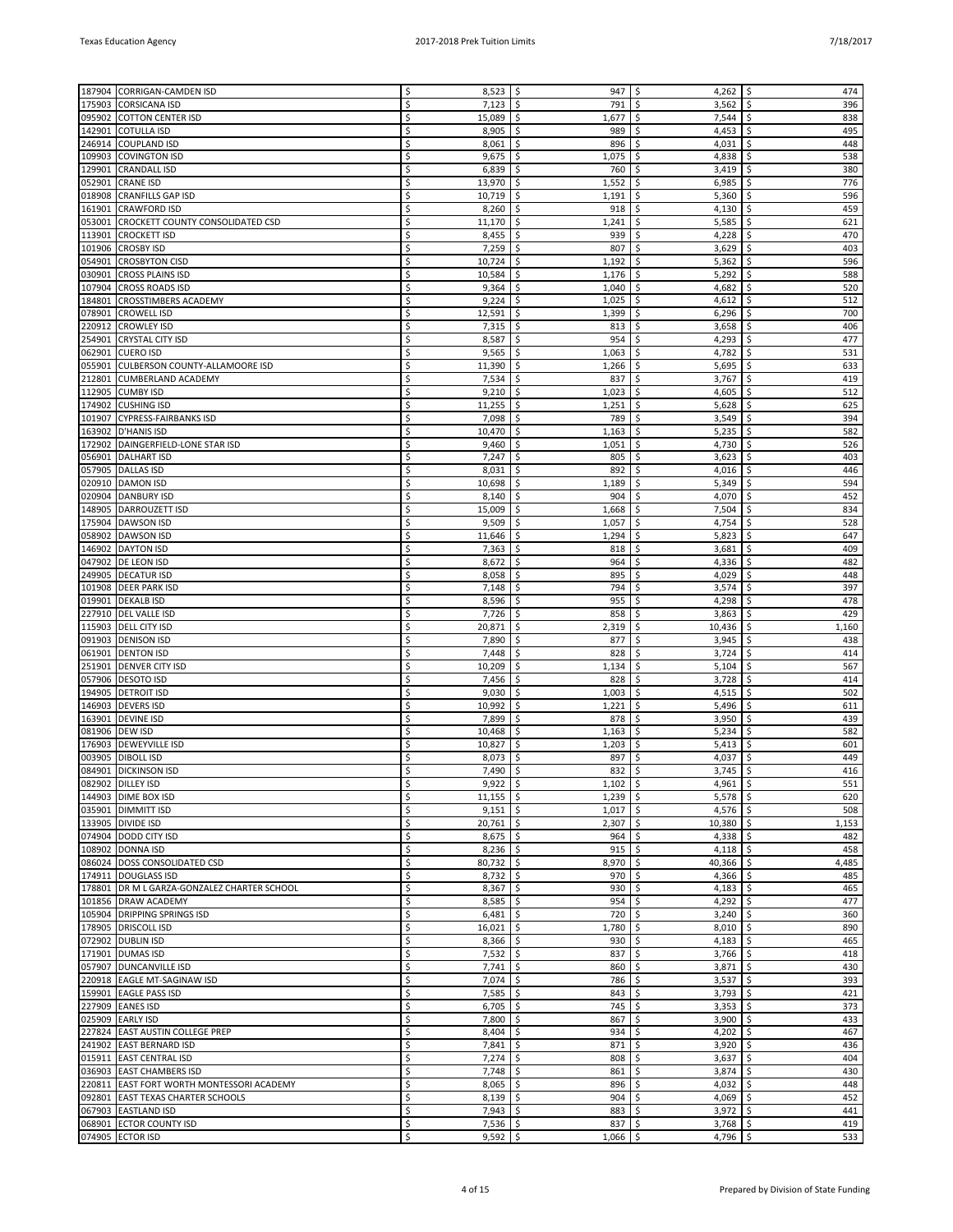|        | 108903 EDCOUCH-ELSA ISD                       | Ś  | 8,053       | -\$<br>895             | \$<br>4,026  | 447<br>Ś     |
|--------|-----------------------------------------------|----|-------------|------------------------|--------------|--------------|
| 048901 | <b>EDEN CISD</b>                              | Ś  | 10,554      | -\$<br>1,173           | \$<br>5,277  | \$<br>586    |
| 015905 | <b>EDGEWOOD ISD</b>                           | Ś  | 7,968       | -\$<br>885             | \$<br>3,984  | 443<br>\$    |
|        | 234903 EDGEWOOD ISD                           | Ś  | 8,456       | \$<br>940              | \$<br>4,228  | 470<br>\$    |
| 108904 | <b>EDINBURG CISD</b>                          | Ś  | 7,770       | \$<br>863              | \$<br>3,885  | 432<br>\$    |
| 120901 | <b>EDNA ISD</b>                               | Ś  | 8,154       | \$.<br>906             | 4,077<br>\$  | 453<br>\$    |
|        | 057833 EDUCATION CENTER INTERNATIONAL ACADEMY | Ś  | 7,502       | \$<br>834              | \$           | \$<br>417    |
|        |                                               |    |             |                        | 3,751        |              |
| 123805 | <b>EHRHART SCHOOL</b>                         | Ś  | 8,165       | \$<br>907              | \$<br>4,083  | 454<br>\$    |
| 241903 | <b>EL CAMPO ISD</b>                           | Ś  | 7,424       | \$<br>825              | \$<br>3,712  | 412<br>\$    |
| 071804 | <b>EL PASO ACADEMY</b>                        | Ś  | 8,661       | \$<br>962              | \$<br>4,331  | \$<br>481    |
| 071902 | <b>EL PASO ISD</b>                            | Ś  | 7,745       | \$<br>861              | \$<br>3,873  | 430<br>\$    |
|        | 071810 EL PASO LEADERSHIP ACADEMY             | Ś  | 8,113       | \$<br>901              | \$<br>4,057  | 451<br>\$    |
|        | 015836 ELEANOR KOLITZ HEBREW LANGUAGE ACADEMY | Ś  | 6,838       | \$<br>760              | \$<br>3,419  | 380<br>\$    |
|        |                                               |    |             |                        |              |              |
|        | 243902 ELECTRA ISD                            | Ś  | 9,506       | \$<br>1,056            | \$<br>4,753  | 528<br>\$    |
| 011902 | <b>ELGIN ISD</b>                              | Ś  | 7,645       | \$<br>849              | \$<br>3,823  | 425<br>\$    |
| 001903 | <b>ELKHART ISD</b>                            | Ś  | 8,201       | \$.<br>911             | \$<br>4,101  | 456<br>\$    |
|        | 102906 ELYSIAN FIELDS ISD                     | Ś  | 8,456       | -\$<br>940             | 4,228<br>\$  | 470<br>\$    |
| 070903 | <b>ENNIS ISD</b>                              | Ś  | 7,460       | \$<br>829              | Ś<br>3,730   | \$<br>414    |
| 049906 | <b>ERA ISD</b>                                | Ś  | 8,316       | \$<br>924              | \$<br>4,158  | 462<br>\$    |
|        |                                               |    |             |                        |              |              |
| 072802 | <b>ERATH EXCELS ACADEMY INC</b>               | Ś  | 8,488       | \$<br>943              | \$<br>4,244  | \$<br>472    |
|        | 174910 ETOILE ISD                             | Ś  | 9,499       | \$<br>1,055            | \$<br>4,749  | 528<br>\$    |
|        | 030906 EULA ISD                               | Ś  | 9,696       | 1,077<br>-\$           | \$<br>4,848  | 539<br>\$    |
| 107905 | <b>EUSTACE ISD</b>                            | Ś  | 7,881       | \$<br>876              | \$<br>3,941  | 438          |
|        | 121906 EVADALE ISD                            | Ś  | 8,683       | \$<br>965              | \$<br>4,342  | 482<br>\$    |
|        |                                               | Ś  |             | 980                    | \$           | 490          |
| 050901 | <b>EVANT ISD</b>                              |    | 8,816       | \$                     | 4,408        | \$           |
|        | 220904 EVERMAN ISD                            | Ś  | 7,252       | \$<br>806              | \$<br>3,626  | 403<br>\$    |
|        | 057834 EVOLUTION ACADEMY CHARTER SCHOOL       | Ś  | 9,332       | \$<br>1,037            | \$<br>4,666  | 518<br>\$    |
| 101811 | <b>EXCEL ACADEMY</b>                          | Ś  | 10,569      | \$<br>1,174            | Ś<br>5,285   | \$<br>587    |
| 108809 | <b>EXCELLENCE IN LEADERSHIP ACADEMY</b>       | Ś  | 8,455       | \$<br>939              | \$<br>4,228  | 470<br>\$    |
|        |                                               | Ś  |             |                        |              |              |
| 210906 | <b>EXCELSIOR ISD</b>                          |    | 8,842       | -\$<br>982             | Ŝ.<br>4,421  | 491<br>\$    |
| 143906 | <b>EZZELL ISD</b>                             | Ś  | 8,492       | \$<br>944              | \$<br>4,246  | 472<br>\$    |
|        | 071903   FABENS ISD                           | Ś  | 8,263       | \$<br>918              | \$<br>4,131  | 459<br>\$    |
| 081902 | <b>FAIRFIELD ISD</b>                          | Ś  | 7,890       | \$<br>877              | Ś<br>3,945   | 438          |
|        | 128904 FALLS CITY ISD                         | Ś  | 8,666       | \$<br>963              | \$<br>4,333  | 481<br>\$    |
|        |                                               | Ś  |             |                        |              |              |
|        | 060914 FANNINDEL ISD                          |    | 10,560      | -\$<br>1,173           | \$<br>5,280  | 587<br>\$    |
|        | 043904 FARMERSVILLE ISD                       | Ś  | 7,461       | \$.<br>829             | 3,731<br>\$  | 415<br>\$    |
|        | 185902 FARWELL ISD                            | Ś  | 9,605       | -\$<br>1,067           | \$<br>4,803  | 534<br>\$    |
|        | 075906 FAYETTEVILLE ISD                       | Ś  | 9,087       | \$<br>1,010            | \$<br>4,543  | \$<br>505    |
| 070905 | <b>FERRIS ISD</b>                             | Ś  | 8,061       | \$<br>896              | 4,031<br>\$  | 448<br>\$    |
| 075901 | <b>FLATONIA ISD</b>                           | Ś  | 9,686       | -\$<br>1,076           | \$.<br>4,843 | 538<br>\$    |
|        |                                               |    |             |                        |              |              |
| 246902 | <b>FLORENCE ISD</b>                           | Ś  | 8,652       | \$.<br>961             | \$<br>4,326  | 481<br>\$    |
| 247901 | <b>FLORESVILLE ISD</b>                        | Ś  | 7,693       | \$<br>855              | \$<br>3,846  | 427<br>\$    |
|        | 178914 FLOUR BLUFF ISD                        | Ś  | 7,252       | \$<br>806              | \$<br>3,626  | 403<br>\$    |
| 077901 | <b>FLOYDADA ISD</b>                           | Ś  | 10,096      | \$<br>1,122            | \$<br>5,048  | 561<br>\$    |
|        | <b>FOLLETT ISD</b>                            | Ś  |             | -\$                    | \$           | 704          |
| 148902 |                                               |    | 12,676      | 1,408                  | 6,338        | \$           |
| 169910 | <b>FORESTBURG ISD</b>                         | Ś  | 10,169      | \$<br>1,130            | \$<br>5,085  | 565<br>\$    |
| 129902 | <b>FORNEY ISD</b>                             | Ś  | 6,283       | Ŝ.<br>698              | \$<br>3,141  | 349<br>\$    |
| 114904 | <b>FORSAN ISD</b>                             | Ś  | 8,188       | \$<br>910              | \$<br>4,094  | \$<br>455    |
| 079907 | <b>FORT BEND ISD</b>                          | Ś  | 7,219       | \$<br>802              | 3,609<br>\$  | 401<br>\$    |
| 242906 | FORT ELLIOTT CISD                             | Ś  | 15,889      | Ŝ.<br>1,765            | \$.<br>7,945 | \$<br>883    |
|        |                                               | Ś  |             |                        |              |              |
| 186902 | <b>FORT STOCKTON ISD</b>                      |    | 8,701       | \$<br>967              | \$<br>4,350  | 483<br>\$    |
|        | 220809 FORT WORTH ACADEMY OF FINE ARTS        | Ś  | 7,020       | \$.<br>780             | \$<br>3,510  | 390<br>\$    |
| 220905 | FORT WORTH ISD                                | Ś  | 7,902       | \$<br>878              | \$<br>3,951  | \$<br>439    |
|        | 198903 FRANKLIN ISD                           | \$ | $12,456$ \$ | 1,384                  | \$<br>6,228  | \$<br>692    |
|        | 001904 FRANKSTON ISD                          | Ś  | $8,456$ \$  | 940                    | \$<br>4,228  | \$<br>470    |
|        | 086901 FREDERICKSBURG ISD                     | Ś  | $7,719$ \$  | 858                    | \$<br>3,860  | 429<br>\$    |
|        |                                               |    |             |                        |              |              |
|        | 066903 FREER ISD                              | \$ | $10,325$ \$ | 1,147                  | \$<br>5,162  | \$<br>574    |
|        | 152907 FRENSHIP ISD                           | Ś  | $6,716$ \$  | 746                    | \$<br>3,358  | \$<br>373    |
|        | 084911 FRIENDSWOOD ISD                        | \$ | $6,586$ \$  | 732                    | \$<br>3,293  | \$<br>366    |
|        | 185903 FRIONA ISD                             | Ś  | $8,926$ \$  | 992                    | \$<br>4,463  | \$<br>496    |
|        | 043905 FRISCO ISD                             | Ś  | 7,071       | \$<br>786              | \$<br>3,536  | 393<br>\$    |
|        |                                               |    | $8,916$ \$  |                        |              |              |
|        | 175905   FROST ISD                            | \$ |             | 991                    | \$<br>4,458  | \$<br>495    |
|        | 234909 FRUITVALE ISD                          | \$ | $8,992$ \$  | 999                    | \$<br>4,496  | \$<br>500    |
|        | 122901   FT DAVIS ISD                         | \$ | 10,886      | 1,210<br>\$            | 5,443<br>\$  | 605<br>\$    |
|        | 115901 FT HANCOCK ISD                         | Ś  | 11,056      | \$<br>1,228            | \$<br>5,528  | \$<br>614    |
|        | 015914 FT SAM HOUSTON ISD                     | \$ | $\sim$      | \$<br>$\omega_{\rm c}$ | \$<br>$\sim$ | \$<br>$\sim$ |
|        |                                               | \$ |             | \$                     | \$           | \$<br>435    |
|        | 049901 GAINESVILLE ISD                        |    | 7,829       | 870                    | 3,914        |              |
|        | 101910 GALENA PARK ISD                        | \$ | 7,866       | \$<br>874              | \$<br>3,933  | \$<br>437    |
|        | 084902 GALVESTON ISD                          | Ś  | $7,740$ \$  | 860                    | \$<br>3,870  | \$<br>430    |
|        | 120902 GANADO ISD                             | \$ | $8,570$ \$  | 952                    | \$<br>4,285  | \$<br>476    |
|        | 057909 GARLAND ISD                            | Ś  | $7,438$ \$  | 826                    | \$<br>3,719  | 413<br>\$    |
|        |                                               | \$ | $9,561$ \$  |                        | \$<br>4,781  | \$<br>531    |
|        | 184911 GARNER ISD                             |    |             | 1,062                  |              |              |
|        | 174903 GARRISON ISD                           | \$ | $8,755$ \$  | 973                    | \$<br>4,377  | \$<br>486    |
|        | 183904 GARY ISD                               | Ś  | $8,964$ \$  | 996                    | \$<br>4,482  | 498<br>\$    |
|        | 050902 GATESVILLE ISD                         | Ś  | $7,154$ \$  | 795                    | \$<br>3,577  | \$<br>397    |
|        | 240801 GATEWAY ACADEMY CHARTER DISTRICT       | Ś  | 9,790       | \$<br>1,088            | \$<br>4,895  | \$<br>544    |
|        |                                               | \$ |             |                        |              |              |
|        | 057831 GATEWAY CHARTER ACADEMY                |    | $9,246$ \$  | 1,027                  | \$<br>4,623  | \$<br>514    |
|        | 166902 GAUSE ISD                              | Ś  | $9,359$ \$  | 1,040                  | \$<br>4,679  | \$<br>520    |
|        | 015802 GEORGE GERVIN ACADEMY                  | Ś  | $8,867$ \$  | 985                    | \$<br>4,434  | 493<br>\$    |
|        | 101804 GEORGE I SANCHEZ CHARTER               | \$ | $9,400$ \$  | 1,044                  | \$<br>4,700  | \$<br>522    |
|        | 149901 GEORGE WEST ISD                        | Ś  | $8,812$ \$  | 979                    | \$<br>4,406  | \$<br>490    |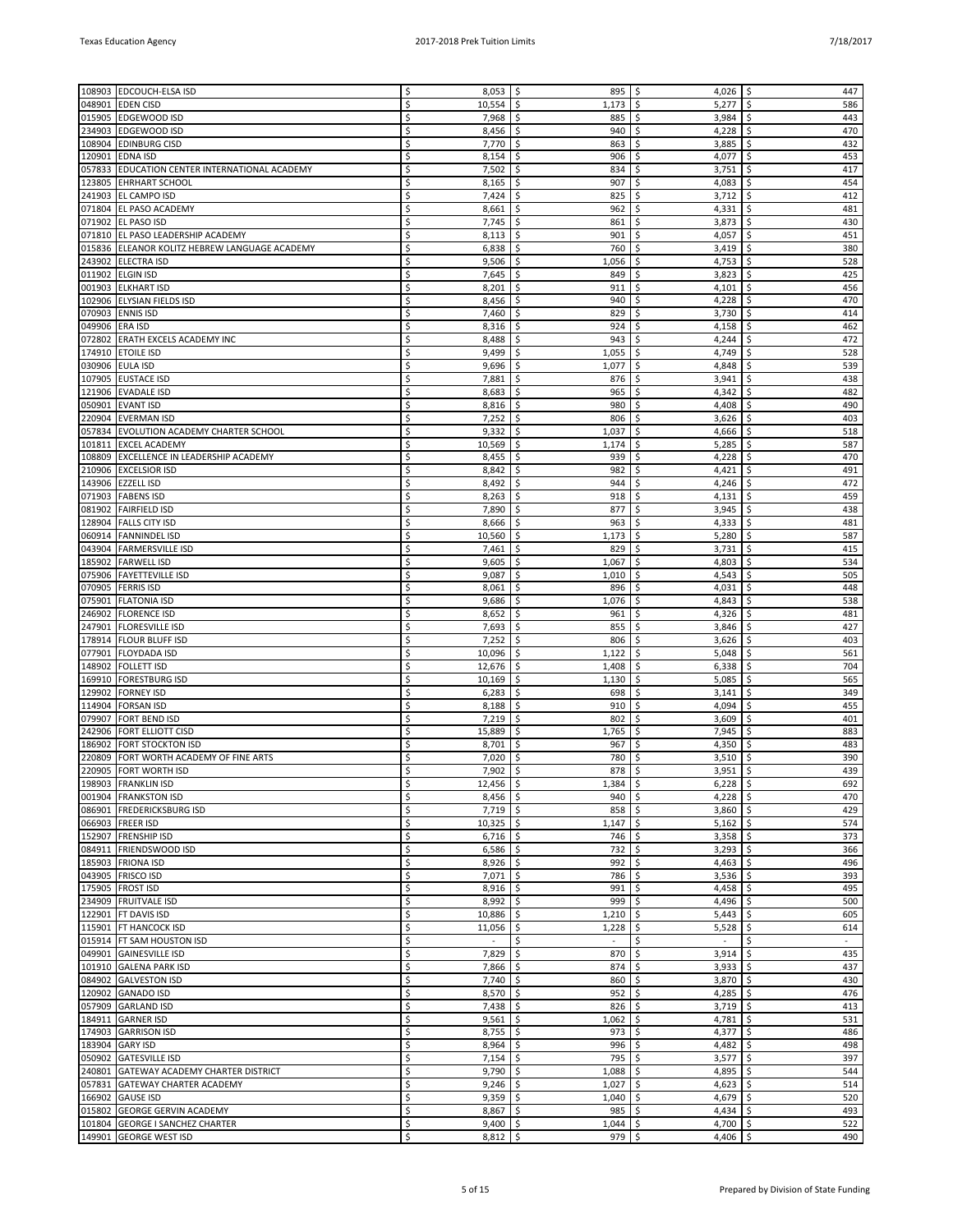|        | 246904 GEORGETOWN ISD                                     | \$ | $7,217$ \$  | 802                        | -\$<br>$3,609$   \$          | 401         |
|--------|-----------------------------------------------------------|----|-------------|----------------------------|------------------------------|-------------|
|        |                                                           | Ś  |             |                            |                              |             |
| 161925 | <b>GHOLSON ISD</b>                                        |    | 9,478       | \$<br>1,053                | \$<br>4,739                  | \$<br>527   |
|        | 144901 GIDDINGS ISD                                       | \$ | 7,789       | \$<br>865                  | \$<br>3,895                  | 433<br>\$   |
| 230902 | <b>GILMER ISD</b>                                         | Ś  | 7,431       | \$<br>826                  | \$<br>3,716                  | \$<br>413   |
|        | 092901 GLADEWATER ISD                                     | Ś  | 8,001       | \$<br>889                  | \$<br>4,001                  | \$<br>445   |
| 087901 | <b>GLASSCOCK COUNTY ISD</b>                               | Ś  | 11,480      | \$<br>1,276                | 5,740<br>\$                  | \$<br>638   |
|        |                                                           | Ś  |             |                            |                              |             |
|        | 213901 GLEN ROSE ISD                                      |    | 9,676       | \$<br>1,075                | \$<br>4,838                  | \$<br>538   |
|        | 101866 GLOBAL LEARNING VILLAGE                            | Ś  | 8,685       | \$<br>965                  | 4,343<br>\$.                 | \$<br>483   |
| 126911 | <b>GODLEY ISD</b>                                         | Ś  | 9,381       | \$<br>1,042                | \$<br>4,691                  | \$<br>521   |
| 169906 | <b>GOLD BURG ISD</b>                                      | Ś  | 12,134      | \$<br>1,348                | \$<br>6,067                  | \$<br>674   |
| 057835 | <b>GOLDEN RULE CHARTER SCHOOL</b>                         | Ś  | 8,866       | \$<br>985                  | \$<br>4,433                  | \$<br>493   |
|        |                                                           |    |             |                            |                              |             |
|        | 167901 GOLDTHWAITE ISD                                    | Ś  | 8,960       | \$<br>996                  | \$<br>4,480                  | 498<br>\$   |
|        | 088902 GOLIAD ISD                                         | Ś  | 9,622       | \$<br>1,069                | 4,811<br>\$                  | \$<br>535   |
| 089901 | <b>GONZALES ISD</b>                                       | Ś  | 7,504       | \$<br>834                  | \$<br>3,752                  | \$<br>417   |
| 187903 | <b>GOODRICH ISD</b>                                       | Ś  | 10,511      | \$<br>1,168                | 5,256<br>\$                  | 584<br>\$   |
| 101911 | <b>GOOSE CREEK CISD</b>                                   | Ś  | 7,560       | \$<br>840                  | 3,780<br>\$                  | 420<br>\$   |
| 182901 | <b>GORDON ISD</b>                                         | Ś  | 9,498       | \$<br>1,055                | \$<br>4,749                  | \$<br>528   |
|        |                                                           |    |             |                            |                              |             |
|        | 067904 GORMAN ISD                                         | Ś  | 9,319       | \$.<br>1,035               | \$<br>4,660                  | \$<br>518   |
| 156905 | <b>GRADY ISD</b>                                          | Ś  | 12,148      | \$<br>1,350                | \$<br>6,074                  | \$<br>675   |
| 182902 | <b>GRAFORD ISD</b>                                        | Ś  | 9,513       | \$<br>1,057                | \$<br>4,756                  | \$<br>528   |
| 252901 | <b>GRAHAM ISD</b>                                         | Ś  | 7,524       | \$<br>836                  | 3,762<br>\$                  | \$<br>418   |
| 111901 | <b>GRANBURY ISD</b>                                       | Ś  | 7,351       | \$<br>817                  | \$<br>3,676                  | \$<br>408   |
|        |                                                           |    |             |                            |                              |             |
| 057910 | <b>GRAND PRAIRIE ISD</b>                                  | Ś  | 7,674       | \$<br>853                  | 3,837<br>\$                  | \$<br>426   |
| 234904 | <b>GRAND SALINE ISD</b>                                   | Ś  | 8,218       | \$<br>913                  | \$<br>4,109                  | \$<br>457   |
| 238904 | <b>GRANDFALLS-ROYALTY ISD</b>                             | Ś  | 11,862      | \$<br>1,318                | \$<br>5,931                  | \$<br>659   |
| 126904 | <b>GRANDVIEW ISD</b>                                      | Ś  | 7,893       | \$<br>877                  | 3,946<br>\$                  | \$<br>438   |
| 090905 | <b>GRANDVIEW-HOPKINS ISD</b>                              | Ś  | 19,111      | \$<br>2,123                | \$<br>9,555                  | \$<br>1,062 |
|        |                                                           |    |             |                            |                              |             |
| 246905 | <b>GRANGER ISD</b>                                        | Ś  | 9,092       | Ŝ.<br>1,010                | 4,546<br>\$                  | \$<br>505   |
| 226907 | <b>GRAPE CREEK ISD</b>                                    | Ś  | 8,358       | \$<br>929                  | \$<br>4,179                  | \$<br>464   |
| 113902 | <b>GRAPELAND ISD</b>                                      | Ś  | 9,354       | \$<br>1,039                | \$<br>4,677                  | \$<br>520   |
| 220906 | GRAPEVINE-COLLEYVILLE ISD                                 | Ś  | 6,600       | \$<br>733                  | \$<br>3,300                  | \$<br>367   |
| 015835 | <b>GREAT HEARTS TEXAS</b>                                 | Ś  | 6,948       | \$.<br>772                 | \$<br>3,474                  | \$<br>386   |
|        |                                                           |    |             |                            |                              |             |
| 116905 | <b>GREENVILLE ISD</b>                                     | Ś  | 7,299       | \$.<br>811                 | 3,650<br>\$                  | \$<br>406   |
| 165902 | <b>GREENWOOD ISD</b>                                      | Ś  | 6,782       | \$<br>754                  | \$<br>3,391                  | \$<br>377   |
| 205902 | <b>GREGORY-PORTLAND ISD</b>                               |    | 7,215       | \$<br>802                  | \$<br>3,607                  | 401<br>\$   |
| 147902 | <b>GROESBECK ISD</b>                                      | Ś  | 8,859       | \$<br>984                  | 4,429<br>\$                  | \$<br>492   |
| 033901 | <b>GROOM ISD</b>                                          | Ś  | 10,224      | \$<br>1,136                | \$<br>5,112                  | \$<br>568   |
|        |                                                           |    |             |                            |                              |             |
|        | 228901 GROVETON ISD                                       | Ś  | 9,759       | \$.<br>1,084               | 4,879<br>\$.                 | \$<br>542   |
| 098901 | <b>GRUVER ISD</b>                                         | Ś  | 12,807      | \$<br>1,423                | \$<br>6,404                  | 712<br>\$   |
| 091917 | <b>GUNTER ISD</b>                                         | Ś  | 8,540       | \$<br>949                  | \$<br>4,270                  | \$<br>474   |
| 047903 | <b>GUSTINE ISD</b>                                        | Ś  | 10,317      | \$<br>1,146                | 5,158<br>\$                  | \$<br>573   |
| 135001 | <b>GUTHRIE CSD</b>                                        | Ś  | 28,954      | \$<br>3,217                | \$<br>14,477                 | \$<br>1,609 |
| 095903 |                                                           | Ś  | 8,980       | \$<br>998                  | 4,490<br>\$.                 | \$<br>499   |
|        | <b>HALE CENTER ISD</b>                                    |    |             |                            |                              |             |
| 143901 | <b>HALLETTSVILLE ISD</b>                                  | Ś  | 8,583       | \$<br>954                  | 4,292<br>\$                  | \$<br>477   |
| 161924 | <b>HALLSBURG ISD</b>                                      | Ś  | 8,695       | \$<br>966                  | \$<br>4,347                  | \$<br>483   |
| 102904 | <b>HALLSVILLE ISD</b>                                     | Ś  | 7,105       | \$<br>789                  | 3,552<br>\$                  | 395<br>\$   |
| 097902 | <b>HAMILTON ISD</b>                                       | Ś  | 9,138       | \$<br>1,015                | \$<br>4,569                  | 508<br>\$   |
| 127903 | <b>HAMLIN ISD</b>                                         | Ś  | 9,280       | \$.<br>1,031               | 4,640<br>\$                  | \$<br>516   |
|        |                                                           |    |             |                            |                              |             |
| 123914 | HAMSHIRE-FANNETT ISD                                      | Ś  | 7,374       | \$<br>819                  | \$<br>3,687                  | \$<br>410   |
| 219901 | <b>HAPPY ISD</b>                                          | Ś  | 10,219      | \$<br>1,135                | \$<br>5,109                  | \$<br>568   |
| 146904 | <b>HARDIN ISD</b>                                         | Ś  | 7,562       | \$<br>840                  | 3,781<br>\$                  | 420<br>\$   |
|        | 100905  HARDIN-JEFFERSON ISD                              | Ś  | 7,197       | \$<br>800                  | \$<br>3,598                  | \$<br>400   |
|        | 015904 HARLANDALE ISD                                     | Ś  | 7,692       | \$<br>855                  | \$<br>3,846                  | \$<br>427   |
|        |                                                           |    |             |                            |                              |             |
|        | 102905 HARLETON ISD                                       | \$ | $8,254$ \$  | $917 \mid \xi$             | $4,127$   \$                 | 459         |
|        | 031903 HARLINGEN CISD                                     | \$ | 7,948       | \$<br>883                  | \$<br>3,974                  | \$<br>442   |
|        | 230905 HARMONY ISD                                        | \$ | $7,927$ \$  | 881                        | 3,964<br>\$                  | 440<br>\$   |
|        | 101858 HARMONY SCHOOL OF EXCELLENCE                       | Ś  | $7,888$ \$  | $876$ \$                   | 3,944                        | \$<br>438   |
|        | 101862 HARMONY SCHOOL OF SCIENCE - HOUSTON                | \$ | $7,763$ \$  | $863 \mid 5$               | $3,881$ \$                   | 431         |
|        | 071806 HARMONY SCIENCE ACAD (EL PASO)                     | Ś  | 8,131       | \$<br>903                  | \$<br>4,066                  | \$<br>452   |
|        | 015828 HARMONY SCIENCE ACAD (SAN ANTONIO)                 | \$ |             | \$                         | 4,093                        | \$<br>455   |
|        |                                                           |    | 8,187       | 910                        | \$                           |             |
|        | 161807 HARMONY SCIENCE ACAD (WACO)                        | \$ | $8,022$ \$  | 891                        | \$<br>4,011                  | \$<br>446   |
|        | 101846 HARMONY SCIENCE ACADEMY                            | Ś  | $8,310$ \$  | 923                        | $\ddot{\mathsf{S}}$<br>4,155 | \$<br>462   |
|        | 227816  HARMONY SCIENCE ACADEMY (AUSTIN)                  | \$ | $8,022$ \$  | $891 \, \space \circ \, 5$ | 4,011 $\frac{1}{2}$          | 446         |
|        | 086902 HARPER ISD                                         | Ś  | 9,720       | \$<br>$1,080$ \$           | 4,860                        | \$<br>540   |
|        | 244901 HARROLD ISD                                        | \$ | 13,429      | \$<br>1,492                | \$<br>6,714                  | \$<br>746   |
|        |                                                           |    |             |                            |                              |             |
|        | 035902 HART ISD                                           | \$ | $10,099$ \$ | 1,122                      | \$<br>5,049                  | \$<br>561   |
|        | 103902 HARTLEY ISD                                        | Ś  | $10,826$ \$ | $1,203$ \$                 | 5,413                        | \$<br>601   |
|        | 225907   HARTS BLUFF ISD                                  | \$ | $8,013$ \$  | $890$ \$                   | $4,006$ \ \$                 | 445         |
|        | 104901 HASKELL CISD                                       | Ś  | 10,068      | \$<br>1,119                | \$<br>5,034                  | \$<br>559   |
|        | 250902 HAWKINS ISD                                        | \$ | 8,817       | \$<br>980                  | \$<br>4,408                  | \$<br>490   |
|        |                                                           |    |             |                            |                              |             |
|        | 127904 HAWLEY ISD                                         | \$ | 8,232       | 915<br>\$                  | \$<br>4,116                  | 457<br>\$   |
|        | 105906 HAYS CISD                                          | Ś  | 7,074       | \$<br>786 \$               | 3,537                        | \$<br>393   |
|        | 198905 HEARNE ISD                                         | \$ | $10,910$ \$ | $1,212$ \$                 | $5,455$ $\frac{1}{5}$        | 606         |
|        | 065902 HEDLEY ISD                                         | Ś  | 12,273      | \$<br>1,364                | \$<br>6,136                  | \$<br>682   |
|        | 202903  HEMPHILL ISD                                      | \$ | 9,320       | \$<br>1,036                | \$<br>4,660                  | \$<br>518   |
|        | 237902  HEMPSTEAD ISD                                     | \$ | 8,063       | \$<br>896                  | \$<br>4,031                  | \$<br>448   |
|        |                                                           |    |             |                            |                              |             |
|        | 201902 HENDERSON ISD                                      | Ś  | 7,456       | \$<br>828                  | \$<br>3,728                  | \$<br>414   |
|        | 039902 HENRIETTA ISD                                      | \$ | $9,201$ \$  | $1,022$ \$                 | 4,600 $\vert$ \$             | 511         |
|        | 015833 HENRY FORD ACADEMY ALAMEDA SCHOOL FOR ART + DESIGN | Ś  | 8,550       | \$<br>950                  | \$<br>4,275                  | \$<br>475   |
|        | 059901 HEREFORD ISD                                       | \$ | $8,057$ \$  | 895                        | \$<br>4,029                  | \$<br>448   |
|        | 015815  HERITAGE ACADEMY                                  | \$ | $8,437$ \$  | $937$ \$                   | 4,218 $\frac{1}{2}$          | 469         |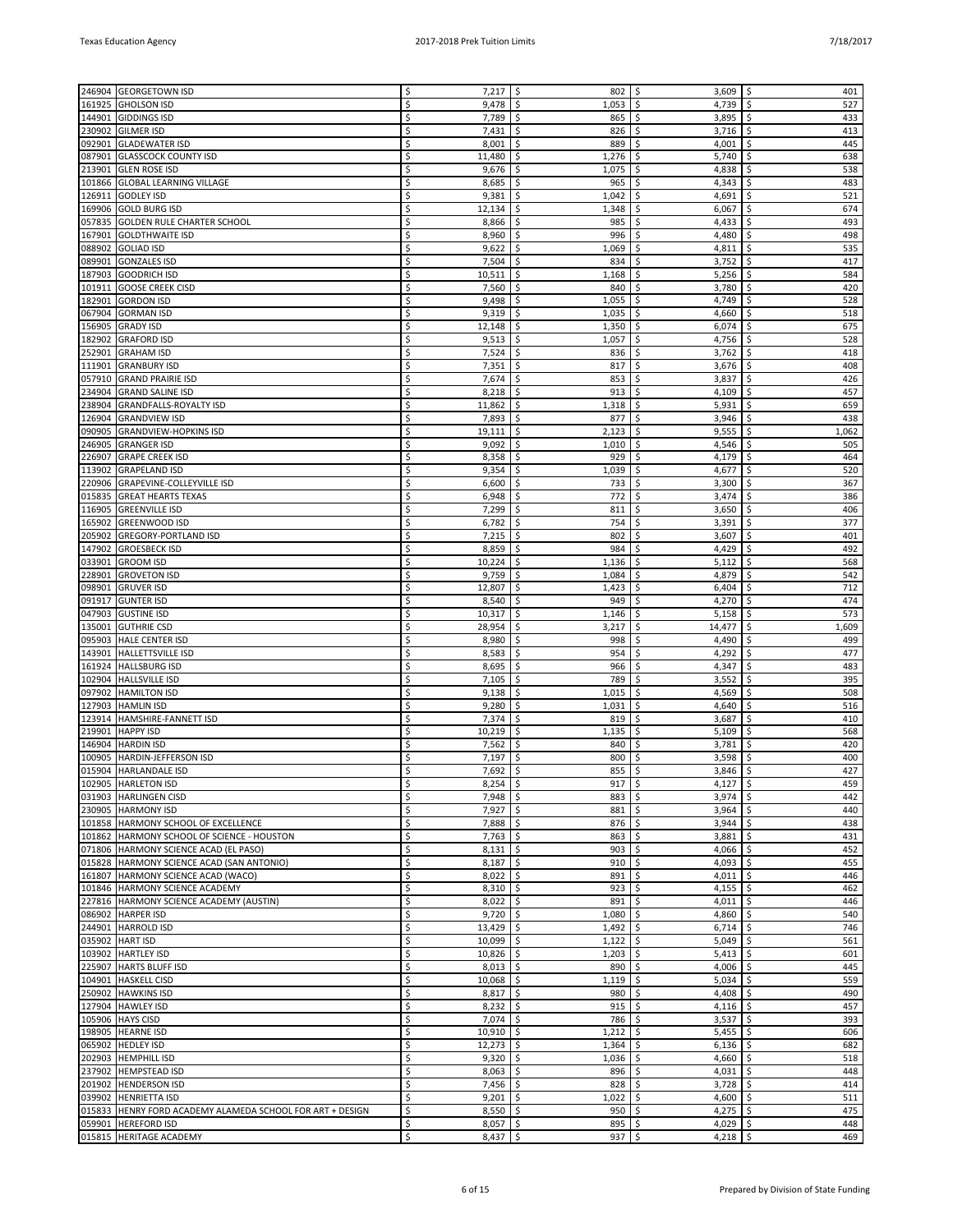| 208901 | <b>HERMLEIGH ISD</b>                          | Ś  | 9,471       | \$<br>1,052                 | S.<br>4,736         | \$<br>526   |
|--------|-----------------------------------------------|----|-------------|-----------------------------|---------------------|-------------|
| 097903 | <b>HICO ISD</b>                               | \$ | 8,894       | \$<br>988                   | 4,447<br>\$         | 494<br>\$   |
| 108905 | <b>HIDALGO ISD</b>                            | \$ | 8,519       | \$<br>947                   | \$<br>4,259         | 473<br>\$   |
| 148903 | <b>HIGGINS ISD</b>                            | Ś  | 14,137      | \$<br>1,571                 | 7,068<br>\$         | \$<br>785   |
|        | 084903 HIGH ISLAND ISD                        | \$ | 10,303      | \$<br>1,145                 | \$<br>5,152         | 572<br>\$   |
| 220819 | <b>HIGH POINT ACADEMY</b>                     | Ś  | 7,362       | \$<br>818                   | Ś<br>3,681          | \$<br>409   |
| 177905 | <b>HIGHLAND ISD</b>                           | Ś  | 12,888      | \$<br>1,432                 | \$<br>6,444         | 716<br>\$   |
| 057911 | <b>HIGHLAND PARK ISD</b>                      | \$ | 6,688       | \$<br>743                   | Ŝ.<br>3,344         | 372<br>\$   |
|        |                                               | Ś  |             |                             | 4,229               | 470         |
| 188903 | HIGHLAND PARK ISD                             |    | 8,459       | \$<br>940                   | \$                  | Ś           |
| 109904 | <b>HILLSBORO ISD</b>                          | \$ | 7,672       | \$<br>852                   | \$<br>3,836         | 426<br>\$   |
| 084908 | <b>HITCHCOCK ISD</b>                          | Ś  | 8,384       | \$<br>932                   | \$<br>4,192         | \$<br>466   |
| 014905 | <b>HOLLAND ISD</b>                            | Ś  | 8,273       | \$<br>919                   | \$<br>4,137         | 460<br>\$   |
| 005902 | <b>HOLLIDAY ISD</b>                           | \$ | 7,368       | \$<br>819                   | Ŝ.<br>3,684         | 409<br>\$   |
| 163904 | <b>HONDO ISD</b>                              | Ś  | 7,857       | \$<br>873                   | 3,928<br>\$         | 436<br>\$   |
|        | 074907 HONEY GROVE ISD                        | \$ | 8,994       | \$<br>999                   | \$<br>4,497         | 500<br>\$   |
|        |                                               | Ś  |             | Ś<br>922                    | Ś                   | \$          |
| 019902 | <b>HOOKS ISD</b>                              |    | 8,296       |                             | 4,148               | 461         |
| 108802 | <b>HORIZON MONTESSORI PUBLIC SCHOOLS</b>      | Ś  | 8,394       | \$<br>933                   | 4,197<br>\$         | 466<br>\$   |
| 101828 | <b>HOUSTON GATEWAY ACADEMY INC</b>            | \$ | 8,256       | \$<br>917                   | Ŝ.<br>4,128         | \$<br>459   |
|        | 101821 HOUSTON HEIGHTS HIGH SCHOOL            | Ś  | 9,042       | \$<br>1,005                 | 4,521<br>\$         | 502<br>\$   |
|        | 101912 HOUSTON ISD                            | \$ | 7,254       | \$<br>806                   | \$<br>3,627         | 403<br>\$   |
| 091905 | <b>HOWE ISD</b>                               | Ś  | 7,778       | \$<br>864                   | Ś<br>3,889          | \$<br>432   |
| 109905 | <b>HUBBARD ISD</b>                            | Ś  | 9,456       | \$<br>1,051                 | \$<br>4,728         | 525<br>\$   |
|        |                                               |    |             |                             |                     |             |
| 019913 | <b>HUBBARD ISD</b>                            | \$ | 9,293       | \$<br>1,033                 | Ŝ.<br>4,647         | 516<br>\$   |
| 072908 | <b>HUCKABAY ISD</b>                           | Ś  | 8,682       | \$<br>965                   | 4,341<br>\$         | 482<br>\$   |
|        | 003902 HUDSON ISD                             | \$ | 7,106       | \$<br>790                   | \$<br>3,553         | 395<br>\$   |
| 101925 | <b>HUFFMAN ISD</b>                            | Ś  | 7,378       | \$<br>820                   | Ś<br>3,689          | 410         |
|        | 034903 HUGHES SPRINGS ISD                     | Ś  | 7,820       | \$<br>869                   | \$<br>3,910         | 434<br>\$   |
| 146905 | HULL-DAISETTA ISD                             | \$ | 10,406      | \$<br>1,156                 | \$<br>5,203         | 578<br>\$   |
| 101913 | <b>HUMBLE ISD</b>                             | Ś  | 7,053       | \$<br>784                   | 3,527<br>\$         | 392<br>\$   |
|        |                                               |    |             |                             |                     |             |
| 133902 | <b>HUNT ISD</b>                               | Ś  | 10,652      | \$<br>1,184                 | \$<br>5,326         | 592<br>\$   |
| 003904 | <b>HUNTINGTON ISD</b>                         | Ś  | 7,210       | \$<br>801                   | \$<br>3,605         | \$<br>401   |
| 236902 | <b>HUNTSVILLE ISD</b>                         | Ś  | 7,232       | \$<br>804                   | \$<br>3,616         | 402<br>\$   |
| 220916 | HURST-EULESS-BEDFORD ISD                      | Ś  | 7,050       | \$<br>783                   | Ŝ.<br>3,525         | 392<br>\$   |
| 246906 | <b>HUTTO ISD</b>                              | Ś  | 6,587       | \$<br>732                   | 3,294<br>\$         | 366<br>\$   |
| 152910 | <b>IDALOU ISD</b>                             | Ś  | 7,871       | \$<br>875                   | 3,935<br>\$         | 437<br>\$   |
| 108807 | <b>IDEA PUBLIC SCHOOLS</b>                    | Ś  | 8,215       | \$<br>913                   | \$<br>4,108         | \$<br>456   |
|        |                                               | Ś  |             |                             |                     | 383         |
| 043801 | IMAGINE INTERNATIONAL ACADEMY OF NORTH TEXAS  |    | 6,896       | \$<br>766                   | \$<br>3,448         | \$          |
| 120905 | <b>INDUSTRIAL ISD</b>                         | Ś  | 8,178       | \$<br>909                   | Ś<br>4,089          | 454<br>\$   |
| 205903 | <b>INGLESIDE ISD</b>                          | Ś  | 7,798       | \$<br>866                   | 3,899<br>\$         | 433<br>\$   |
| 133904 | <b>INGRAM ISD</b>                             | Ś  | 8,439       | \$<br>938                   | 4,219<br>\$         | 469<br>\$   |
| 057830 | INSPIRED VISION ACADEMY                       | \$ | 8,772       | \$<br>975                   | \$<br>4,386         | \$<br>487   |
| 057848 | INTERNATIONAL LEADERSHIP OF TEXAS (ILT)       | Ś  | 7,390       | \$<br>821                   | \$<br>3,695         | 411<br>\$   |
| 093903 | <b>IOLA ISD</b>                               | \$ | 8,897       | \$<br>989                   | Ŝ.<br>4,448         | \$<br>494   |
| 243903 | <b>IOWA PARK CISD</b>                         | Ś  | 7,384       | \$<br>820                   | 3,692<br>\$         | 410<br>\$   |
|        |                                               |    |             |                             |                     |             |
| 208903 | <b>IRA ISD</b>                                | Ś  | 9,795       | \$<br>1,088                 | 4,897<br>\$         | 544<br>Ś    |
| 186903 | IRAAN-SHEFFIELD ISD                           | Ś  | 13,189      | Ś<br>1,465                  | \$<br>6,594         | \$<br>733   |
| 018906 | <b>IREDELL ISD</b>                            | Ś  | 10,750      | \$<br>1,194                 | \$<br>5,375         | \$<br>597   |
| 118902 | <b>IRION COUNTY ISD</b>                       | \$ | 11,689      | 1,299<br>\$                 | \$<br>5,845         | \$<br>649   |
| 057912 | <b>IRVING ISD</b>                             | Ś  | 7,321       | \$<br>813                   | \$<br>3,661         | 407<br>\$   |
| 070907 | <b>ITALY ISD</b>                              | Ś  | 9,880       | \$<br>1,098                 | 4,940<br>\$         | 549<br>\$   |
| 109907 | <b>ITASCA ISD</b>                             | Ś  | 9,101       | Ś<br>1,011                  | \$<br>4,550         | Ś<br>506    |
|        |                                               |    |             |                             |                     |             |
| 119902 | JACKSBORO ISD                                 | Ś  | 10,042      | \$<br>1,116                 | \$<br>5,021         | 558<br>\$   |
|        | 037904 JACKSONVILLE ISD                       | Ś  | 7,271       | -\$<br>808                  | -\$<br>3,635        | \$<br>404   |
|        | 246907 JARRELL ISD                            | \$ | $8,725$ \$  | $969$ \$                    | 4,362 $\frac{1}{2}$ | 485         |
|        | 121904 JASPER ISD                             | \$ | $8,022$ \$  | 891                         | \$<br>4,011         | \$<br>446   |
|        | 132902 JAYTON-GIRARD ISD                      | \$ | 25,883      | \$<br>2,876                 | \$<br>12,942        | \$<br>1,438 |
|        | 057819 JEAN MASSIEU ACADEMY                   | \$ | 9,089       | \$<br>$1,010$ \$            | 4,545               | \$<br>505   |
|        | 155901 JEFFERSON ISD                          | \$ | 8,818       | \$<br>980                   | -\$<br>4,409        | \$<br>490   |
|        | 124901 JIM HOGG COUNTY ISD                    | Ś  | 8,598       | \$<br>955                   | \$<br>4,299         | 478<br>\$   |
|        |                                               |    |             |                             |                     |             |
|        | 221911 JIM NED CISD                           | \$ | 8,094       | \$<br>899                   | \$<br>4,047         | \$<br>450   |
|        | 210902 JOAQUIN ISD                            | \$ | 8,749       | \$<br>972                   | \$<br>4,375         | \$<br>486   |
|        | 015808 JOHN H WOOD JR PUBLIC CHARTER DISTRICT | \$ | 10,706      | \$<br>1,190                 | \$<br>5,353         | 595<br>\$   |
|        | 016901 JOHNSON CITY ISD                       | \$ | 9,634       | \$<br>1,070                 | -\$<br>4,817        | \$<br>535   |
|        | 050909 JONESBORO ISD                          | \$ | 9,138       | \$<br>1,015                 | -\$<br>4,569        | \$<br>508   |
|        | 126905 JOSHUA ISD                             | \$ | 7,134       | $\ddot{\mathsf{S}}$<br>793  | \$<br>3,567         | \$<br>396   |
|        | 007902 JOURDANTON ISD                         | \$ | 7,674       | \$<br>853                   | $\zeta$<br>3,837    | \$<br>426   |
|        |                                               |    |             |                             |                     |             |
|        | 015822 JJUBILEE ACADEMIES                     | \$ | 8,037       | $\ddot{\mathsf{S}}$<br>893  | \$<br>4,018         | 446<br>\$   |
|        | 015916 JUDSON ISD                             | \$ | $7,346$ \$  | 816                         | -\$<br>3,673        | 408<br>\$   |
|        | 134901 JUNCTION ISD                           | \$ | 9,778       | $\ddot{\varsigma}$<br>1,086 | \$<br>4,889         | \$<br>543   |
|        | 102901 KARNACK ISD                            | \$ | $10,220$ \$ | 1,136                       | -\$<br>5,110        | \$<br>568   |
|        | 128901 KARNES CITY ISD                        | \$ | 9,218       | \$<br>1,024                 | \$<br>4,609         | \$<br>512   |
|        | 105801 KATHERINE ANNE PORTER SCHOOL           | \$ | 8,857       | $\ddot{\mathsf{S}}$<br>984  | -\$<br>4,428        | 492<br>\$   |
|        | 101914 KATY ISD                               | \$ | 7,538       | $\ddot{\mathsf{S}}$<br>838  | \$<br>3,769         | \$<br>419   |
|        |                                               |    |             |                             |                     |             |
|        | 126801 KAUFFMAN LEADERSHIP ACADEMY            | \$ | 6,895       | \$<br>766                   | \$<br>3,447         | 383<br>\$   |
|        | 129903 KAUFMAN ISD                            | \$ | $7,522$ \$  | 836                         | 3,761<br>-\$        | \$<br>418   |
|        | 126906 KEENE ISD                              | \$ | 8,427       | \$<br>936                   | \$<br>4,214         | \$<br>468   |
|        | 220907 KELLER ISD                             | \$ | 6,790       | $\ddot{\mathsf{S}}$<br>754  | 3,395<br>-\$        | \$<br>377   |
|        | 242905 KELTON ISD                             | \$ | 23,287      | \$<br>2,587                 | -\$<br>11,643       | 1,294<br>\$ |
|        | 129904 KEMP ISD                               | \$ | 7,998       | \$<br>$889$ \$              | 3,999               | \$<br>444   |
|        |                                               |    |             |                             |                     | 791         |
|        | 131001 KENEDY COUNTY WIDE CSD                 | \$ | $14,238$ \$ | 1,582                       | \$<br>7,119         | \$          |
|        | 128902 KENEDY ISD                             | \$ | $9,887$ \$  | 1,099                       | -\$<br>4,943        | \$<br>549   |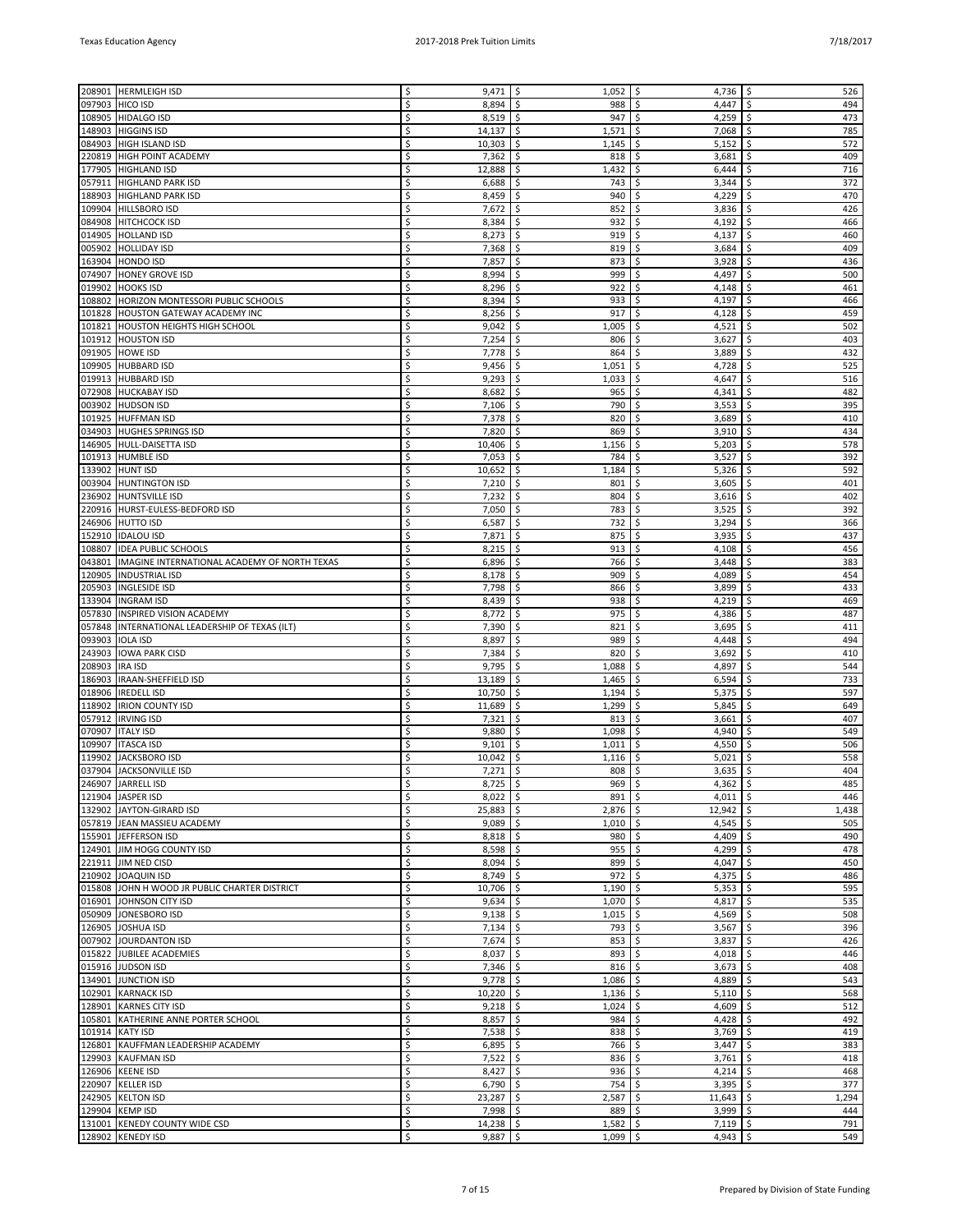|        | 113906 KENNARD ISD                      | \$ | $10,786$ \$ | 1,198          | -\$<br>$5,393$   \$                       | 599                        |
|--------|-----------------------------------------|----|-------------|----------------|-------------------------------------------|----------------------------|
| 220914 | <b>KENNEDALE ISD</b>                    | Ś  | 7,277       | \$<br>809      | 3,639<br>\$                               | \$<br>404                  |
| 175907 | <b>KERENS ISD</b>                       | Ś  | 9,207       | \$<br>1,023    | \$<br>4,603                               | \$<br>511                  |
| 248901 | <b>KERMIT ISD</b>                       | Ś  | 8,536       | \$<br>948      | \$<br>4,268                               | \$<br>474                  |
|        |                                         |    |             |                |                                           |                            |
| 133903 | <b>KERRVILLE ISD</b>                    | \$ | 6,986       | \$<br>776      | \$<br>3,493                               | 388<br>\$                  |
| 105803 | KI CHARTER ACADEMY                      | Ś  | 18,563      | -\$<br>2,063   | \$<br>9,282                               | \$<br>1,031                |
| 092902 | <b>KILGORE ISD</b>                      | Ś  | 7,432       | \$<br>826      | \$<br>3,716                               | \$<br>413                  |
|        |                                         | Ś  | 7,014       | 779            | \$                                        | \$<br>390                  |
| 014906 | <b>KILLEEN ISD</b>                      |    |             | \$             | 3,507                                     |                            |
| 137901 | KINGSVILLE ISD                          | Ś  | 7,673       | \$<br>853      | \$<br>3,837                               | \$<br>426                  |
|        | 227820 KIPP AUSTIN PUBLIC SCHOOLS INC   | Ś  | 8,572       | \$<br>952      | \$<br>4,286                               | 476<br>\$                  |
|        | 057837 KIPP DALLAS-FORT WORTH           | Ś  | 8,066       | \$<br>896      | \$<br>4,033                               | \$<br>448                  |
|        |                                         |    |             |                |                                           |                            |
|        | 101813 KIPP INC CHARTER                 | Ś  | 8,482       | \$<br>942      | 4,241<br>\$                               | \$<br>471                  |
|        | 015826 KIPP SAN ANTONIO                 | Ś  | 8,359       | \$<br>929      | \$<br>4,179                               | \$<br>464                  |
| 121905 | <b>KIRBYVILLE CISD</b>                  | Ś  | 7,409       | \$<br>823      | \$<br>3,705                               | \$<br>412                  |
|        |                                         |    |             |                |                                           |                            |
|        | 101915 KLEIN ISD                        | Ś  | 7,292       | \$<br>810      | \$<br>3,646                               | 405<br>\$                  |
| 058905 | <b>KLONDIKE ISD</b>                     | Ś  | 12,406      | \$.<br>1,378   | \$<br>6,203                               | \$<br>689                  |
| 232901 | <b>KNIPPA ISD</b>                       | Ś  | 7,829       | \$<br>870      | \$<br>3,915                               | \$<br>435                  |
|        |                                         | Ś  |             |                |                                           | 547                        |
| 138902 | KNOX CITY-O'BRIEN CISD                  |    | 9,847       | \$<br>1,094    | 4,923<br>\$                               | \$                         |
| 018907 | <b>KOPPERL ISD</b>                      | Ś  | 9,947       | \$<br>1,105    | \$<br>4,973                               | \$<br>553                  |
| 100903 | <b>KOUNTZE ISD</b>                      | Ś  | 7,894       | \$<br>877      | \$<br>3,947                               | \$<br>439                  |
|        |                                         | Ś  |             | Ŝ.             | \$                                        | \$<br>538                  |
| 219905 | <b>KRESS ISD</b>                        |    | 9,689       | 1,077          | 4,845                                     |                            |
| 061905 | <b>KRUM ISD</b>                         | Ś  | 8,685       | \$<br>965      | 4,342<br>\$                               | 482<br>\$                  |
|        | 057839 LA ACADEMIA DE ESTRELLAS         | Ś  | 8,984       | \$<br>998      | 4,492<br>\$                               | \$<br>499                  |
| 071807 | LA FE PREPARATORY SCHOOL                | Ś  | 8,457       | \$<br>940      | \$<br>4,229                               | \$<br>470                  |
|        |                                         |    |             |                |                                           |                            |
|        | 031905 LA FERIA ISD                     | Ś  | 7,965       | \$<br>885      | \$<br>3,982                               | 442<br>\$                  |
| 125906 | LA GLORIA ISD                           | Ś  | 9,054       | \$<br>1,006    | \$<br>4,527                               | \$<br>503                  |
|        | 075902 LA GRANGE ISD                    | Ś  | 7,606       | \$<br>845      | \$<br>3,803                               | \$<br>423                  |
|        |                                         |    |             |                |                                           |                            |
|        | 108912 LA JOYA ISD                      | Ś  | 8,096       | \$<br>900      | 4,048<br>\$                               | \$<br>450                  |
| 101916 | LA PORTE ISD                            | Ś  | 7,545       | \$<br>838      | \$<br>3,772                               | \$<br>419                  |
|        | 254902 LA PRYOR ISD                     | Ś  | 10,664      | 1,185<br>\$.   | \$<br>5,332                               | \$<br>592                  |
|        |                                         |    |             |                |                                           |                            |
|        | 161906   LA VEGA ISD                    | Ś  | 7,723       | 858<br>-S      | \$<br>3,862                               | \$<br>429                  |
|        | 247903 LA VERNIA ISD                    | Ś  | 7,049       | \$<br>783      | 3,525<br>\$                               | \$<br>392                  |
|        | 108914 LA VILLA ISD                     | Ś  | 10,096      | \$<br>1,122    | 5,048<br>\$                               | \$<br>561                  |
|        |                                         |    |             |                |                                           |                            |
| 015913 | <b>LACKLAND ISD</b>                     | Ś  | ä,          | \$             | \$<br>$\overline{\phantom{a}}$            | \$                         |
|        | 227912 LAGO VISTA ISD                   | Ś  | 7,936       | \$<br>882      | \$<br>3,968                               | \$<br>441                  |
| 061912 | <b>LAKE DALLAS ISD</b>                  | Ś  | 7,353       | Ŝ.<br>817      | \$<br>3,676                               | \$<br>408                  |
|        |                                         |    |             |                |                                           |                            |
|        | 227913 LAKE TRAVIS ISD                  | Ś  | 6,582       | \$<br>731      | 3,291<br>\$                               | \$<br>366                  |
|        | 220910 LAKE WORTH ISD                   | Ś  | 7,556       | \$<br>840      | 3,778<br>\$                               | \$<br>420                  |
| 079901 | <b>LAMAR CISD</b>                       | Ś  | 7,312       | \$<br>812      | \$<br>3,656                               | \$<br>406                  |
|        |                                         | Ś  |             |                |                                           |                            |
|        | 058906 LAMESA ISD                       |    | 8,237       | \$<br>915      | \$<br>4,118                               | \$<br>458                  |
| 141901 | <b>LAMPASAS ISD</b>                     | Ś  | 7,438       | Ŝ.<br>826      | \$<br>3,719                               | \$<br>413                  |
|        | 057913 LANCASTER ISD                    | Ś  | 7,262       | \$<br>807      | 3,631<br>\$                               | \$<br>403                  |
| 201903 | <b>LANEVILLE ISD</b>                    | Ś  | 10,169      | \$<br>1,130    | 5,084<br>\$                               | \$<br>565                  |
|        |                                         |    |             |                |                                           |                            |
| 107910 | <b>LAPOYNOR ISD</b>                     | Ś  | 9,058       | \$<br>1,006    | \$<br>4,529                               | \$<br>503                  |
| 240901 | LAREDO ISD                              | Ś  | 7,923       | \$<br>880      | \$<br>3,961                               | \$<br>440                  |
| 245901 | <b>LASARA ISD</b>                       | Ś  | 10,024      | Ŝ.<br>1,114    | \$<br>5,012                               | \$<br>557                  |
|        |                                         |    |             |                |                                           |                            |
| 113905 | <b>LATEXO ISD</b>                       | Ś  | 8,545       | \$<br>949      | \$<br>4,272                               | \$<br>475                  |
| 185904 | <b>LAZBUDDIE ISD</b>                    | Ś  | 9,701       | \$<br>1,078    | \$<br>4,851                               | \$<br>539                  |
| 061804 | LEADERSHIP PREP SCHOOL                  | Ś  | 6,992       | \$<br>777      | \$<br>3,496                               | \$<br>388                  |
|        |                                         |    |             |                |                                           |                            |
| 193902 | <b>LEAKEY ISD</b>                       | Ś  | 10,477      | \$<br>1,164    | \$<br>5,238                               | \$<br>582                  |
| 246913 | <b>LEANDER ISD</b>                      | Ś  | 6,728       | Ŝ.<br>748      | \$<br>3,364                               | \$<br>374                  |
| 019914 | <b>LEARY ISD</b>                        |    | 9,456       | \$<br>1,051    | \$<br>4,728                               | 525<br>\$                  |
|        | 090902 LEFORS ISD                       | Ś  | 12,901      | \$<br>1,433    | \$<br>6,450                               | \$<br>717                  |
|        |                                         |    |             |                |                                           |                            |
|        | 057846   LEGACY PREPARATORY             | \$ | $8,191$ \$  | $910 \mid 5$   | $4,096$   \$                              | 455                        |
|        | 187906   LEGGETT ISD                    | Ś  | $10,331$ \$ | $1,148$ \$     | $5,166$ \$                                | 574                        |
|        | 145911 LEON ISD                         | \$ | $12,005$ \$ | $1,334$ \$     | $6,002$ \$                                | 667                        |
|        |                                         |    |             |                |                                           |                            |
|        | 074909 LEONARD ISD                      | Ś  | $8,386$ \$  | $932$ \$       | 4,193 $\frac{1}{2}$                       | 466                        |
|        | 110902 LEVELLAND ISD                    | \$ | $7,911$ \$  | $879$ \$       | 3,955                                     | \$<br>439                  |
|        | 201904 LEVERETTS CHAPEL ISD             | \$ | $9,604$ \$  | 1,067          | 4,802 $\frac{1}{2}$<br>$\ddot{\varsigma}$ | 534                        |
|        | 061902 LEWISVILLE ISD                   | Ś  | $7,456$ \$  | $828$ \$       | $3,728$ \$                                | 414                        |
|        |                                         |    |             |                |                                           |                            |
|        | 144902  LEXINGTON ISD                   | Ś  | $8,191$ \$  | $910$ \$       | $4,095$ \$                                | 455                        |
|        | 246908 LIBERTY HILL ISD                 | \$ | $7,166$ \$  | 796 \$         | 3,583                                     | \$<br>398                  |
|        | 146906 LIBERTY ISD                      | Ś  | $7,915$ \$  | $879$ \$       | 3,957                                     | \$<br>440                  |
|        | 019908 LIBERTY-EYLAU ISD                | Ś  | 7,935       | \$             | \$                                        | \$<br>441                  |
|        |                                         |    |             | 882            | 3,968                                     |                            |
|        | 057807 LIFE SCHOOL                      | Ś  | $7,964$ \$  | $885$ \$       | 3,982                                     | $\ddot{\mathsf{S}}$<br>442 |
|        | 015825 LIGHTHOUSE CHARTER SCHOOL        | \$ | $8,410$ \$  | $934$ \$       | 4,205 $\frac{1}{2}$                       | 467                        |
|        | 212903 LINDALE ISD                      | Ś  | $7,135$ \$  | $793 \mid 5$   | 3,568                                     | \$<br>396                  |
|        |                                         |    |             |                |                                           |                            |
|        | 034905 LINDEN-KILDARE CISD              | \$ | $9,631$ \$  | $1,070$ \$     | $4,816$ \$                                | 535                        |
|        | 049907 LINDSAY ISD                      | Ś  | $7,410$ \$  | 823            | 3,705<br>\$                               | \$<br>412                  |
|        | 072909 LINGLEVILLE ISD                  | Ś  | $8,755$ \$  | $973$ \$       | 4,378 $\frac{1}{2}$                       | 486                        |
|        |                                         |    |             |                |                                           |                            |
|        | 111902 LIPAN ISD                        | \$ | $8,949$ \$  | $994$ \$       | $4,474$ \$                                | 497                        |
|        | 181908 LITTLE CYPRESS-MAURICEVILLE CISD | Ś  | $7,419$ \$  | $824$ \$       | 3,710                                     | \$<br>412                  |
|        | 061914 LITTLE ELM ISD                   | \$ | $6,761$ \$  | $751 \mid \xi$ | $3,381$ \$                                | 376                        |
|        |                                         | Ś  |             |                |                                           | \$                         |
|        | 140904 LITTLEFIELD ISD                  |    | $7,779$ \$  | 864            | \$<br>3,890                               | 432                        |
|        | 187907 LIVINGSTON ISD                   | Ś  | $7,729$ \$  | $859$ \$       | 3,864                                     | \$<br>429                  |
|        | 150901 LLANO ISD                        | \$ | 7,963 \$    | $885$ \$       | $3,981$ \$                                | 442                        |
|        | 028902 LOCKHART ISD                     | Ś  | 7,422       | \$<br>$825$ \$ | 3,711                                     | \$<br>412                  |
|        |                                         |    |             |                |                                           |                            |
|        | 077902 LOCKNEY ISD                      | \$ | $9,276$ \$  | $1,031$ \$     | $4,638$ \$                                | 515                        |
|        | 160905 LOHN ISD                         | Ś  | $13,873$ \$ | $1,541$ \$     | $6,936$ \$                                | 771                        |
|        | 141902 LOMETA ISD                       | \$ | $9,673$ \$  | $1,075$ \$     | 4,837 $\frac{1}{2}$                       | 537                        |
|        | 178906 LONDON ISD                       | \$ | $7,744$ \$  | $860$ \$       | $3,872$ \$                                | 430                        |
|        |                                         |    |             |                |                                           |                            |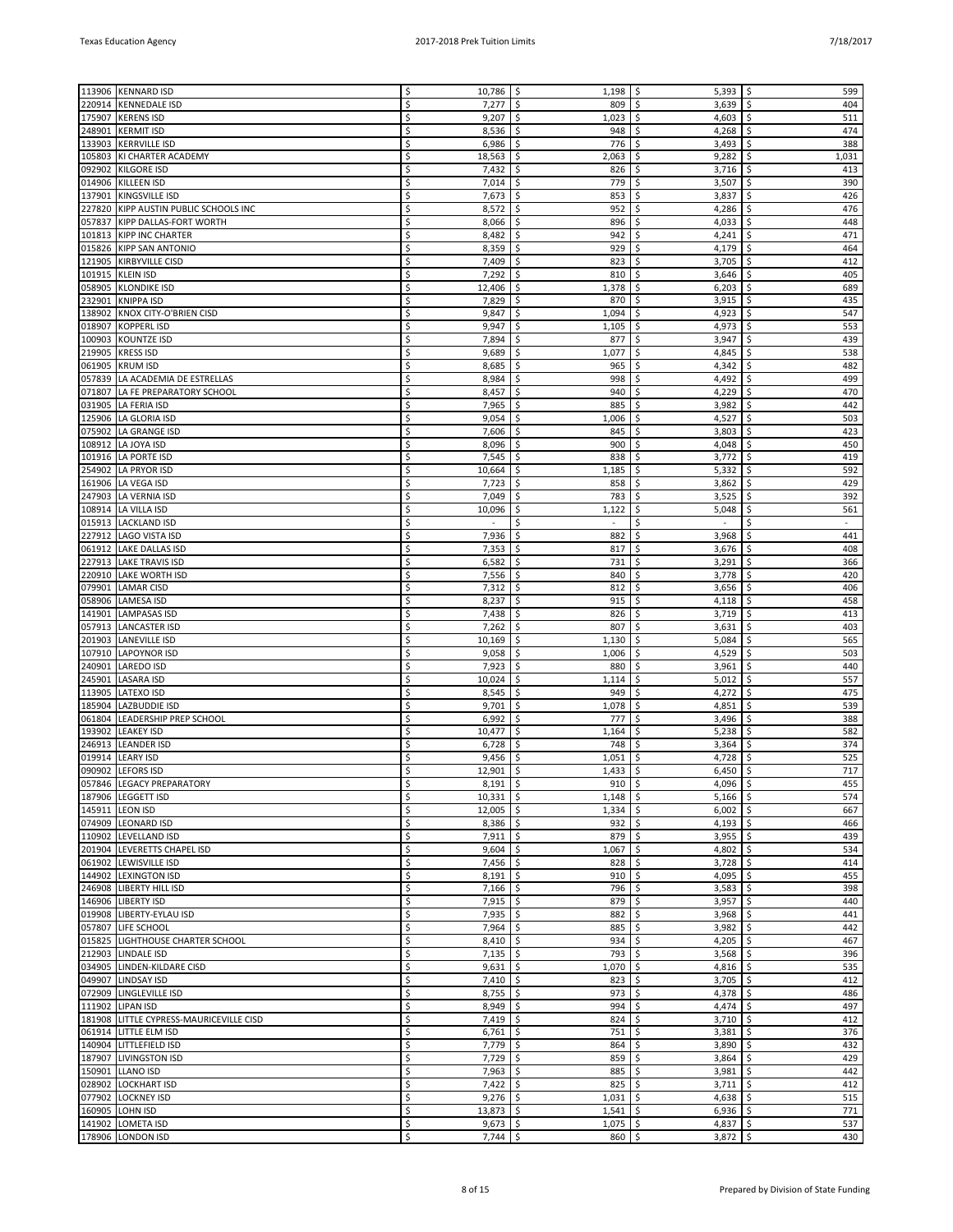|        | 116906 LONE OAK ISD                       | Ś  | $8,231$ \$  | 915                        | -\$<br>4,116                 | \$<br>457   |
|--------|-------------------------------------------|----|-------------|----------------------------|------------------------------|-------------|
| 092903 | LONGVIEW ISD                              | Ś  | 7,425       | Ŝ.<br>825                  | \$<br>3,713                  | \$<br>413   |
| 083902 | LOOP ISD                                  | Ś  | 15,447      | \$<br>1,716                | 7,724<br>\$                  | \$<br>858   |
| 168902 | <b>LORAINE ISD</b>                        | Ś  | 9,551       | \$<br>1,061                | \$<br>4,776                  | \$<br>531   |
|        |                                           |    |             |                            |                              |             |
| 161907 | <b>LORENA ISD</b>                         | \$ | 7,190       | \$<br>799                  | \$<br>3,595                  | \$<br>399   |
| 054902 | <b>LORENZO ISD</b>                        | Ś  | 11,431      | 1,270<br>\$.               | 5,715<br>\$                  | \$<br>635   |
| 031906 | <b>LOS FRESNOS CISD</b>                   | Ś  | 7,721       | \$<br>858                  | \$<br>3,860                  | \$<br>429   |
|        |                                           |    |             |                            |                              |             |
| 241906 | <b>LOUISE ISD</b>                         | Ś  | 8,764       | \$<br>974                  | \$<br>4,382                  | \$<br>487   |
| 043919 | <b>LOVEJOY ISD</b>                        | Ś  | 8,118       | \$<br>902                  | \$<br>4,059                  | \$<br>451   |
| 113903 | <b>LOVELADY ISD</b>                       | Ś  | 10,070      | \$<br>1,119                | \$<br>5,035                  | \$<br>559   |
|        |                                           | Ś  |             |                            | \$                           | \$          |
| 152901 | <b>LUBBOCK ISD</b>                        |    | 7,405       | 823<br>\$                  | 3,703                        | 411         |
|        | 152906 LUBBOCK-COOPER ISD                 | Ś  | 6,370       | \$<br>708                  | \$<br>3,185                  | \$<br>354   |
| 127905 | LUEDERS-AVOCA ISD                         | Ś  | 13,161      | \$<br>1,462                | \$<br>6,580                  | \$<br>731   |
| 003903 | <b>LUFKIN ISD</b>                         | Ś  | 7,357       | \$<br>817                  | \$<br>3,678                  | \$<br>409   |
|        |                                           |    |             |                            |                              |             |
| 028903 | <b>LULING ISD</b>                         | Ś  | 7,644       | \$<br>849                  | \$<br>3,822                  | \$<br>425   |
| 100907 | <b>LUMBERTON ISD</b>                      | Ś  | 6,823       | 758<br>\$.                 | 3,411<br>\$                  | \$<br>379   |
| 057805 | <b>LUMIN EDUCATION</b>                    | Ś  | 8,547       | \$<br>950                  | \$<br>4,274                  | \$<br>475   |
|        |                                           |    |             |                            |                              |             |
| 245902 | <b>LYFORD CISD</b>                        | Ś  | 8,939       | \$<br>993                  | \$<br>4,470                  | \$<br>497   |
| 007904 | <b>LYTLE ISD</b>                          | Ś  | 7,698       | \$<br>855                  | 3,849<br>\$                  | \$<br>428   |
| 129905 | <b>MABANK ISD</b>                         | \$ | 7,634       | \$<br>848                  | \$<br>3,817                  | \$<br>424   |
|        |                                           | Ś  |             |                            |                              | \$<br>437   |
| 154901 | MADISONVILLE CISD                         |    | 7,862       | \$.<br>874                 | 3,931<br>\$                  |             |
| 170906 | MAGNOLIA ISD                              | Ś  | 7,262       | \$<br>807                  | \$<br>3,631                  | 403<br>\$   |
| 107906 | <b>MALAKOFF ISD</b>                       | Ś  | 7,575       | \$<br>842                  | \$<br>3,787                  | \$<br>421   |
| 109908 | <b>MALONE ISD</b>                         | Ś  | 9,457       | \$<br>1,051                | 4,729<br>\$                  | \$<br>525   |
|        |                                           |    |             |                            |                              |             |
| 019910 | <b>MALTA ISD</b>                          | Ś  | 8,813       | \$<br>979                  | \$<br>4,406                  | \$<br>490   |
| 057844 | MANARA ACADEMY                            | Ś  | 7,728       | \$.<br>859                 | \$<br>3,864                  | \$<br>429   |
| 227907 | <b>MANOR ISD</b>                          | Ś  | 7,191       | \$<br>799                  | \$<br>3,596                  | \$<br>400   |
|        |                                           |    |             |                            |                              |             |
| 220908 | MANSFIELD ISD                             | Ś  | 7,012       | \$<br>779                  | \$<br>3,506                  | \$<br>390   |
| 022902 | <b>MARATHON ISD</b>                       | Ś  | 21,085      | \$<br>2,343                | 10,542<br>\$                 | \$<br>1,171 |
| 027904 | <b>MARBLE FALLS ISD</b>                   | Ś  | 7,861       | \$<br>873                  | \$<br>3,930                  | \$<br>437   |
|        |                                           |    |             |                            |                              |             |
| 189901 | <b>MARFA ISD</b>                          | Ś  | 10,617      | \$<br>1,180                | \$<br>5,309                  | \$<br>590   |
| 094904 | <b>MARION ISD</b>                         | Ś  | 7,456       | \$<br>828                  | \$<br>3,728                  | \$<br>414   |
| 073903 | <b>MARLIN ISD</b>                         | Ś  | 9,830       | \$<br>1,092                | \$<br>4,915                  | \$<br>546   |
|        |                                           |    |             |                            |                              |             |
| 102902 | <b>MARSHALL ISD</b>                       | \$ | 7,295       | \$<br>811                  | \$<br>3,647                  | \$<br>405   |
| 161908 | <b>MART ISD</b>                           | Ś  | 9,031       | \$<br>1,003                | \$<br>4,515                  | \$<br>502   |
| 234905 | <b>MARTINS MILL ISD</b>                   | Ś  | 8,590       | \$.<br>954                 | 4,295<br>\$                  | \$<br>477   |
|        |                                           | Ś  |             |                            |                              |             |
| 174909 | <b>MARTINSVILLE ISD</b>                   |    | 8,802       | \$<br>978                  | \$<br>4,401                  | \$<br>489   |
| 157901 | <b>MASON ISD</b>                          | Ś  | 9,905       | \$<br>1,101                | 4,953<br>\$                  | \$<br>550   |
| 158904 | <b>MATAGORDA ISD</b>                      | Ś  | 9,656       | \$<br>1,073                | \$<br>4,828                  | \$<br>536   |
|        |                                           | Ś  |             |                            |                              | \$          |
| 205904 | <b>MATHIS ISD</b>                         |    | 8,301       | \$<br>922                  | \$<br>4,150                  | 461         |
| 019903 | MAUD ISD                                  | Ś  | 8,989       | \$.<br>999                 | \$<br>4,494                  | \$<br>499   |
| 025905 | MAY ISD                                   | Ś  | 9,191       | \$<br>1,021                | \$<br>4,596                  | \$<br>511   |
| 070915 | <b>MAYPEARL ISD</b>                       | Ś  | 7,655       | \$<br>851                  | \$<br>3,827                  | \$<br>425   |
|        |                                           |    |             |                            |                              |             |
| 108906 | <b>MCALLEN ISD</b>                        | Ś  | 7,788       | \$<br>865                  | \$<br>3,894                  | \$<br>433   |
| 231901 | MCCAMEY ISD                               | Ś  | 11,924      | \$<br>1,325                | \$<br>5,962                  | \$<br>662   |
| 011905 | MCDADE ISD                                | Ś  | 9,242       | 1,027<br>\$                | \$<br>4,621                  | \$<br>513   |
|        |                                           |    |             |                            |                              |             |
|        | 161909   MCGREGOR ISD                     | Ś  | 7,512       | \$<br>835                  | \$<br>3,756                  | \$<br>417   |
| 043907 | MCKINNEY ISD                              | Ś  | 7,010       | \$<br>779                  | \$<br>3,505                  | \$<br>389   |
| 090903 | MCLEAN ISD                                | \$ | 11,448      | \$<br>1,272                | \$<br>5,724                  | \$<br>636   |
|        |                                           | Ś  |             |                            |                              |             |
| 034906 | <b>MCLEOD ISD</b>                         |    | 8,474       | \$<br>942                  | \$<br>4,237                  | \$<br>471   |
| 162904 | MCMULLEN COUNTY ISD                       | Ś  | 16,213      | 1,801<br>\$.               | \$<br>8,107                  | \$<br>901   |
| 223902 | <b>MEADOW ISD</b>                         | Ś  | 9,209       | \$<br>1,023                | \$<br>4,605                  | \$<br>512   |
|        | 130801 MEADOWLAND CHARTER SCHOOL          | Ś  | 14,499      | \$<br>1,611                | \$<br>7,250                  | \$<br>806   |
|        |                                           |    |             |                            |                              |             |
|        | 010901 MEDINA ISD                         | \$ | $11,493$ \$ | $1,277$   \$               | $5,747$ $\frac{5}{7}$        | 639         |
|        | 163908 MEDINA VALLEY ISD                  | \$ | $7,191$ \$  | $799$ \$                   | 3,596                        | \$<br>400   |
|        | 043908 MELISSA ISD                        | \$ | $6,796$ \$  | $755$ \$                   | $3,398$ \$                   | 378         |
|        |                                           | Ś  |             |                            |                              |             |
|        | 096904 MEMPHIS ISD                        |    | $10,270$ \$ | $1,141$ \$                 | $5,135$ \$                   | 571         |
|        | 164901 MENARD ISD                         | \$ | $10,865$ \$ | $1,207$ \$                 | $5,432$ \$                   | 604         |
|        | 108907 MERCEDES ISD                       | Ś  | 7,927       | \$<br>$881$ \$             | 3,963                        | \$<br>440   |
|        | 018902   MERIDIAN ISD                     | Ś  | 8,962       | \$<br>996                  | l\$<br>4,481                 | \$<br>498   |
|        |                                           |    | $7,043$ \$  |                            |                              |             |
|        | 246801 MERIDIAN WORLD SCHOOL LLC          | \$ |             | 783                        | \$<br>$3,522$ \$             | 391         |
|        | 221904 MERKEL ISD                         | Ś  | $9,299$ \$  | $1,033$ \$                 | 4,650 $\frac{1}{2}$          | 517         |
|        | 057914 MESQUITE ISD                       | \$ | $7,403$ \$  | 823                        | $3,702$ \$<br>\$             | 411         |
|        | 147903 MEXIA ISD                          | \$ | $8,137$ \$  | $904$ \$                   | 4,069                        | \$<br>452   |
|        |                                           |    |             |                            |                              |             |
|        | 101855 MEYERPARK ELEMENTARY               | Ś  | 8,179       | $\ddot{\mathsf{S}}$<br>909 | $\ddot{\mathsf{S}}$<br>4,089 | \$<br>454   |
|        | 062906 MEYERSVILLE ISD                    | \$ | $9,572$ \$  | $1,064$ \$                 | 4,786 $\frac{1}{2}$          | 532         |
|        | 197902 MIAMI ISD                          | Ś  | $13,682$ \$ | $1,520$ \$                 | $6,841$ \$                   | 760         |
|        |                                           |    |             |                            |                              |             |
|        | 165802 MIDLAND ACADEMY CHARTER SCHOOL     | \$ | 7,501 \$    | $833$ \$                   | $3,751$ \$                   | 417         |
|        | 165901 MIDLAND ISD                        | Ś  | $7,394$ \$  | $822$ \$                   | 3,697                        | \$<br>411   |
|        | 070908 MIDLOTHIAN ISD                     | \$ | $6,628$ \$  | $736$ \$                   | 3,314                        | \$<br>368   |
|        |                                           | \$ |             |                            |                              | 531         |
|        | 108804 MIDVALLEY ACADEMY CHARTER DISTRICT |    | $9,563$ \$  | $1,063$ \$                 | 4,782                        | \$          |
|        | 039905 MIDWAY ISD                         | \$ | $12,382$ \$ | $1,376$ \$                 | 6,191                        | \$<br>688   |
|        | 161903 MIDWAY ISD                         | \$ | $6,764$ \$  | $752$ \$                   | $3,382$ \$                   | 376         |
|        | 166903 MILANO ISD                         | Ś  | $9,050$ \$  | $1,006$ \$                 | 4,525                        | \$<br>503   |
|        |                                           |    |             |                            |                              |             |
|        | 175910 MILDRED ISD                        | \$ | 8,301       | \$<br>$922$ \$             | 4,151                        | \$<br>461   |
|        | 200902 MILES ISD                          | \$ | $8,401$ \$  | $933$ \$                   | 4,201 $\frac{1}{2}$          | 467         |
|        | 070909 MILFORD ISD                        | \$ | 10,109      | \$<br>$1,123$ \$           | 5,054                        | \$<br>562   |
|        |                                           |    |             |                            |                              |             |
|        | 112907 MILLER GROVE ISD                   | \$ | $8,974$ \$  | 997                        | \$<br>4,487                  | \$<br>499   |
|        | 184904 MILLSAP ISD                        | Ś  | $8,441$ \$  | $938$ \$                   | 4,220 \$                     | 469         |
|        | 250903 MINEOLA ISD                        | \$ | 7,501 \$    | 833 \$                     | $3,750$ \$                   | 417         |
|        |                                           |    |             |                            |                              |             |
|        | 182903 MINERAL WELLS ISD                  | \$ | $7,596$ \$  | $844$ \$                   | $3,798$ \$                   | 422         |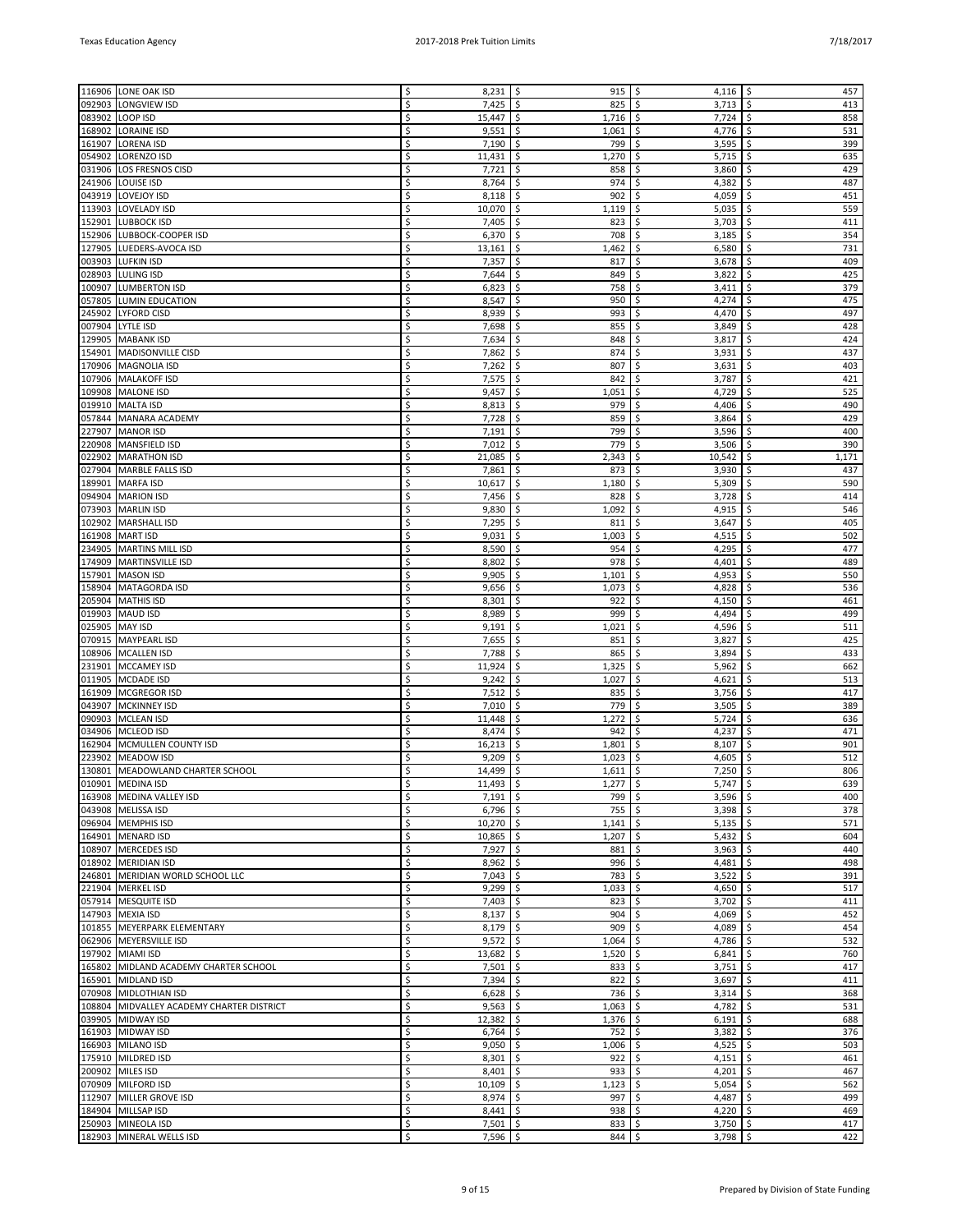|        | 108908 MISSION CISD                       | \$ | $7,841$ \$  | 871              | $3,921$ \$<br>\$    | 436                        |
|--------|-------------------------------------------|----|-------------|------------------|---------------------|----------------------------|
| 238902 | MONAHANS-WICKETT-PYOTE ISD                | Ś  | 7,551       | \$<br>839        | \$<br>3,776         | \$<br>420                  |
|        |                                           |    |             |                  |                     |                            |
|        | 169908   MONTAGUE ISD                     | \$ | 9,142       | \$<br>1,016      | 4,571<br>\$         | \$<br>508                  |
| 108915 | MONTE ALTO ISD                            | Ś  | 8,898       | \$<br>989        | \$<br>4,449         | \$<br>494                  |
|        | 227826 MONTESSORI FOR ALL                 | Ś  | 7,852       | \$<br>872        | \$<br>3,926         | 436<br>\$                  |
| 170903 | MONTGOMERY ISD                            | Ś  | 6,756       | \$<br>751        | 3,378<br>\$         | \$<br>375                  |
|        | 161910   MOODY ISD                        | Ś  | 8,752       | \$<br>972        | \$<br>4,376         | \$<br>486                  |
| 209902 | MORAN ISD                                 | Ś  | 13,198      | \$.<br>1,466     | \$<br>6,599         | \$<br>733                  |
| 018903 | <b>MORGAN ISD</b>                         | Ś  | 11,957      | \$<br>1,329      | \$<br>5,978         | \$<br>664                  |
|        | 072910 MORGAN MILL ISD                    | Ś  | 8,337       | \$<br>926        | \$<br>4,168         | \$<br>463                  |
| 040901 | <b>MORTON ISD</b>                         | Ś  | 9,560       | \$<br>1,062      | 4,780<br>\$         | \$<br>531                  |
| 173901 | MOTLEY COUNTY ISD                         | Ś  | 11,066      | \$<br>1,230      | \$<br>5,533         | \$<br>615                  |
| 143902 | MOULTON ISD                               | Ś  | 9,201       | \$<br>1,022      | 4,600<br>\$         | \$<br>511                  |
| 109910 | MOUNT CALM ISD                            | Ś  | 9,719       | \$<br>1,080      | \$<br>4,859         | \$<br>540                  |
| 201907 | MOUNT ENTERPRISE ISD                      | Ś  | 8,756       | \$<br>973        | \$<br>4,378         | \$<br>486                  |
|        |                                           |    |             |                  |                     |                            |
| 225902 | MOUNT PLEASANT ISD                        | Ś  | 7,388       | \$<br>821        | 3,694<br>\$         | 410<br>\$                  |
| 080901 | MOUNT VERNON ISD                          | Ś  | 7,575       | \$<br>842        | \$<br>3,788         | \$<br>421                  |
| 049902 | MUENSTER ISD                              | Ś  | 9,031       | \$<br>1,003      | 4,515<br>\$         | \$<br>502                  |
| 009901 | MULESHOE ISD                              | Ś  | 8,687       | \$<br>965        | \$<br>4,344         | \$<br>483                  |
|        | 167902 MULLIN ISD                         | Ś  | 12,126      | 1,347<br>\$      | \$<br>6,063         | \$<br>674                  |
| 198906 | MUMFORD ISD                               | Ś  | 9,112       | \$<br>1,012      | \$<br>4,556         | \$<br>506                  |
| 138903 | MUNDAY CISD                               | Ś  | 9,517       | \$<br>1,057      | \$<br>4,758         | \$<br>529                  |
| 107908 | MURCHISON ISD                             | Ś  | 9,039       | \$<br>1,004      | 4,520<br>\$         | \$<br>502                  |
| 174904 | NACOGDOCHES ISD                           | Ś  | 7,022       | \$<br>780        | \$<br>3,511         | \$<br>390                  |
| 163903 | NATALIA ISD                               | Ś  | 8,663       | \$<br>963        | 4,332<br>\$         | \$<br>481                  |
| 094903 | <b>NAVARRO ISD</b>                        | Ś  | 7,347       | \$<br>816        | \$<br>3,673         | 408<br>\$                  |
| 093904 | NAVASOTA ISD                              | Ś  | 7,879       | \$<br>875        | \$<br>3,939         | \$<br>438                  |
|        |                                           | Ś  |             | \$<br>940        | 4,228<br>\$.        | \$<br>470                  |
| 035903 | <b>NAZARETH ISD</b>                       |    | 8,456       |                  |                     |                            |
| 001906 | NECHES ISD                                | Ś  | 9,021       | \$<br>1,002      | \$<br>4,510         | \$<br>501                  |
| 123905 | <b>NEDERLAND ISD</b>                      | Ś  | 7,137       | \$<br>793        | \$<br>3,569         | \$<br>397                  |
| 079906 | <b>NEEDVILLE ISD</b>                      | Ś  | 7,582       | \$<br>842        | \$<br>3,791         | 421<br>\$                  |
| 019905 | <b>NEW BOSTON ISD</b>                     | Ś  | 8,171       | \$<br>908        | \$<br>4,085         | \$<br>454                  |
| 046901 | NEW BRAUNFELS ISD                         | Ś  | 6,650       | \$<br>739        | 3,325<br>\$         | \$<br>369                  |
| 170908 | <b>NEW CANEY ISD</b>                      | Ś  | 7,437       | \$<br>826        | \$<br>3,719         | \$<br>413                  |
| 152902 | <b>NEW DEAL ISD</b>                       |    | 8,532       | \$<br>948        | \$<br>4,266         | \$<br>474                  |
| 230906 | <b>NEW DIANA ISD</b>                      | Ś  | 7,388       | \$<br>821        | 3,694<br>\$         | 410<br>\$                  |
| 015805 | NEW FRONTIERS CHARTER SCHOOL              | Ś  | 8,176       | \$<br>908        | \$<br>4,088         | \$<br>454                  |
| 153905 | <b>NEW HOME ISD</b>                       | Ś  | 8,389       | \$.<br>932       | 4,195<br>\$         | \$<br>466                  |
| 037908 | NEW SUMMERFIELD ISD                       | Ś  | 9,673       | \$.<br>1,075     | \$<br>4,836         | 537<br>\$                  |
|        |                                           |    |             |                  |                     |                            |
| 236901 | NEW WAVERLY ISD                           |    | 8,200       | \$<br>911        | \$<br>4,100         | \$<br>456                  |
| 252902 | <b>NEWCASTLE ISD</b>                      | Ś  | 9,510       | \$<br>1,057      | 4,755<br>\$         | 528<br>\$                  |
| 220817 | NEWMAN INTERNATIONAL ACADEMY OF ARLINGTON | Ś  | 7,412       | \$<br>824        | \$<br>3,706         | 412<br>\$                  |
| 176902 | <b>NEWTON ISD</b>                         | Ś  | 9,868       | Ŝ.<br>1,096      | 4,934<br>\$.        | \$<br>548                  |
| 089903 | NIXON-SMILEY CISD                         | Ś  | 8,425       | \$.<br>936       | \$<br>4,213         | \$<br>468                  |
| 169902 | <b>NOCONA ISD</b>                         | Ś  | 8,670       | \$<br>963        | \$<br>4,335         | \$<br>482                  |
| 062902 | <b>NORDHEIM ISD</b>                       | Ś  | 10,213      | \$<br>1,135      | \$<br>5,107         | \$<br>567                  |
| 145906 | <b>NORMANGEE ISD</b>                      | Ś  | 8,586       | \$<br>954        | \$<br>4,293         | 477<br>\$                  |
| 015910 | <b>NORTH EAST ISD</b>                     | Ś  | 7,196       | \$<br>800        | 3,598<br>\$         | \$<br>400                  |
| 112906 | <b>NORTH HOPKINS ISD</b>                  | Ś  | 8,473       | \$<br>941        | \$<br>4,236         | \$<br>471                  |
| 139911 | NORTH LAMAR ISD                           | Ś  | 7,423       | \$<br>825        | \$<br>3,712         | \$<br>412                  |
| 061802 | NORTH TEXAS COLLEGIATE ACADEMY            | Ś  | 9,026       | \$<br>1,003      | \$<br>4,513         | 501<br>\$                  |
| 154903 | NORTH ZULCH ISD                           | Ś  | 9,742       | \$<br>1,082      | \$<br>4,871         | 541<br>\$                  |
|        | 015915 NORTHSIDE ISD                      | Ś  | 7,138       | S.<br>793        | \$<br>3,569         | \$<br>397                  |
|        |                                           | \$ |             |                  |                     |                            |
|        | 244905 NORTHSIDE ISD                      |    | $8,841$ \$  | 982   \$         | 4,420 $\frac{1}{2}$ | 491                        |
|        | 061911 NORTHWEST ISD                      | \$ | 7,587 \$    | $843 \mid 5$     | 3,793               | \$<br>421                  |
|        | 057809 NOVA ACADEMY                       | \$ | $8,317$ \$  | $924$ \$         | $4,159$ \$          | 462                        |
|        | 057827 NOVA ACADEMY (SOUTHEAST)           | Ś  | $8,496$ \$  | $944$ \$         | $4,248$ \$          | 472                        |
|        | 069902 NUECES CANYON CISD                 | \$ | $11,129$ \$ | $1,237$ \$       | $5,565$ \$          | 618                        |
|        | 235904 NURSERY ISD                        | Ś  | $11,134$ \$ | $1,237$ \$       | 5,567               | \$<br>619                  |
|        | 227804 NYOS CHARTER SCHOOL                | \$ | $7,801$ \$  | 867              | \$<br>3,901         | \$<br>433                  |
|        | 153903 O'DONNELL ISD                      | \$ | $11,121$ \$ | $1,236$ \$       | $5,561$ \$          | 618                        |
|        | 145907 OAKWOOD ISD                        | Ś  | $9,473$ \$  | $1,053$ \$       | $4,736$ \$          | 526                        |
|        | 205905 ODEM-EDROY ISD                     | \$ | $8,538$ \$  | $949$ \$         | 4,269 $\frac{1}{2}$ | 474                        |
|        | 084802 ODYSSEY ACADEMY INC                | \$ | 8,405       | \$<br>$934$ \$   | 4,203               | \$<br>467                  |
|        | 050904 OGLESBY ISD                        | \$ | 9,579       | \$<br>$1,064$ \$ | 4,790               | \$<br>532                  |
|        | 200906 OLFEN ISD                          | \$ | $9,559$ \$  | $1,062$ \$       | 4,780 $\frac{1}{2}$ | 531                        |
|        | 252903 OLNEY ISD                          | Ś  | $10,082$ \$ | $1,120$ \$       | 5,041               | $\ddot{\mathsf{S}}$<br>560 |
|        | 140905 OLTON ISD                          | \$ | $10,064$ \$ | $1,118$ \$       | $5,032$   \$        | 559                        |
|        | 187910 ONALASKA ISD                       | Ś  | $8,505$ \$  | $945$ \$         | 4,252               | \$<br>472                  |
|        | 125903 ORANGE GROVE ISD                   | \$ | $7,161$ \$  | 796 \$           | 3,580               | \$<br>398                  |
|        |                                           |    |             |                  |                     |                            |
|        | 181905 ORANGEFIELD ISD                    | \$ | $7,090$ \$  | 788 \$           | 3,545               | 394<br>\$                  |
|        | 230903 ORE CITY ISD                       | Ś  | $9,696$ \$  | $1,077$ \$       | 4,848 $\frac{1}{2}$ | 539                        |
|        | 014804 ORENDA CHARTER SCHOOL              | \$ | $7,542$ \$  | $838$ \$         | $3,771$ \$          | 419                        |
|        | 201908 OVERTON ISD                        | Ś  | 8,575       | \$<br>953        | \$<br>4,287         | \$<br>476                  |
|        | 051901 PADUCAH ISD                        | \$ | 11,291      | \$<br>1,255      | \$<br>5,646         | \$<br>627                  |
|        | 104907 PAINT CREEK ISD                    | \$ | $13,482$ \$ | $1,498$ \$       | $6,741$ \$          | 749                        |
|        | 048903 PAINT ROCK ISD                     | Ś  | $10,438$ \$ | $1,160$ \$       | $5,219$ \$          | 580                        |
|        | 158905 PALACIOS ISD                       | \$ | $9,694$ \$  | $1,077$ \$       | 4,847 $\frac{1}{2}$ | 539                        |
|        | 001907 PALESTINE ISD                      | Ś  | 7,594       | \$<br>$844$ \$   | 3,797               | \$<br>422                  |
|        | 070910 PALMER ISD                         | \$ | 8,269       | \$<br>$919$ \$   | 4,135               | \$<br>459                  |
|        | 182906 PALO PINTO ISD                     | Ś  | $11,141$ \$ | $1,238$ \$       | $5,571$ \$          | 619                        |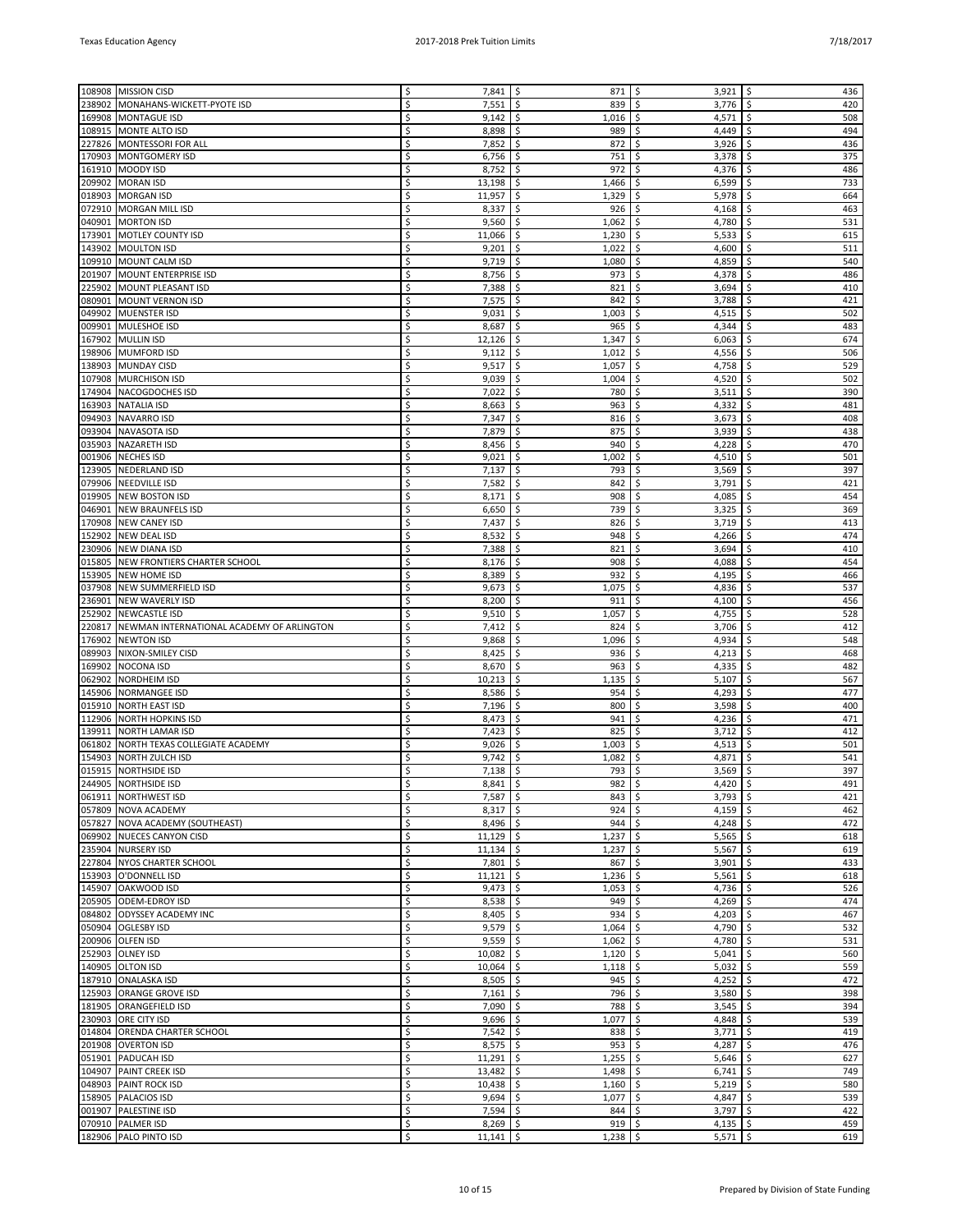| 090904           | <b>PAMPA ISD</b>                                   |          | 8,285                    | \$<br>921           | \$<br>4,142                             | \$<br>460                  |
|------------------|----------------------------------------------------|----------|--------------------------|---------------------|-----------------------------------------|----------------------------|
| 033902           | <b>PANHANDLE ISD</b>                               | \$       | 9,415                    | 1,046<br>\$         | 4,707<br>\$                             | 523<br>\$                  |
| 183801           | <b>PANOLA CHARTER SCHOOL</b>                       | \$       | 8,185                    | \$<br>909           | \$.<br>4,092                            | \$<br>455                  |
|                  | 042905 PANTHER CREEK CISD                          | Ś        | 11,835                   | \$<br>1,315         | \$<br>5,917                             | \$<br>657                  |
|                  | 249906 PARADISE ISD                                | Ś        | 8,976                    | \$<br>997           | Ŝ.<br>4,488                             | 499<br>\$                  |
| 139909           | <b>PARIS ISD</b>                                   | Ś        | 7,407                    | \$<br>823           | Ś.<br>3,703                             | Ś<br>411                   |
|                  | 101917   PASADENA ISD                              | \$       | 7,686                    | \$<br>854           | \$<br>3,843                             | 427<br>\$                  |
| 071803           | PASO DEL NORTE ACADEMY CHARTER DISTRICT            | Ś        | 9,202                    | Ŝ.<br>1,022         | \$.<br>4,601                            | 511<br>\$                  |
| 063906           | <b>PATTON SPRINGS ISD</b>                          | Ś        | 13,614                   | \$<br>1,513         | \$<br>6,807                             | 756<br>Ś                   |
|                  | 013902 PAWNEE ISD                                  | Ś        | 9,761                    | \$<br>1,085         | \$<br>4,880                             | 542<br>\$                  |
| 020908           | PEARLAND ISD                                       | Ś        | 6,834                    | \$<br>759           | \$<br>3,417                             | \$<br>380                  |
| 082903           | <b>PEARSALL ISD</b>                                | Ś        | 7,950                    | \$<br>883           | 3,975<br>\$                             | 442<br>\$                  |
| 184908           | <b>PEASTER ISD</b>                                 | Ś        | 7,735                    | \$.<br>859          | \$<br>3,867                             | \$<br>430                  |
|                  | 195901   PECOS-BARSTOW-TOYAH ISD                   | Ś        | 8,164                    | 907<br>\$           | \$<br>4,082                             | 454<br>\$                  |
|                  | 057802 PEGASUS SCHOOL OF LIBERAL ARTS AND SCIENCES | Ś        | 8,868                    | \$<br>985           | \$<br>4,434                             | 493<br>\$                  |
| 109914           | PENELOPE ISD                                       | Ś        | 9,933                    | \$<br>1,104         | \$<br>4,967                             | \$<br>552                  |
| 119903           | PERRIN-WHITT CISD                                  | Ś        | 9,556                    | 1,062<br>\$         | \$<br>4,778                             | 531<br>\$                  |
| 179901           | <b>PERRYTON ISD</b>                                | Ś        | 7,656                    | \$.<br>851          | Ŝ.<br>3,828                             | 425<br>\$                  |
| 095904           | <b>PETERSBURG ISD</b>                              | Ś        | 9,718                    | \$<br>1,080         | \$<br>4,859                             | 540<br>\$                  |
|                  | 039903 PETROLIA CISD                               | Ś        | 9,054                    | \$<br>1,006         | 4,527<br>\$                             | 503<br>\$                  |
| 013903           | <b>PETTUS ISD</b>                                  | Ś        | 10,134                   | \$<br>1,126         | \$<br>5,067                             | \$<br>563                  |
| 172905           | <b>PEWITT CISD</b>                                 | Ś        | 8,427                    | 936<br>-\$          | \$<br>4,214                             | 468<br>\$                  |
| 227904           | <b>PFLUGERVILLE ISD</b>                            | Ś        | 7,339                    | \$.<br>815          | Ŝ.<br>3,670                             | \$<br>408                  |
| 108909           | PHARR-SAN JUAN-ALAMO ISD                           | Ś        | 7,910                    | \$<br>879           | 3,955<br>\$                             | \$<br>439                  |
|                  | 061903 PILOT POINT ISD                             | Ś        | 8,115                    | \$<br>902           | \$<br>4,057                             | \$<br>451                  |
| 092904           | PINE TREE ISD                                      | Ś        | 7,087                    | \$<br>787           | \$<br>3,544                             | \$<br>394                  |
|                  | 003801 PINEYWOODS COMMUNITY ACADEMY                | Ś        | 7,808                    | \$<br>868           | \$<br>3,904                             | 434<br>\$                  |
|                  | 057850 PIONEER TECHNOLOGY & ARTS ACADEMY           | Ś        | 7,274                    | Ŝ.<br>808           | Ŝ.<br>3,637                             | 404<br>Ś                   |
| 032902           | <b>PITTSBURG ISD</b>                               | Ś        | 7,836                    | \$<br>871           | 3,918<br>\$                             | 435<br>Ś                   |
|                  | 251902 PLAINS ISD                                  | Ś        | 11,812                   | \$.<br>1,312        | 5,906<br>\$                             | 656<br>\$                  |
| 095905           | PLAINVIEW ISD                                      | Ś        | 7,092                    | \$<br>788           | \$<br>3,546                             | \$<br>394                  |
|                  | 043910   PLANO ISD                                 | Ś        | 7,079                    | 787<br>\$           | \$<br>3,540                             | 393<br>\$                  |
| 019912           | PLEASANT GROVE ISD                                 | Ś        | 7,138                    | Ŝ.<br>793           | Ŝ.<br>3,569                             | \$<br>397                  |
| 007905           | <b>PLEASANTON ISD</b>                              | Ś        | 7,531                    | 837<br>\$           | 3,766<br>\$                             | \$<br>418                  |
| 117904           | PLEMONS-STINNETT-PHILLIPS CISD                     | Ś        | 9,943                    | \$<br>1,105         | 4,971<br>\$                             | 552<br>\$                  |
| 031909           | POINT ISABEL ISD                                   | Ś        | 8,426                    | \$<br>936           | \$<br>4,213                             | \$<br>468                  |
| 061906           | <b>PONDER ISD</b>                                  | Ś        | 9,107                    | \$<br>1,012         | \$<br>4,553                             | 506<br>\$                  |
| 184901           | <b>POOLVILLE ISD</b>                               | Ś        | 9,394                    | -\$<br>1,044        | 4,697<br>Ŝ.                             | 522<br>Ś                   |
| 015801           | POR VIDA ACADEMY                                   | Ś        | 9,739                    | 1,082<br>\$         | \$<br>4,869                             | 541<br>\$                  |
| 178908           | <b>PORT ARANSAS ISD</b>                            | Ś        | 10,627                   | \$<br>1,181         | \$<br>5,314                             | 590<br>\$                  |
| 123907           | PORT ARTHUR ISD                                    | Ś        | 7,667                    | \$<br>852           | \$<br>3,834                             | \$<br>426                  |
| 123908           | PORT NECHES-GROVES ISD                             | Ś        | 6,867                    | 763<br>\$.          | \$<br>3,434                             | 382<br>\$                  |
| 015814           | POSITIVE SOLUTIONS CHARTER SCHOOL                  | Ś        | 9,152                    | Ŝ.<br>1,017         | \$.<br>4,576                            | \$<br>508                  |
| 085902           | <b>POST ISD</b>                                    | Ś        | 9,647                    | \$<br>1,072         | \$<br>4,823                             | 536<br>\$                  |
| 007906           | <b>POTEET ISD</b>                                  | Ś        | 7,924                    | \$<br>880           | \$<br>3,962                             | 440<br>\$                  |
| 247904           | POTH ISD                                           | Ś        | 8,042                    | \$<br>894           | \$<br>4,021                             | \$<br>447                  |
| 091913           | POTTSBORO ISD                                      | Ś        | 7,451                    | \$<br>828           | \$<br>3,725                             | 414<br>\$                  |
| 028906           | <b>PRAIRIE LEA ISD</b>                             | Ś        | 9,192                    | -\$<br>1,021        | \$<br>4,596                             | \$.<br>511                 |
| 169909           | <b>PRAIRIE VALLEY ISD</b>                          | Ś        | 12,025                   | 1,336<br>\$         | \$<br>6,012                             | \$<br>668                  |
| 139912<br>072801 | <b>PRAIRILAND ISD</b>                              | Ś<br>Ś   | 8,022                    | \$.<br>891<br>\$    | 4,011<br>\$.<br>\$                      | \$<br>446<br>Ś<br>467      |
| 125905           | PREMIER HIGH SCHOOLS<br><b>PREMONT ISD</b>         | Ś        | 8,399<br>9,264           | 933<br>1,029<br>\$. | 4,200<br>\$.<br>4,632                   | 515<br>\$                  |
|                  | 189902 PRESIDIO ISD                                | Ś        | 9,777                    | -\$<br>1,086        | \$<br>4,889                             | Ŝ.<br>543                  |
|                  | 167904 PRIDDY ISD                                  | \$       | $12,154$ \$              | $1,350$   \$        | $6,077$ \$                              | 675                        |
|                  | 043911 PRINCETON ISD                               | \$       | $7,383$ \$               | 820                 | \$<br>3,692                             | \$<br>410                  |
|                  | 098903 PRINGLE-MORSE CISD                          | \$       | $13,621$ \$              | 1,513               | \$<br>6,811                             | \$<br>757                  |
|                  | 014803 PRIORITY CHARTER SCHOOLS                    | \$       | $8,450$ \$               | 939                 | \$<br>4,225                             | $\ddot{\mathsf{S}}$<br>469 |
|                  | 108910 PROGRESO ISD                                | \$       | $8,729$ \$               | 970                 | \$<br>4,364                             | -\$<br>485                 |
|                  | 101853 PROMISE COMMUNITY SCHOOL                    | Ś        | $9,193$ \$               | 1,021               | \$<br>4,597                             | \$<br>511                  |
|                  | 043912   PROSPER ISD                               | \$       | $8,013$ \$               | 890                 | \$<br>4,006                             | \$<br>445                  |
|                  | 099903 QUANAH ISD                                  | \$       | $10,416$ \$              | 1,157               | \$<br>5,208                             | \$<br>579                  |
|                  | 034907 QUEEN CITY ISD                              | \$       | 8,268                    | \$<br>919           | \$<br>4,134                             | 459<br>\$                  |
|                  | 116908 QUINLAN ISD                                 | \$       | $7,726$ \$               | 858                 | \$<br>3,863                             | \$<br>429                  |
|                  | 250904 QUITMAN ISD                                 | \$       | 8,398                    | \$<br>933           | \$<br>4,199                             | 467<br>\$                  |
|                  | 190903 RAINS ISD                                   | \$       | $7,318$ \$               | 813                 | \$<br>3,659                             | \$<br>407                  |
|                  | 054903 RALLS ISD                                   | \$       | 10,614                   | \$<br>1,179         | \$<br>5,307                             | \$<br>590                  |
|                  | 066005 RAMIREZ CSD                                 | \$       | 20,261                   | \$<br>2,251         | \$<br>10,131                            | \$<br>1,126                |
|                  | 234801 RANCH ACADEMY                               | \$       | 9,613                    | \$<br>1,068         | \$<br>4,807                             | \$<br>534                  |
|                  | 015906 RANDOLPH FIELD ISD                          | Ś        | $\sim$                   | \$<br>$\sim$        | \$<br>$\sim$                            | \$<br>$\sim$               |
|                  | 067907 RANGER ISD                                  | \$       | 9,224                    | \$<br>1,025         | \$<br>4,612                             | \$<br>512                  |
|                  | 231902 RANKIN ISD                                  | \$       | $14,233$ \$              | 1,581               | \$<br>7,116                             | \$<br>791                  |
|                  | 161802 RAPOPORT ACADEMY PUBLIC SCHOOL              | \$       | 8,020                    | \$<br>891           | \$<br>4,010                             | \$<br>446                  |
|                  | 101806 RAUL YZAGUIRRE SCHOOL FOR SUCCESS           | \$       | 8,757                    | -\$<br>973          | \$<br>4,379                             | \$<br>487                  |
|                  | 236801 RAVEN SCHOOL                                | \$       | 10,540                   | \$<br>1,171         | \$<br>5,270                             | \$<br>586                  |
|                  | 245903 RAYMONDVILLE ISD                            | \$       | $8,438$ \$               | 938                 | \$<br>4,219                             | \$<br>469                  |
|                  | 192901 REAGAN COUNTY ISD                           | \$       | 9,950                    | \$<br>1,106         | \$<br>4,975                             | \$<br>553                  |
|                  | 019911 RED LICK ISD                                | \$       | 7,142                    | \$<br>794           | \$<br>3,571                             | \$<br>397                  |
|                  | 070911 RED OAK ISD                                 | \$       | $7,292$ \$               | 810                 | \$<br>3,646                             | \$<br>405                  |
|                  | 019906 REDWATER ISD                                | \$       | $7,795$ \$               | 866                 | \$<br>3,897                             | \$<br>433                  |
|                  | 196903 REFUGIO ISD<br>137902 RICARDO ISD           | \$<br>\$ | $9,584$ \$<br>$7,815$ \$ | 1,065<br>$868$ \$   | 4,792 $\frac{1}{2}$<br>\$<br>$3,908$ \$ | 532<br>434                 |
|                  |                                                    |          |                          |                     |                                         |                            |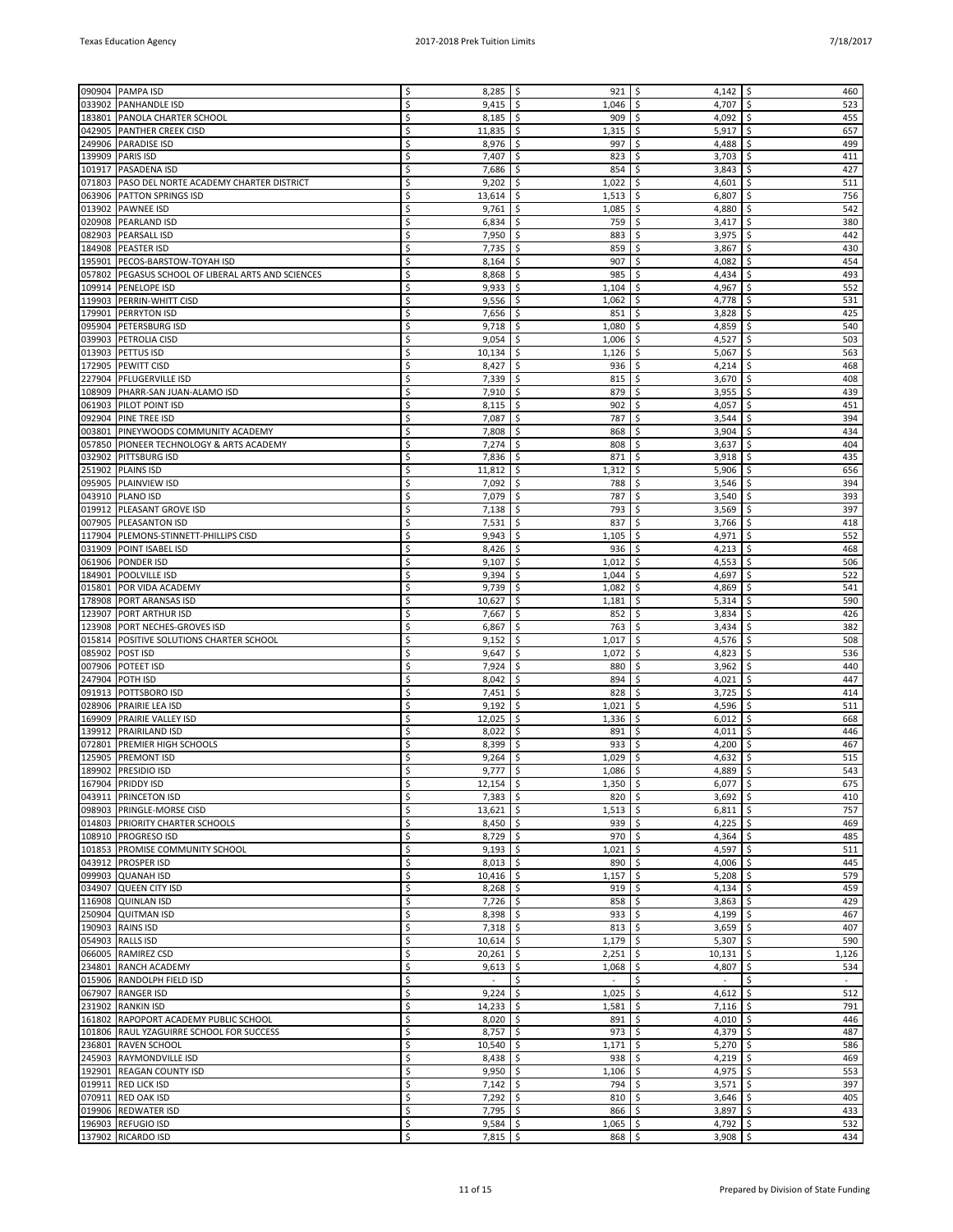| 045903           |                                                   | Ś      |                 | \$<br>977        | \$                           | \$<br>489                  |
|------------------|---------------------------------------------------|--------|-----------------|------------------|------------------------------|----------------------------|
|                  | <b>RICE CISD</b>                                  |        | 8,794           |                  | 4,397                        |                            |
| 175911           | <b>RICE ISD</b>                                   | Ś      | 8,065           | \$<br>896        | \$<br>4,032                  | \$<br>448                  |
| 014801           | RICHARD MILBURN ALTER HIGH SCHOOL (KILLEEN)       | Ś      | 8,983           | \$<br>998        | \$<br>4,491                  | \$<br>499                  |
| 093905           | <b>RICHARDS ISD</b>                               | Ś      | 10,461          | \$<br>1,162      | 5,230<br>\$                  | \$<br>581                  |
|                  | 057916 RICHARDSON ISD                             | Ś      | 6,950           | \$<br>772        | \$<br>3,475                  | \$<br>386                  |
| 057840           | RICHLAND COLLEGIATE HIGH SCHOOL                   | Ś      | 7,369           | \$<br>819        | \$<br>3,684                  | \$<br>409                  |
| 206902           | <b>RICHLAND SPRINGS ISD</b>                       | Ś      | 15,029          | \$<br>1,670      | \$<br>7,515                  | \$<br>835                  |
| 161912           | <b>RIESEL ISD</b>                                 | Ś      | 6,953           | \$.<br>773       | \$<br>3,476                  | \$<br>386                  |
| 214901           | <b>RIO GRANDE CITY CISD</b>                       | Ś      | 8,245           | \$<br>916        | 4,123<br>\$                  | \$<br>458                  |
|                  | 031911 RIO HONDO ISD                              | Ś      | 8,510           | \$<br>946        | \$<br>4,255                  | \$<br>473                  |
| 126907           | <b>RIO VISTA ISD</b>                              | Ś      | 8,882           | \$<br>987        | \$<br>4,441                  | \$<br>493                  |
| 152802           | <b>RISE ACADEMY</b>                               | Ś      | 8,246           | \$<br>916        | \$<br>4,123                  | 458<br>\$                  |
| 067908           | <b>RISING STAR ISD</b>                            | Ś      | 10,579          | \$<br>1,175      | \$<br>5,289                  | \$<br>588                  |
| 188902           | <b>RIVER ROAD ISD</b>                             | Ś      | 7,954           | \$<br>884        | \$<br>3,977                  | \$<br>442                  |
|                  | 194903 RIVERCREST ISD                             | Ś      | 8,764           | \$<br>974        | \$<br>4,382                  | \$<br>487                  |
| 137903           | <b>RIVIERA ISD</b>                                | Ś      | 10,961          | \$<br>1,218      | \$<br>5,481                  | \$<br>609                  |
| 041902           | <b>ROBERT LEE ISD</b>                             | Ś      | 11,375          | \$<br>1,264      | \$<br>5,687                  | 632<br>\$                  |
| 161922           | <b>ROBINSON ISD</b>                               | Ś      | 7,331           | \$<br>815        | \$<br>3,665                  | \$<br>407                  |
| 178909           | <b>ROBSTOWN ISD</b>                               | Ś      | 8,763           | \$.<br>974       | 4,381<br>\$                  | \$<br>487                  |
| 076903           | <b>ROBY CISD</b>                                  | Ś      | 10,611          | \$<br>1,179      | \$<br>5,305                  | \$<br>589                  |
|                  |                                                   | Ś      |                 |                  |                              |                            |
| 160904           | ROCHELLE ISD                                      |        | 11,414          | \$<br>1,268      | \$<br>5,707                  | \$<br>634                  |
| 166904           | <b>ROCKDALE ISD</b>                               | Ś      | 8,123           | \$<br>903        | \$<br>4,062                  | 451<br>\$                  |
| 069901           | <b>ROCKSPRINGS ISD</b>                            | Ś      | 12,206          | \$<br>1,356      | \$<br>6,103                  | \$<br>678                  |
| 199901           | <b>ROCKWALL ISD</b>                               | Ś      | 6,896           | \$<br>766        | \$<br>3,448                  | \$<br>383                  |
| 014907           | <b>ROGERS ISD</b>                                 | Ś      | 7,963           | \$<br>885        | \$<br>3,982                  | \$<br>442                  |
| 214903           | ROMA ISD                                          | Ś      | 7,834           | \$<br>870        | \$<br>3,917                  | \$<br>435                  |
| 152908           | ROOSEVELT ISD                                     | Ś      | 8,456           | \$<br>940        | \$<br>4,228                  | \$<br>470                  |
| 110905           | <b>ROPES ISD</b>                                  | Ś      | 8,906           | \$.<br>990       | \$<br>4,453                  | \$<br>495                  |
| 177901           | <b>ROSCOE COLLEGIATE ISD</b>                      | Ś      | 7,983           | \$<br>887        | 3,991<br>\$                  | \$<br>443                  |
| 073905           | ROSEBUD-LOTT ISD                                  | Ś      | 9,468           | \$<br>1,052      | 4,734<br>\$                  | \$<br>526                  |
| 076904           | <b>ROTAN ISD</b>                                  | Ś      | 11,316          | \$<br>1,257      | \$<br>5,658                  | \$<br>629                  |
| 246909           | <b>ROUND ROCK ISD</b>                             | Ś      | 7,024           | \$<br>780        | \$<br>3,512                  | 390<br>\$                  |
| 075908           | ROUND TOP-CARMINE ISD                             | Ś      | 10,256          | \$.<br>1,140     | \$<br>5,128                  | \$<br>570                  |
| 139908           | <b>ROXTON ISD</b>                                 | Ś      | 10,249          | 1,139<br>\$      | \$<br>5,124                  | \$<br>569                  |
| 237905           | ROYAL ISD                                         | Ś      | 9,147           | \$<br>1,016      | 4,574<br>\$                  | \$<br>508                  |
| 199902           | ROYSE CITY ISD                                    | Ś      | 6,891           | \$<br>766        | \$<br>3,445                  | \$<br>383                  |
| 104903           | <b>RULE ISD</b>                                   | Ś      | 11,054          | \$<br>1,228      | \$<br>5,527                  | 614<br>\$                  |
| 128903           | <b>RUNGE ISD</b>                                  | Ś      | 10,188          | Ŝ.<br>1,132      | \$<br>5,094                  | \$<br>566                  |
| 037907           | <b>RUSK ISD</b>                                   | Ś      | 7,527           | \$<br>836        | \$<br>3,764                  | \$<br>418                  |
| 091914           | S AND S CISD                                      | Ś      | 8,578           | \$<br>953        | \$<br>4,289                  | \$<br>477                  |
| 232902           | SABINAL ISD                                       | Ś      | 8,897           | \$<br>989        | \$<br>4,449                  | \$<br>494                  |
| 092906           | SABINE ISD                                        | Ś      | 7,275           | \$<br>808        | \$<br>3,638                  | 404<br>\$                  |
|                  | SABINE PASS ISD                                   | Ś      |                 | \$               |                              | \$<br>720                  |
| 123913<br>169911 |                                                   | Ś      | 12,955<br>9,726 | 1,439<br>\$      | \$<br>6,477<br>\$<br>4,863   | \$<br>540                  |
|                  | SAINT JO ISD                                      |        |                 | 1,081            |                              |                            |
| 014908           | SALADO ISD                                        | Ś<br>Ś | 6,860           | \$<br>762        | \$<br>3,430                  | 381<br>\$                  |
| 112909           | SALTILLO ISD                                      |        | 9,533           | \$<br>1,059      | \$<br>4,767                  | \$<br>530                  |
| 074917           | <b>SAM RAYBURN ISD</b>                            | Ś      | 9,040           | 1,004<br>\$      | \$<br>4,520                  | \$<br>502                  |
| 226903           | SAN ANGELO ISD                                    | Ś      | 7,176           | \$<br>797        | \$<br>3,588                  | \$<br>399                  |
| 015907           | <b>SAN ANTONIO ISD</b>                            | Ś      | 7,467           | \$<br>830        | 3,734<br>\$                  | 415<br>\$                  |
| 015820           | SAN ANTONIO SCHOOL FOR INQUIRY & CREATIVITY       | Ś      | 9,250           | \$<br>1,028      | \$<br>4,625                  | \$<br>514                  |
| 203901           | SAN AUGUSTINE ISD                                 | Ś      | 9,291           | \$<br>1,032      | \$<br>4,645                  | \$<br>516                  |
|                  | 031912 SAN BENITO CISD                            | Ś      | 8,226           | \$<br>914        | \$<br>4,113                  | \$<br>457                  |
|                  | 066902 SAN DIEGO ISD                              | Ś      | 8,640           | -\$<br>960       | \$<br>4,320                  | \$<br>480                  |
|                  | 071904 SAN ELIZARIO ISD                           | \$     | $8,180$ \$      | $909$ \$         | 4,090 $\frac{1}{2}$          | 454                        |
|                  | 233901 SAN FELIPE-DEL RIO CISD                    | \$     | $7,193$ \$      | $799$ \$         | 3,597                        | \$<br>400                  |
|                  | 214902 SAN ISIDRO ISD                             | \$     | $11,105$ \$     | 1,234            | \$<br>5,553                  | \$<br>617                  |
|                  | 105902 SAN MARCOS CISD                            | Ś      | $7,726$ \$      | $858$ \$         | 3,863                        | 429<br>\$                  |
|                  | 245904 SAN PERLITA ISD                            | Ś      | $11,517$ \$     | $1,280$ \$       | $5,758$ \$                   | 640                        |
|                  | 206901 SAN SABA ISD                               | Ś      | 8,796           | \$<br>977        | \$<br>4,398                  | 489<br>\$                  |
|                  | 022903 SAN VICENTE ISD                            | \$     | 18,732          | \$<br>2,081      | \$<br>9,366                  | \$<br>1,041                |
|                  | 058909 SANDS CISD                                 | Ś      | 10,379          | \$<br>1,153      | \$<br>5,189                  | \$<br>577                  |
|                  | 117903 SANFORD-FRITCH ISD                         | Ś      | 8,438           | \$<br>938        | $\ddot{\mathsf{S}}$<br>4,219 | \$<br>469                  |
|                  | 061908 SANGER ISD                                 | \$     | $7,522$ \$      | $836$ \$         | $3,761$ \$                   | 418                        |
|                  | 042903 SANTA ANNA ISD                             | Ś      | $10,262$ \$     | $1,140$ \$       | $5,131$   \$                 | 570                        |
|                  | 084909 SANTA FE ISD                               | \$     | $7,043$ \$      | $783 \mid 5$     | 3,521                        | \$<br>391                  |
|                  | 137904 SANTA GERTRUDIS ISD                        | \$     | $9,813$ \$      | 1,090            | $\ddot{\varsigma}$<br>4,906  | $\ddot{\mathsf{S}}$<br>545 |
|                  | 031913 SANTA MARIA ISD                            | Ś      | $9,827$ \$      | 1,092            | $\ddot{\circ}$<br>4,914      | \$<br>546                  |
|                  | 031914 SANTA ROSA ISD                             | Ś      | $9,249$ \$      | $1,028$ \$       | $4,624$ \$                   | 514                        |
|                  | 182904 SANTO ISD                                  | Ś      | 9,461           | $1,051$ \$<br>\$ | 4,731                        | \$<br>526                  |
|                  | 074911 SAVOY ISD                                  | \$     | 9,191           | \$<br>$1,021$ \$ | 4,596                        | \$<br>511                  |
|                  | 094902 SCHERTZ-CIBOLO-U CITY ISD                  | Ś      | 6,707           | \$<br>$745$ \$   | 3,354                        | \$<br>373                  |
|                  | 207901 SCHLEICHER ISD                             | Ś      | 9,521           | \$<br>$1,058$ \$ | 4,760                        | \$<br>529                  |
|                  | 015806 SCHOOL OF EXCELLENCE IN EDUCATION          | Ś      | $9,234$ \$      | $1,026$ \$       | 4,617 $\vert$ \$             | 513                        |
|                  |                                                   | Ś      |                 | \$               |                              | \$<br>433                  |
|                  | 015827 SCHOOL OF SCIENCE AND TECHNOLOGY           | \$     | 7,802           | 867              | \$<br>3,901                  |                            |
|                  | 015831 SCHOOL OF SCIENCE AND TECHNOLOGY DISCOVERY | Ś      | 7,667           | \$<br>852        | \$<br>3,834                  | \$<br>426                  |
|                  | 075903 SCHULENBURG ISD                            |        | 9,108           | \$<br>1,012      | l\$<br>4,554                 | \$<br>506                  |
|                  | 129910 SCURRY-ROSSER ISD                          | Ś      | 8,237           | \$<br>$915$ \$   | 4,118                        | \$<br>458                  |
|                  | 083901 SEAGRAVES ISD                              | \$     | $10,650$ \$     | $1,183$ \$       | $5,325$ \$                   | 592                        |
|                  | 008902 SEALY ISD                                  | Ś      | 7,438           | \$<br>$826$ \$   | 3,719                        | \$<br>413                  |
|                  | 178808 SEASHORE CHARTER SCHOOLS                   | \$     | $6,928$ \$      | $770 \mid 5$     | 3,464                        | \$<br>385                  |
|                  | 094901 SEGUIN ISD                                 | \$     | $7,445$ \$      | $827$ \$         | $3,722$ \$                   | 414                        |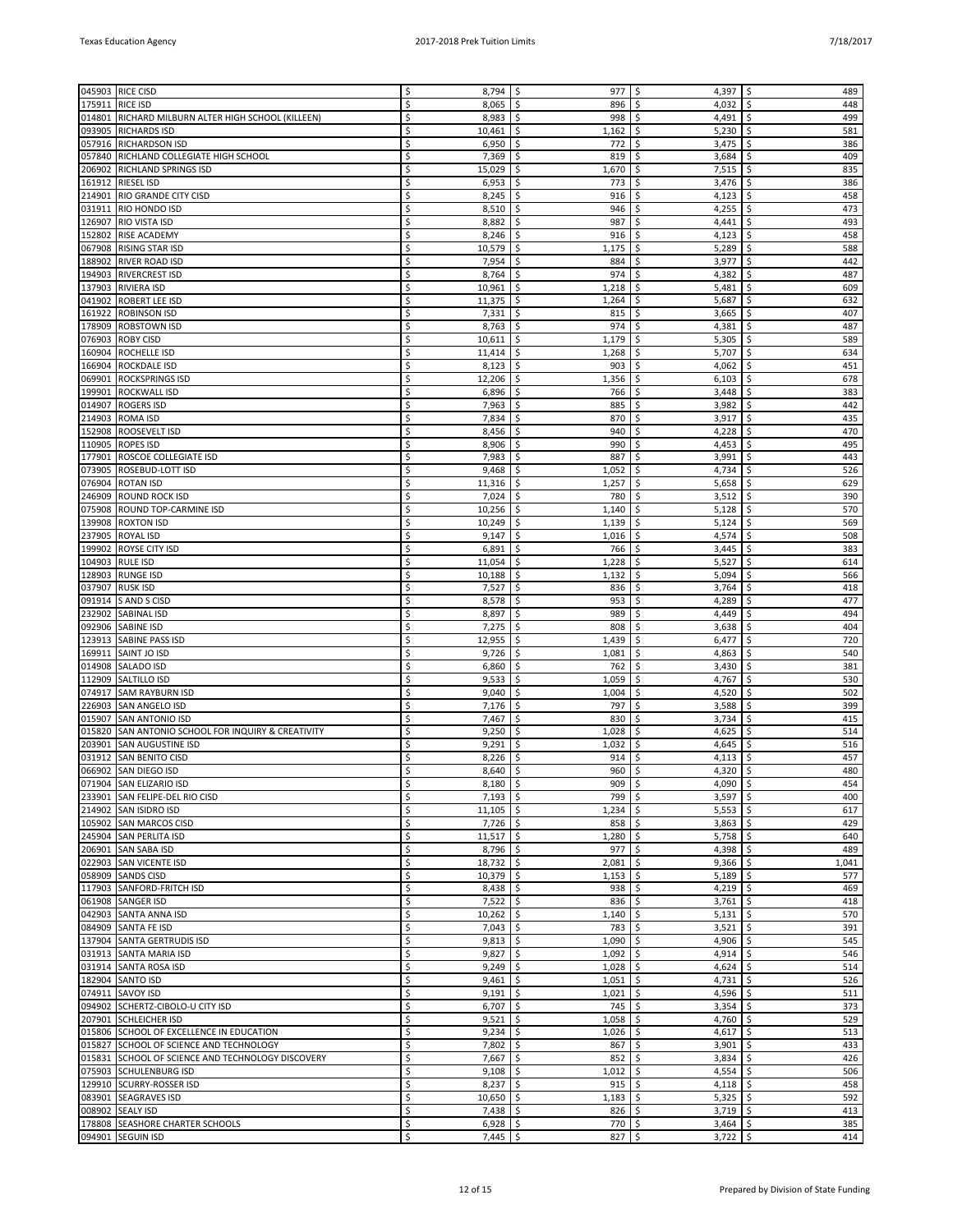| 083903 | <b>SEMINOLE ISD</b>                                     | Ś  | $8,644$ \$     | 960          | 4,322<br>\$                    | \$<br>480    |
|--------|---------------------------------------------------------|----|----------------|--------------|--------------------------------|--------------|
| 101802 | <b>SER-NINOS CHARTER SCHOOL</b>                         | Ś  | 8,668          | \$.<br>963   | \$.<br>4,334                   | \$<br>482    |
| 012901 | <b>SEYMOUR ISD</b>                                      | \$ | 10,046         | -\$<br>1,116 | 5,023<br>\$                    | \$<br>558    |
| 152909 | <b>SHALLOWATER ISD</b>                                  | Ś  | 7,348          | \$<br>816    | \$<br>3,674                    | \$<br>408    |
|        |                                                         |    |                |              |                                |              |
| 242902 | <b>SHAMROCK ISD</b>                                     | \$ | 10,103         | \$<br>1,123  | \$<br>5,052                    | \$<br>561    |
| 108911 | <b>SHARYLAND ISD</b>                                    | Ś  | 7,464          | \$<br>829    | 3,732<br>\$                    | \$<br>415    |
| 210903 | SHELBYVILLE ISD                                         | Ś  | 8,648          | \$<br>961    | \$<br>4,324                    | \$<br>480    |
|        |                                                         |    |                |              |                                |              |
| 101924 | <b>SHELDON ISD</b>                                      | \$ | 8,156          | \$<br>906    | \$<br>4,078                    | \$<br>453    |
| 204904 | SHEPHERD ISD                                            | Ś  | 7,922          | \$<br>880    | 3,961<br>\$                    | \$<br>440    |
| 091906 | <b>SHERMAN ISD</b>                                      | Ś  | 7,256          | \$<br>806    | \$<br>3,628                    | \$<br>403    |
|        |                                                         | Ś  |                |              |                                | \$           |
| 143903 | <b>SHINER ISD</b>                                       |    | 8,194          | \$<br>910    | 4,097<br>\$                    | 455          |
| 047905 | <b>SIDNEY ISD</b>                                       | Ś  | 9,430          | \$.<br>1,048 | \$<br>4,715                    | 524<br>\$    |
| 115902 | SIERRA BLANCA ISD                                       | Ś  | 12,904         | \$<br>1,434  | \$<br>6,452                    | 717<br>\$    |
| 100904 | SILSBEE ISD                                             | Ś  | 7,979          | \$<br>887    | \$<br>3,990                    | \$<br>443    |
|        |                                                         |    |                |              |                                |              |
| 023902 | <b>SILVERTON ISD</b>                                    |    | 9,527          | \$<br>1,059  | \$<br>4,764                    | \$<br>529    |
| 019909 | <b>SIMMS ISD</b>                                        | Ś  | 9,147          | -\$<br>1,016 | 4,574<br>\$                    | \$<br>508    |
| 205906 | <b>SINTON ISD</b>                                       | Ś  | 7,750          | \$<br>861    | \$<br>3,875                    | \$<br>431    |
|        |                                                         |    |                |              |                                |              |
| 049909 | <b>SIVELLS BEND ISD</b>                                 | Ś  | 9,688          | \$<br>1,076  | \$<br>4,844                    | \$<br>538    |
| 013905 | SKIDMORE-TYNAN ISD                                      | Ś  | 8,571          | \$<br>952    | 4,285<br>\$                    | \$<br>476    |
| 152903 | <b>SLATON ISD</b>                                       | Ś  | 8,624          | \$<br>958    | \$<br>4,312                    | \$<br>479    |
|        |                                                         | Ś  |                |              |                                |              |
| 249908 | <b>SLIDELL ISD</b>                                      |    | 9,526          | \$<br>1,058  | 4,763<br>\$                    | \$<br>529    |
| 001909 | <b>SLOCUM ISD</b>                                       | Ś  | 8,945          | \$<br>994    | \$<br>4,473                    | 497<br>\$    |
| 011904 | SMITHVILLE ISD                                          | Ś  | 7,301          | \$<br>811    | \$<br>3,650                    | \$<br>406    |
| 110906 | <b>SMYER ISD</b>                                        | Ś  | 9,056          | \$<br>1,006  | \$<br>4,528                    | \$<br>503    |
|        |                                                         |    |                |              |                                |              |
| 026903 | <b>SNOOK ISD</b>                                        |    | 9,857          | \$<br>1,095  | 4,929<br>\$                    | \$<br>548    |
| 208902 | <b>SNYDER ISD</b>                                       | Ś  | 9,426          | -\$<br>1,047 | \$<br>4,713                    | \$<br>524    |
| 071909 | SOCORRO ISD                                             | Ś  | 6,939          | \$<br>771    | \$<br>3,469                    | \$<br>385    |
|        |                                                         |    |                |              |                                |              |
| 015909 | <b>SOMERSET ISD</b>                                     | Ś  | 7,825          | \$<br>869    | \$<br>3,913                    | \$<br>435    |
| 026902 | SOMERVILLE ISD                                          | Ś  | 9,285          | \$<br>1,032  | 4,642<br>\$                    | 516<br>\$    |
| 218901 | <b>SONORA ISD</b>                                       | Ś  | 12,100         | \$<br>1,344  | \$<br>6,050                    | \$<br>672    |
|        |                                                         |    |                |              |                                |              |
| 152803 | SOUTH PLAINS ACADEMY CHARTER DISTRICT                   | \$ | 9,809          | \$<br>1,090  | 4,904<br>\$                    | \$<br>545    |
|        | 015908 SOUTH SAN ANTONIO ISD                            | Ś  | 7,686          | \$<br>854    | \$<br>3,843                    | \$<br>427    |
| 031916 | <b>SOUTH TEXAS ISD</b>                                  | Ś  | $\blacksquare$ | \$           | \$<br>$\overline{\phantom{a}}$ | \$<br>$\sim$ |
|        |                                                         |    |                |              |                                |              |
| 085903 | <b>SOUTHLAND ISD</b>                                    | \$ | 9,744          | \$<br>1,083  | \$<br>4,872                    | \$<br>541    |
| 015917 | <b>SOUTHSIDE ISD</b>                                    | Ś  | 8,088          | \$<br>899    | \$<br>4,044                    | 449<br>\$    |
| 015912 | <b>SOUTHWEST ISD</b>                                    | Ś  | 7,705          | \$<br>856    | 3,852<br>\$                    | \$<br>428    |
|        |                                                         |    |                |              |                                |              |
|        | 015807 SOUTHWEST PREPARATORY SCHOOL                     | Ś  | 8,574          | \$<br>953    | \$<br>4,287                    | \$<br>476    |
| 101838 | <b>SOUTHWEST SCHOOL</b>                                 | Ś  | 8,820          | \$.<br>980   | \$<br>4,410                    | \$<br>490    |
| 098904 | <b>SPEARMAN ISD</b>                                     | Ś  | 9,692          | \$<br>1,077  | \$<br>4,846                    | 538<br>\$    |
|        |                                                         | Ś  |                |              |                                |              |
| 170907 | <b>SPLENDORA ISD</b>                                    |    | 7,383          | \$<br>820    | \$<br>3,691                    | \$<br>410    |
| 101920 | <b>SPRING BRANCH ISD</b>                                | \$ | 7,606          | \$<br>845    | 3,803<br>\$                    | \$<br>423    |
| 117907 | <b>SPRING CREEK ISD</b>                                 | Ś  | 10,711         | \$<br>1,190  | \$<br>5,355                    | \$<br>595    |
| 092907 | <b>SPRING HILL ISD</b>                                  | Ś  | 6,919          | \$<br>769    | \$<br>3,459                    | \$<br>384    |
|        |                                                         |    |                |              |                                |              |
| 101919 | <b>SPRING ISD</b>                                       | Ś  | 7,646          | \$<br>850    | \$<br>3,823                    | \$<br>425    |
| 140907 | SPRINGLAKE-EARTH ISD                                    | Ś  | 9,844          | \$<br>1,094  | 4,922<br>\$                    | \$<br>547    |
| 184902 | SPRINGTOWN ISD                                          | \$ | 7,650          | -\$<br>850   | 3,825<br>\$                    | \$<br>425    |
|        |                                                         |    |                |              |                                |              |
| 063903 | <b>SPUR ISD</b>                                         | Ś  | 12,720         | \$<br>1,413  | 6,360<br>\$                    | \$<br>707    |
| 229905 | <b>SPURGER ISD</b>                                      | \$ | 9,169          | \$<br>1,019  | \$<br>4,584                    | \$<br>509    |
| 057836 | <b>ST ANTHONY SCHOOL</b>                                | \$ | 7,988          | \$<br>888    | 3,994<br>\$                    | 444<br>\$    |
|        |                                                         |    |                |              |                                |              |
| 013801 | ST MARY'S ACADEMY CHARTER SCHOOL                        | Ś  | 7,917          | \$<br>880    | \$<br>3,958                    | \$<br>440    |
| 079910 | <b>STAFFORD MSD</b>                                     | \$ | 7,792          | \$<br>866    | 3,896<br>\$                    | 433<br>\$    |
| 127906 | <b>STAMFORD ISD</b>                                     | \$ | 8,680          | \$<br>964    | 4,340<br>\$                    | 482<br>\$    |
|        | 156902 STANTON ISD                                      | \$ | 9,194          | -\$<br>1,022 | \$<br>4,597                    | \$<br>511    |
|        |                                                         |    |                |              |                                |              |
|        | 101859 STEP CHARTER SCHOOL                              | \$ | $8,476$ \$     | $942 \mid 5$ | $4,238$   \$                   | 471          |
|        | 174801 STEPHEN F AUSTIN STATE UNIVERSITY CHARTER SCHOOL | \$ | $6,880$ \$     | 764          | \$<br>3,440                    | \$<br>382    |
|        | 072903 STEPHENVILLE ISD                                 | \$ | $7,214$ \$     | 802          | \$<br>$3,607$ \$               | 401          |
|        |                                                         |    | $12,008$ \$    |              |                                |              |
|        | 216901 STERLING CITY ISD                                | \$ |                | $1,334$ \$   | 6,004                          | \$<br>667    |
|        | 247906 STOCKDALE ISD                                    | \$ | $8,723$ \$     | $969$ \$     | $4,362$ \$                     | 485          |
|        | 211902 STRATFORD ISD                                    | \$ | $10,552$ \$    | 1,172        | \$<br>5,276                    | \$<br>586    |
|        | 182905 STRAWN ISD                                       | \$ | $9,833$ \$     | 1,093        | \$<br>4,917                    | \$<br>546    |
|        |                                                         |    |                |              |                                |              |
|        | 140908 SUDAN ISD                                        | \$ | $9,977$ \$     | 1,109        | \$<br>4,989                    | \$<br>554    |
|        | 112910 SULPHUR BLUFF ISD                                | \$ | $9,545$ \$     | $1,061$ \$   | 4,773                          | \$<br>530    |
|        | 112901 SULPHUR SPRINGS ISD                              | \$ | $7,225$ \$     | $803 \mid 5$ | $3,612$ \$                     | 401          |
|        | 110907 SUNDOWN ISD                                      | \$ | $17,691$ \$    | 1,966        | \$<br>8,845                    | \$<br>983    |
|        |                                                         |    |                |              |                                |              |
|        | 057919 SUNNYVALE ISD                                    | \$ | $7,438$ \$     | 826          | \$<br>3,719                    | \$<br>413    |
|        | 171902 SUNRAY ISD                                       | \$ | $9,303$ \$     | 1,034        | 4,652 $\frac{1}{2}$<br>\$      | 517          |
|        | 020906 SWEENY ISD                                       | \$ | $7,994$ \$     | 888          | \$<br>3,997                    | \$<br>444    |
|        |                                                         |    |                |              |                                |              |
|        | 143905 SWEET HOME ISD                                   | \$ | $8,109$ \$     | 901          | $4,054$ \$<br>\$               | 450          |
|        | 177902 SWEETWATER ISD                                   | \$ | $7,993$ \$     | 888          | \$<br>3,996                    | \$<br>444    |
|        | 205907 TAFT ISD                                         | \$ | $8,653$ \$     | 961          | \$<br>4,327                    | \$<br>481    |
|        |                                                         |    |                |              |                                | 567          |
|        | 153904 TAHOKA ISD                                       | \$ | $10,201$ \$    | 1,133        | \$<br>$5,100$   \$             |              |
|        | 146907 TARKINGTON ISD                                   | \$ | $7,557$ \$     | 840          | \$<br>3,779                    | \$<br>420    |
|        | 201910 TATUM ISD                                        | \$ | $7,865$ \$     | 874          | $3,932$ \$<br>\$               | 437          |
|        | 246911 TAYLOR ISD                                       | \$ | $7,768$ \$     |              | \$<br>3,884                    | \$<br>432    |
|        |                                                         |    |                | 863          |                                |              |
|        | 081904 TEAGUE ISD                                       | \$ | $9,250$ \$     | 1,028        | \$<br>4,625                    | \$<br>514    |
| 123803 | TEKOA ACADEMY OF ACCELERATED STUDIES STEM SCHOOL        | \$ | $8,433$ \$     | 937          | \$<br>4,217 $\frac{1}{2}$      | 469          |
|        | 014909 TEMPLE ISD                                       | \$ | $7,480$ \$     | 831          | 3,740<br>\$                    | \$<br>416    |
|        |                                                         |    |                |              |                                |              |
| 210904 | <b>TENAHA ISD</b>                                       | \$ | $9,835$ \$     | 1,093        | \$<br>$4,918$ \$               | 546          |
|        | 022004 TERLINGUA CSD                                    | \$ | $16,795$ \$    | $1,866$ \$   | 8,397                          | \$<br>933    |
|        | 222901 TERRELL COUNTY ISD                               | \$ | $14,075$ \$    | $1,564$ \$   | 7,037                          | \$<br>782    |
|        |                                                         |    |                |              |                                |              |
|        | 129906 TERRELL ISD                                      | \$ | $7,908$ \$     | $879$ \$     | $3,954$ \$                     | 439          |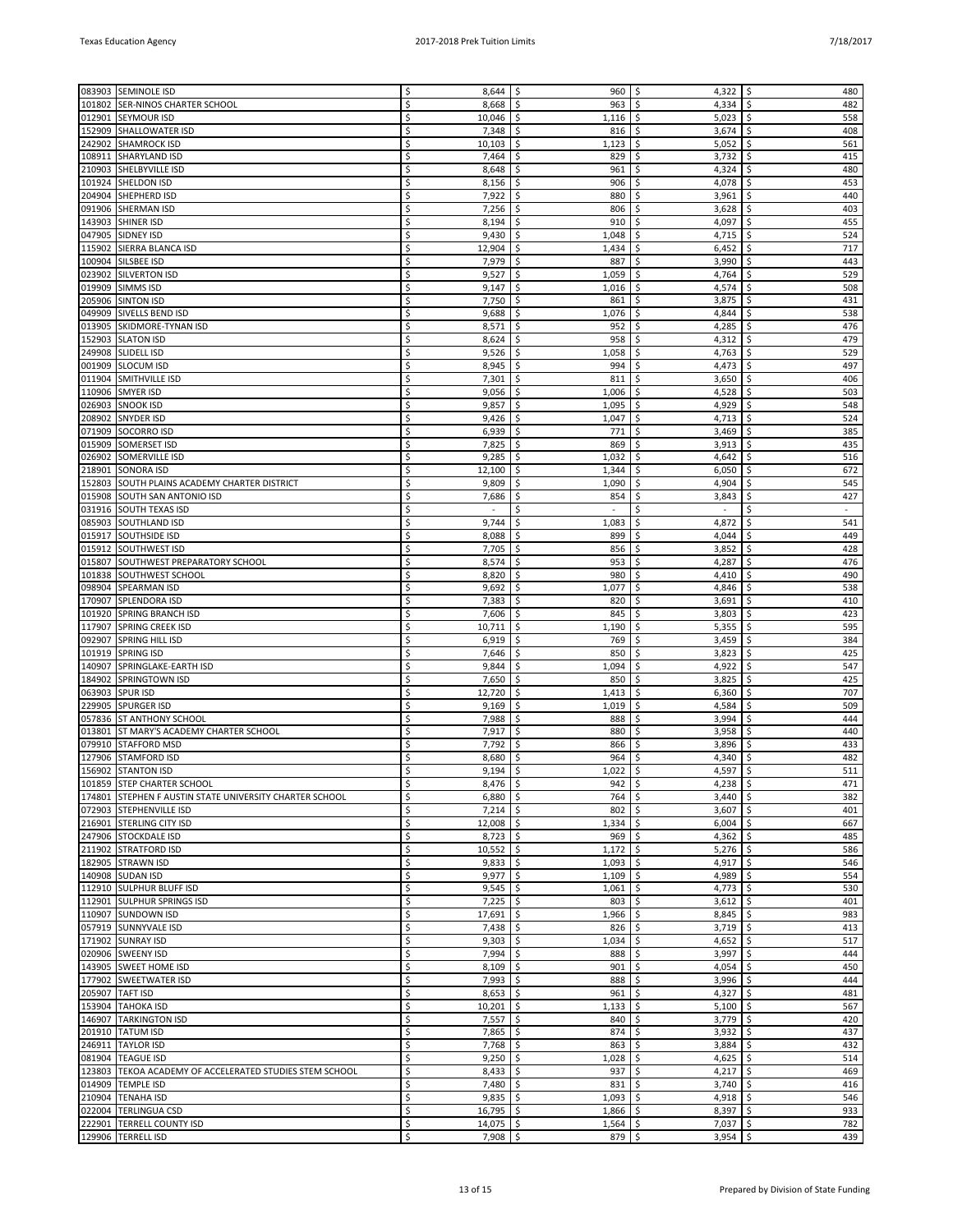| 057804 | <b>TEXANS CAN ACADEMIES</b>                          |    | 8,595          | -\$<br>955      | \$<br>4,297                    | \$<br>477            |
|--------|------------------------------------------------------|----|----------------|-----------------|--------------------------------|----------------------|
| 019907 | <b>TEXARKANA ISD</b>                                 | \$ | 7,206          | \$<br>801       | \$<br>3,603                    | \$<br>400            |
| 240503 | TEXAS A&M INTERNATIONAL UNIVERSITY ISD               | \$ | $\blacksquare$ | \$              | \$<br>$\overline{\phantom{a}}$ | \$<br>$\blacksquare$ |
| 123503 | TEXAS ACADEMY OF LEADERSHIP IN THE HUMANITIES        | Ś  | $\sim$         | \$<br>$\sim$    | \$<br>$\sim$                   | \$<br>$\sim$         |
| 084906 | <b>TEXAS CITY ISD</b>                                | \$ | 7,319          | \$<br>813       | \$<br>3,660                    | 407<br>\$            |
|        |                                                      | Ś  |                |                 |                                |                      |
| 221801 | TEXAS COLLEGE PREPARATORY ACADEMIES                  |    | 7,567          | \$<br>841       | \$<br>3,784                    | \$<br>420            |
| 227805 | TEXAS EMPOWERMENT ACADEMY                            | Ś  | 7,932          | \$<br>881       | \$<br>3,966                    | \$<br>441            |
| 227622 | TEXAS JUVENILE JUSTICE DEPARTMENT                    | Ś  | $\sim$         | Ś               | Ś<br>$\sim$                    | \$                   |
| 226801 | <b>TEXAS LEADERSHIP</b>                              | Ś  | 7,660          | \$<br>851       | \$<br>3,830                    | \$<br>426            |
| 105802 | <b>TEXAS PREPARATORY SCHOOL</b>                      | Ś  | 8,293          | \$.<br>921      | \$<br>4,147                    | \$<br>461            |
|        |                                                      | Ś  |                |                 |                                | \$                   |
| 220814 | TEXAS SCHOOL OF THE ARTS                             |    | 6,818          | \$<br>758       | \$<br>3,409                    | 379                  |
| 170801 | <b>TEXAS SERENITY ACADEMY</b>                        | Ś  | 8,509          | \$<br>945       | \$<br>4,254                    | 473<br>\$            |
| 211901 | <b>TEXHOMA ISD</b>                                   | Ś  | 13,892         | \$.<br>1,544    | \$<br>6,946                    | 772<br>\$            |
| 056902 | <b>TEXLINE ISD</b>                                   | Ś  | 11,907         | \$<br>1,323     | \$<br>5,954                    | \$<br>662            |
| 227828 | THE EXCEL CENTER                                     | \$ | 9,644          | \$<br>1,072     | \$<br>4,822                    | \$<br>536            |
| 227827 |                                                      | Ś  | 8,034          | \$<br>893       | \$<br>4,017                    | \$<br>446            |
|        | THE EXCEL CENTER (FOR ADULTS)                        |    |                |                 |                                |                      |
| 101864 | THE LAWSON ACADEMY                                   | Ś  | 8,345          | \$<br>927       | \$<br>4,173                    | 464<br>\$            |
| 101868 | THE PRO-VISION ACADEMY                               | Ś  | 9,576          | \$.<br>1,064    | \$<br>4,788                    | \$<br>532            |
| 101861 | THE RHODES SCHOOL                                    | Ś  | 8,004          | \$<br>889       | 4,002<br>\$                    | 445<br>\$            |
|        | 101814 THE VARNETT PUBLIC SCHOOL                     | Ś  | 8,510          | \$<br>946       | \$<br>4,255                    | 473<br>\$            |
| 166905 | <b>THORNDALE ISD</b>                                 | Ś  | 8,748          | \$<br>972       | \$<br>4,374                    | \$<br>486            |
| 246912 | <b>THRALL ISD</b>                                    | Ś  | 8,717          | 969<br>-\$      | \$<br>4,358                    | 484<br>\$            |
|        |                                                      |    |                |                 |                                |                      |
| 149902 | THREE RIVERS ISD                                     | Ś  | 10,251         | -\$<br>1,139    | \$<br>5,125                    | 569<br>\$            |
| 072901 | <b>THREE WAY ISD</b>                                 | Ś  | 9,310          | \$<br>1,034     | \$<br>4,655                    | \$<br>517            |
| 224901 | <b>THROCKMORTON ISD</b>                              | Ś  | 12,004         | \$<br>1,334     | \$<br>6,002                    | \$<br>667            |
| 158902 | <b>TIDEHAVEN ISD</b>                                 | Ś  | 9,014          | \$<br>1,002     | \$<br>4,507                    | \$<br>501            |
| 210905 | <b>TIMPSON ISD</b>                                   | Ś  | 9,248          | \$<br>1,028     | \$<br>4,624                    | 514<br>\$            |
|        |                                                      |    |                |                 |                                |                      |
| 091907 | <b>TIOGA ISD</b>                                     | Ś  | 8,610          | Ŝ.<br>957       | \$<br>4,305                    | 478<br>\$            |
| 111903 | <b>TOLAR ISD</b>                                     | Ś  | 7,887          | \$<br>876       | 3,944<br>\$                    | 438<br>\$            |
| 091918 | <b>TOM BEAN ISD</b>                                  | Ś  | 8,308          | 923<br>\$       | \$<br>4,154                    | 462<br>\$            |
| 101921 | <b>TOMBALL ISD</b>                                   | Ś  | 6,893          | \$<br>766       | \$<br>3,447                    | \$<br>383            |
| 071908 | <b>TORNILLO ISD</b>                                  | Ś  | 9,029          | \$<br>1,003     | \$<br>4,514                    | 502<br>\$            |
|        | TREETOPS SCHOOL INTERNATIONAL                        | Ś  |                | Ŝ.              |                                |                      |
| 220801 |                                                      |    | 6,873          | 764             | \$<br>3,436                    | \$<br>382            |
| 221905 | <b>TRENT ISD</b>                                     | Ś  | 9,464          | \$<br>1,052     | 4,732<br>\$                    | 526<br>\$            |
| 074912 | <b>TRENTON ISD</b>                                   | Ś  | 8,740          | \$<br>971       | 4,370<br>\$                    | 486<br>\$            |
| 107907 | <b>TRINIDAD ISD</b>                                  | Ś  | 9,598          | \$<br>1,066     | \$<br>4,799                    | \$<br>533            |
| 057813 | <b>TRINITY BASIN PREPARATORY</b>                     | Ś  | 8,601          | \$<br>956       | \$<br>4,301                    | 478<br>\$            |
| 046802 |                                                      | Ś  |                |                 | \$                             | \$<br>741            |
|        | TRINITY CHARTER SCHOOL                               |    | 13,340         | 1,482<br>-S     | 6,670                          |                      |
| 057849 | TRINITY ENVIRONMENTAL ACADEMY                        | Ś  | 8,083          | \$<br>898       | \$<br>4,042                    | 449<br>\$            |
| 228903 | <b>TRINITY ISD</b>                                   | Ś  | 7,909          | \$<br>879       | 3,955<br>\$                    | 439<br>\$            |
| 061805 | <b>TRIVIUM ACADEMY</b>                               | Ś  | 6,985          | \$<br>776       | \$<br>3,492                    | \$<br>388            |
| 212904 | <b>TROUP ISD</b>                                     | Ś  | 7,945          | \$<br>883       | \$<br>3,972                    | 441<br>\$            |
| 014910 | <b>TROY ISD</b>                                      | Ś  |                | -\$<br>819      | 3,687<br>\$                    | \$<br>410            |
|        |                                                      |    | 7,375          |                 |                                |                      |
| 219903 | <b>TULIA ISD</b>                                     | Ś  | 9,403          | \$<br>1,045     | \$<br>4,702                    | \$<br>522            |
| 178912 | TULOSO-MIDWAY ISD                                    | Ś  | 7,619          | \$<br>847       | 3,809<br>\$                    | 423<br>\$            |
| 096905 | <b>TURKEY-QUITAQUE ISD</b>                           | Ś  | 10,645         | \$<br>1,183     | \$<br>5,322                    | \$<br>591            |
| 101840 | TWO DIMENSIONS PREPARATORY ACADEMY                   | Ś  | 8,366          | \$<br>930       | \$<br>4,183                    | \$<br>465            |
| 212905 | <b>TYLER ISD</b>                                     | \$ | 7,296          | 811<br>-S       | \$<br>3,648                    | \$<br>405            |
|        |                                                      |    |                |                 |                                |                      |
| 057845 | UME PREPARATORY ACADEMY                              | Ś  | 7,138          | \$<br>793       | \$<br>3,569                    | 397<br>\$            |
| 230908 | <b>UNION GROVE ISD</b>                               | Ś  | 8,233          | \$<br>915       | \$<br>4,116                    | 457<br>\$            |
| 230904 | <b>UNION HILL ISD</b>                                | Ś  | 12,202         | \$<br>1,356     | \$<br>6,101                    | \$<br>678            |
| 240903 | <b>UNITED ISD</b>                                    | Ś  | 7,474          | \$<br>830       | \$<br>3,737                    | 415<br>\$            |
|        | 057808 UNIVERSAL ACADEMY                             | Ś. | $7.397$ \ \$   | 822             | \$<br>$3,699$ \ \$             | 411                  |
|        | 101807 UNIVERSITY OF HOUSTON CHARTER SCHOOL          | \$ |                | $822$ \$        | $3,697$   \$                   | 411                  |
|        |                                                      |    | $7,395$ \$     |                 |                                |                      |
| 061501 | UNIVERSITY OF NORTH TEXAS                            | \$ | $\sim$         | \$<br>$\bar{a}$ | \$<br>$\sim$                   | \$<br>÷.             |
| 227819 | UNIVERSITY OF TEXAS ELEMENTARY CHARTER SCHOOL        | \$ | 7,815          | \$<br>868       | \$<br>3,908                    | \$<br>434            |
|        | 031505 UNIVERSITY OF TEXAS RIO GRANDE VALLEY         | \$ | $\omega$       | \$<br>$\omega$  | \$<br>$\sim$                   | \$<br>$\omega$       |
|        | 227806 UNIVERSITY OF TEXAS UNIVERSITY CHARTER SCHOOL | \$ | $14,027$ \$    | 1,559           | \$<br>7,014                    | \$<br>779            |
|        | 057803 UPLIFT EDUCATION                              | \$ | 8,181          | \$<br>909       | \$<br>4,091                    | \$<br>455            |
|        | 212804 UT TYLER INNOVATION ACADEMY                   | \$ | $7,437$ \$     | 826             | \$<br>3,718                    | \$<br>413            |
|        |                                                      |    |                |                 |                                |                      |
| 232904 | <b>UTOPIA ISD</b>                                    | \$ | 11,282         | \$<br>1,254     | \$<br>5,641                    | \$<br>627            |
|        | 068803 UTPB STEM ACADEMY                             | \$ | $6,880$ \$     | 764             | \$<br>3,440                    | \$<br>382            |
|        | 232903 UVALDE CISD                                   | \$ | $7,401$ \$     | 822             | \$<br>$3,701$ \$               | 411                  |
|        | 122902 VALENTINE ISD                                 | \$ | $29,587$ \$    | 3,287           | \$<br>14,793                   | \$<br>1,644          |
|        | 018904 VALLEY MILLS ISD                              | \$ | $9,087$ \$     | 1,010           | \$<br>4,543                    | \$<br>505            |
|        |                                                      | \$ | $8,819$ \$     | 980             | \$<br>4,410                    | \$<br>490            |
|        | 049903   VALLEY VIEW ISD                             |    |                |                 |                                |                      |
|        | 108916 VALLEY VIEW ISD                               | \$ | $8,077$ \$     | 897             | \$<br>4,038                    | 449<br>\$            |
|        | 091908 VAN ALSTYNE ISD                               | \$ | $7,178$ \$     | 798             | \$<br>3,589                    | \$<br>399            |
|        | 234906 VAN ISD                                       | \$ | 7,282          | \$<br>809       | \$<br>3,641                    | \$<br>405            |
|        | 158906 VAN VLECK ISD                                 | \$ | $9,014$ \$     | 1,002           | \$<br>4,507                    | \$<br>501            |
| 108808 | VANGUARD ACADEMY                                     | \$ | $8,078$ \$     | 898             | \$<br>4,039                    | \$<br>449            |
|        |                                                      |    |                |                 |                                |                      |
|        | 180902 VEGA ISD                                      | \$ | $9,735$ \$     | 1,082           | \$<br>4,867                    | 541<br>\$            |
|        | 126908   VENUS ISD                                   | \$ | $7,614$ \$     | 846             | $3,807$ \$<br>\$               | 423                  |
|        | 226908   VERIBEST ISD                                | \$ | 10,452         | \$<br>1,161     | \$<br>5,226                    | \$<br>581            |
| 244903 | <b>VERNON ISD</b>                                    | \$ | $8,189$ \$     | 910             | \$<br>4,094                    | \$<br>455            |
| 235902 | <b>VICTORIA ISD</b>                                  | \$ | 7,210          | \$<br>801       | \$<br>3,605                    | \$<br>401            |
|        | 181907 VIDOR ISD                                     | \$ | $7,348$ \$     | 816             | \$<br>3,674                    | 408<br>\$            |
|        |                                                      |    |                |                 |                                |                      |
| 057847 | <b>VILLAGE TECH SCHOOLS</b>                          | \$ | $7,188$ \$     | 799             | \$<br>3,594                    | \$<br>399            |
|        | 071809 VISTA DEL FUTURO CHARTER SCHOOL               | \$ | $7,618$ \$     | 846             | \$<br>3,809                    | \$<br>423            |
|        | 143904 VYSEHRAD ISD                                  | \$ | $9,097$ \$     | $1,011$ \$      | 4,548                          | \$<br>505            |
|        | 161801 WACO CHARTER SCHOOL                           | \$ | $8,560$ \$     | $951$ \$        | 4,280 $\frac{1}{2}$            | 476                  |